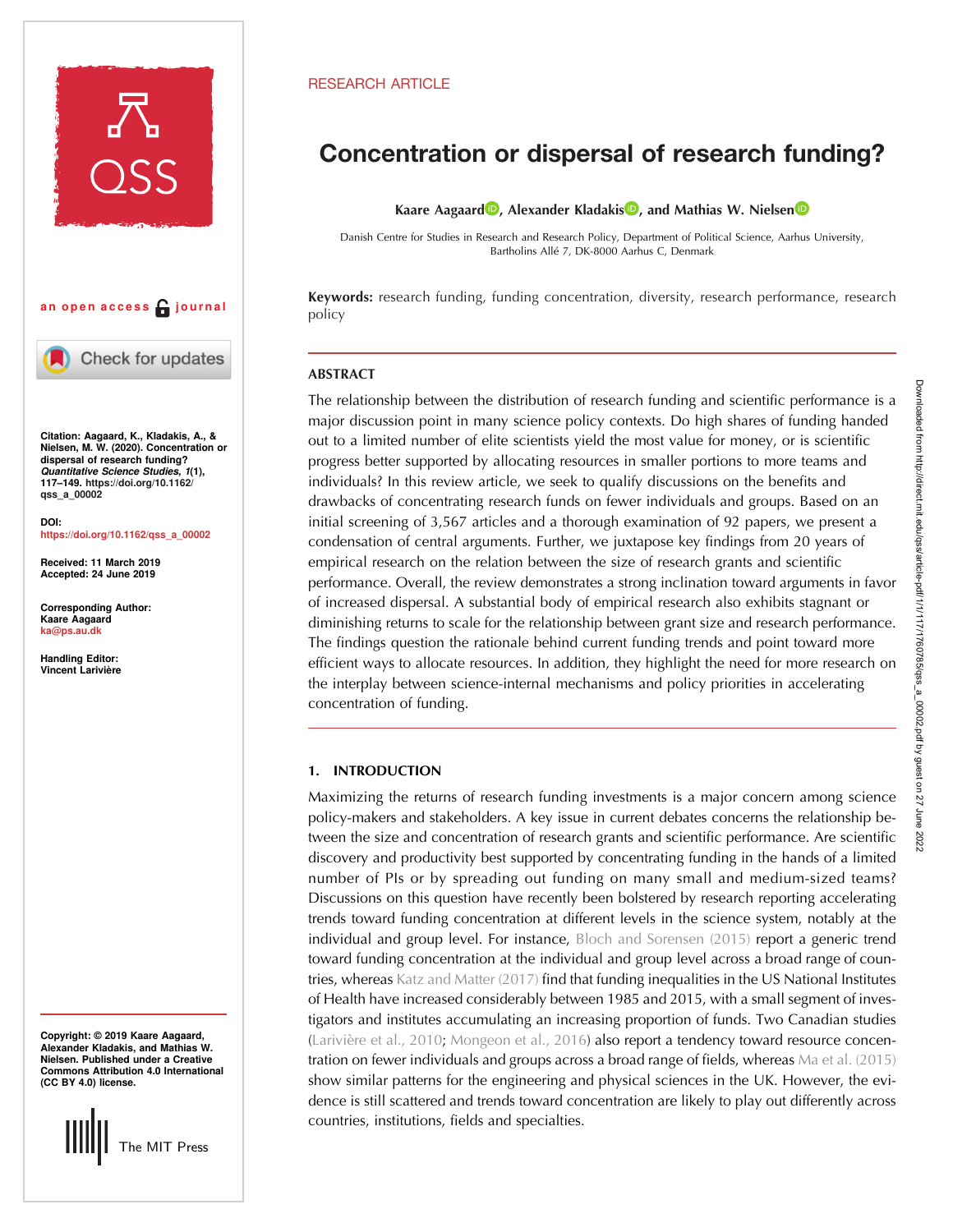In this paper, we seek to qualify current policy discussions on the benefits and drawbacks of the shift toward an increase in grant size and/or an intensification in the accumulation of grants at the individual and group level. We do this by carrying out the first systematic review of a steadily growing literature on the effects of funding concentration.

By limiting our focus to the individual and group levels, we leave out a substantial literature on funding concentration at the national, regional, institutional, disciplinary, faculty and department level. Although this literature is key to understanding broader patterns of concentration and social stratification in the contemporary science system, our main objective with this review is to examine the possible consequences of concentrating research funding at the micro-level. In the remainder of the paper, we use "funding concentration" to refer to the trend toward allocating larger shares of funding to fewer individuals and groups, and "funding dispersal" as a reference to the distribution of smaller shares to more individuals and groups.

Our paper makes several important contributions. To our knowledge, this is the first systematic review of the literature concerned with the benefits and drawbacks of concentrating research funding at the individual and group level. We examine developments in the literature on funding concentration from the 1980s and demonstrate a rapid increase in both opinionbased and empirical studies on the topic, especially over the past 10 years. We map geographical and disciplinary variations in the scholarly attention to issues of concentration and dispersal, and show a clear North American bias and an overrepresentation of studies focusing on the biomedical sciences. We further present a condensation of main arguments for and against concentration or dispersal of research funding, and find that the vast majority of the literature leans toward arguments in favor of dispersal. Finally, we summarize extant empirical research on the relation between funding size and research performance, and find little compelling evidence that bigger is necessarily better. Most empirical studies demonstrate stagnant or diminishing returns to investment for grant sizes above a certain threshold, although this threshold appears to vary depending on field- and country-specific characteristics. Finally, we assess the reviewed literature as a whole and identify limitations, gaps and promising avenues for further investigation.

The policy implications of these findings are important because they question the rationale behind current funding trends and may point toward more efficient ways to allocate resources. However, to remedy some of the shortcomings in the funding system it is necessary to understand the interplay between science-internal mechanisms and the policy factors which may drive trends toward increased concentration. These issues are discussed at the end of the paper.

The paper proceeds as follows: First, we detail the search strategy and selection criteria used to survey the literature. Second, we present a descriptive analysis of the selected corpus of eligible articles. Third, we outline the main arguments in favor of concentration and dispersal. Fourth, we examine empirical research on the relation between funding size and research performance. Finally, we discuss the main findings, draw conclusions, highlight caveats of the literature, and propose directions for further enquiry.

#### 2. MATERIALS AND METHODS

The literature on concentration and dispersal of research funding is still in its infancy and hence characterized by wide variations in terminology. These characteristics do not only reduce the value and usefulness of the available evidence, they also challenge systematic, semiautomated searches in the large bibliographic databases at the outset of a review process. Therefore, we initiated the literature search by collecting 11 papers that we, based on our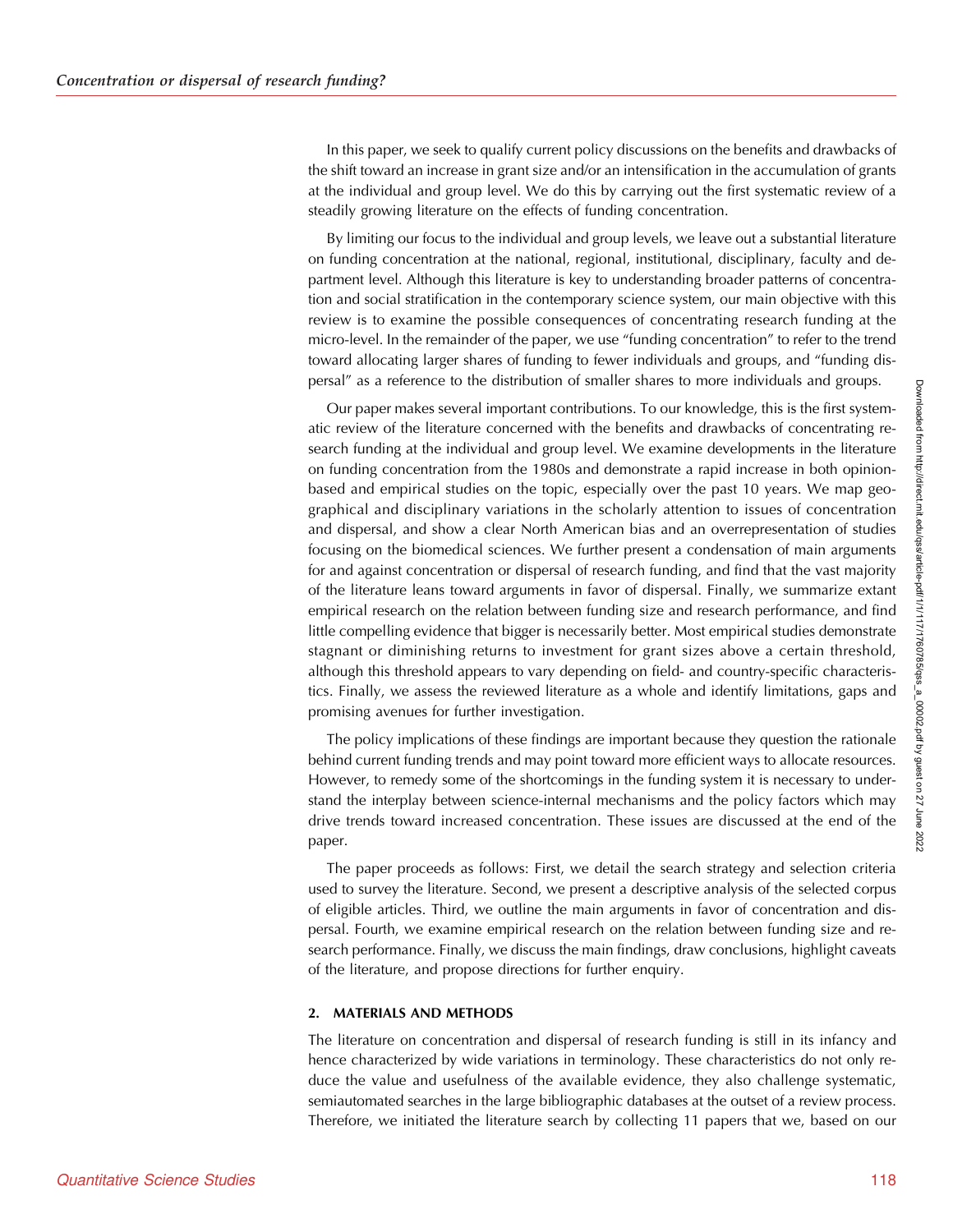knowledge of the field, considered to be core publications on the topic. From this outset a problem-driven search was carried out by tracking the citations of each relevant article from this core collection with the aim of covering the full gamut of the existing literature, including blog posts and reports from funding agencies, editorials, comments, and opinion pieces. This screening process resulted in 36 (including the original 11) sources that met the following criteria for inclusion: The papers should have a key focus on concentration or dispersal of research funding at the grant, unit, group, lab, or individual level. Papers focusing on national, regional, institutional, subdisciplinary, faculty, and department-level trends in funding concentration were not included. However, papers on these matters have informed our discussions. Further, we excluded papers primarily focusing on differences between public and private funding schemes, differences between competitive grants and block grants, issues related to gender, age, and race diversity in funding, knowledge spillover effects of funding, and arguments pertaining to agglomeration effects.<sup>1</sup>Although issues concerning concentration at the individual and group level are often touched upon in papers addressing the abovementioned dimensions, these discussions are in most cases of secondary concern.

Next, systematic semiautomated searches in Web of Science (WoS) and Scopus were car-ried out. Based on the search strings presented in [Tables A1](#page-25-0) and [A2,](#page-26-0) 3,567 potentially relevant papers were retrieved from WoS and Scopus [\(Figure 1\)](#page-3-0). Of these, 840 were excluded due to overlap between the databases. An additional 2,679 papers were excluded after reviewing titles, abstracts, and (in instances of doubt) full texts.

The final sample consists of 92 papers (see Appendix for the full list). Of these, 24 are publications with empirical data examining the association between funding size and research performance, 30 are empirical publications without such a perspective, 10 are theoretical, conceptual, review, or discussion-based papers, and 28 are opinion-based short papers, editorial materials, comments, and blog posts, many of which come from NIH and other funding organs.

## 3. DESCRIPTIVE ANALYSIS

In the following section, we detail temporal developments in the literature and map out variations in the geographic and disciplinary orientation of the sampled articles.

## 3.1. Temporal Developments in the Literature

As visible in [Figure 2,](#page-4-0) research on the concentration of research funding at the micro-level is still an emerging strand of scientific inquiry. The number of publications explicitly targeting this issue did not really take off before 2009, so far peaking in 2017 with 16 contributions. Hence, 73 out of 92 papers (79%) were published in the past 10-year period. A similar temporal trend becomes apparent when zeroing in on the narrow set of empirical studies examining the relation between funding size and the research performance of groups and individuals [\(Figure 3\)](#page-4-0). Here, 22 out of 24 identified studies (92%) were published in the period from 2010 and onwards. This rapidly increasing interest in the topic is likely sparked by policy trends reshaping the funding and reward system in the new millennium, including funding cuts in the wake of the financial crisis [\(Alberts et al., 2014;](#page-22-0) [Lepori et al., 2007](#page-24-0)), an intensified focus on excellence ([Moore et al., 2017](#page-24-0)), an oversupply of junior researchers in temporary positions

<sup>&</sup>lt;sup>1</sup> Agglomeration effects are here understood as geographical concentration of research capacities in science areas, regions, districts, clusters, and hubs with the aim to enhance scientific productivity (see [Bonaccorsi &](#page-23-0) [Daraio, 2005](#page-23-0); [Hellström et al., 2017\)](#page-23-0).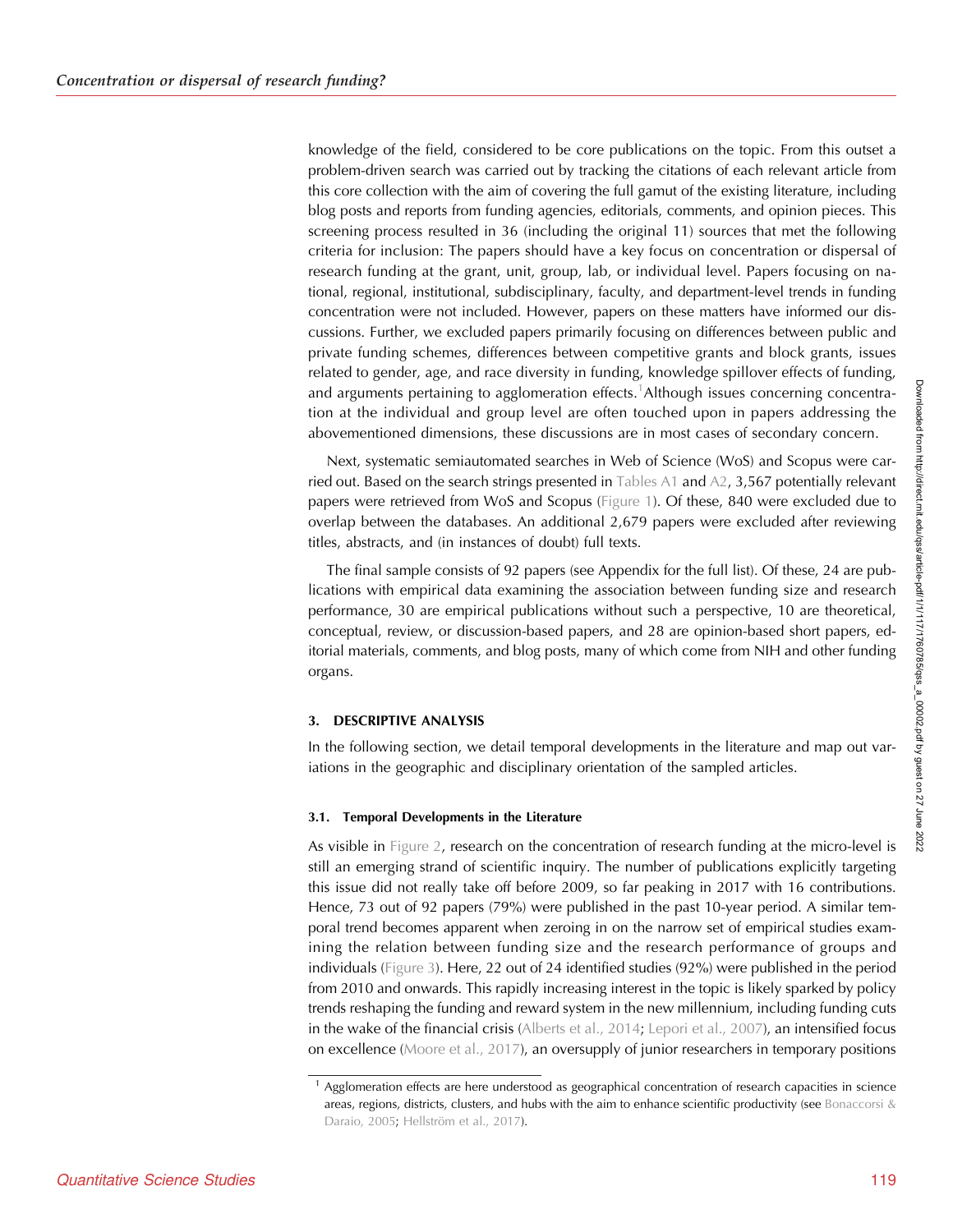<span id="page-3-0"></span>

**Figure 1.** Flowchart of article inclusion and exclusion in the literature survey.

(e.g., [Cyranoski et al., 2011](#page-23-0); [Powell, 2015\)](#page-24-0), and the increasing use of competition-based funding schemes ([Aagaard, 2017;](#page-22-0) [Heinze, 2008\)](#page-23-0). In comparison, earlier scholarly debates appear to have been more concerned with the consequences of science-internal drivers of concentration. For instance [Ziman \(1994\)](#page-24-0) argued that powerful forces based on excellence were "endogenous to science" and would lead to greater concentration over time. Also Merton'[s \(1968\)](#page-24-0) theory of "cumulative advantage" provided a predominantly science-internal prediction model for intensified levels of concentration.

## 3.2. Geographic and Disciplinary Orientation

Although rapidly growing, the literature on the effects of funding concentration is by no means covering the science system as a whole, neither from a geographic nor a disciplinary perspective. The literature is heavily dominated by a North American orientation and a predominance of contributions, with a primary emphasis on biomedicine. As depicted on the global map in [Figure 4](#page-5-0), the largest bulk of contributions (deep blue) originate from the United States (38), of which many are dealing with the practices of the NIH. In general, more than half of the studies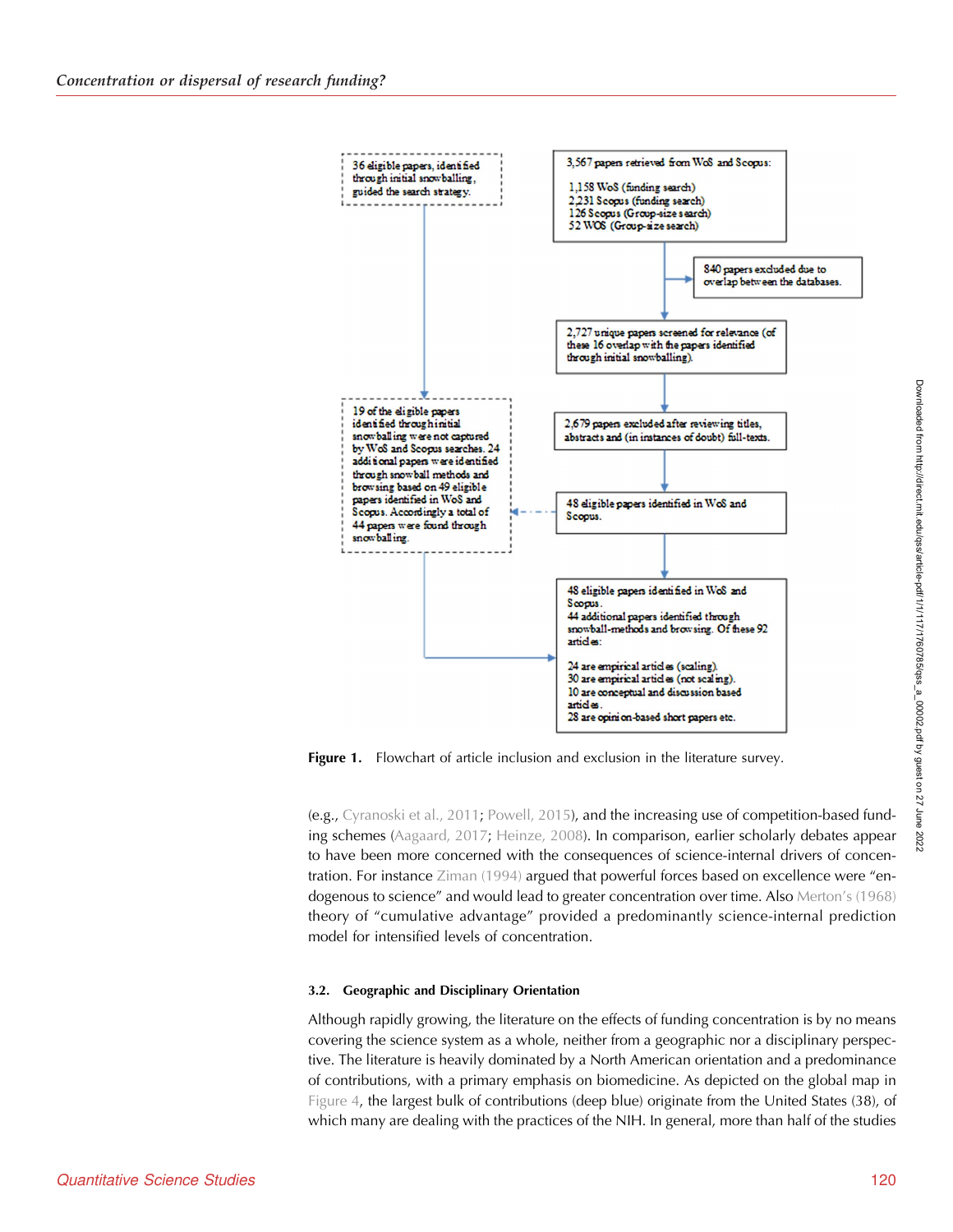<span id="page-4-0"></span>

Figure 2. General overview of temporal developments in research on the effects of funding concentration at individual and group levels. Note:  $N = 92$ . Our literature search was carried out in March 2018. Hence, the number of publications reported for 2018 is not representative for the full year.

focus on the US and Canadian science contexts. Further, approximately one fourth of the papers (18) focus on European countries, of which nine examine the UK context. Other geographic regions are scarcely represented.

Likewise, the 92 studies cover a variety of disciplinary fields, but also here the representation is highly skewed. There is a clear predominance of contributions with a focus on the medical sciences (biomedicine in particular). This main field is covered by 44 studies (48% of the total set), which either have the medical sciences as the sole focus or cover this field as part of a focus on several main areas. Along the same lines, the natural sciences are covered by 32 studies (35%), the technical sciences by 29 studies (32%), and the social sciences and humanities by 13 studies (14%). Finally, 25 studies (27%) do not have a specific disciplinary orientation.



Figure 3. Developments in empirical research focusing on the relation between funding size and the research performance of groups and individuals.

Note:  $N = 24$ . Our literature search was carried out in March 2018. Hence, the number of publications reported for 2018 is not representative for the full year.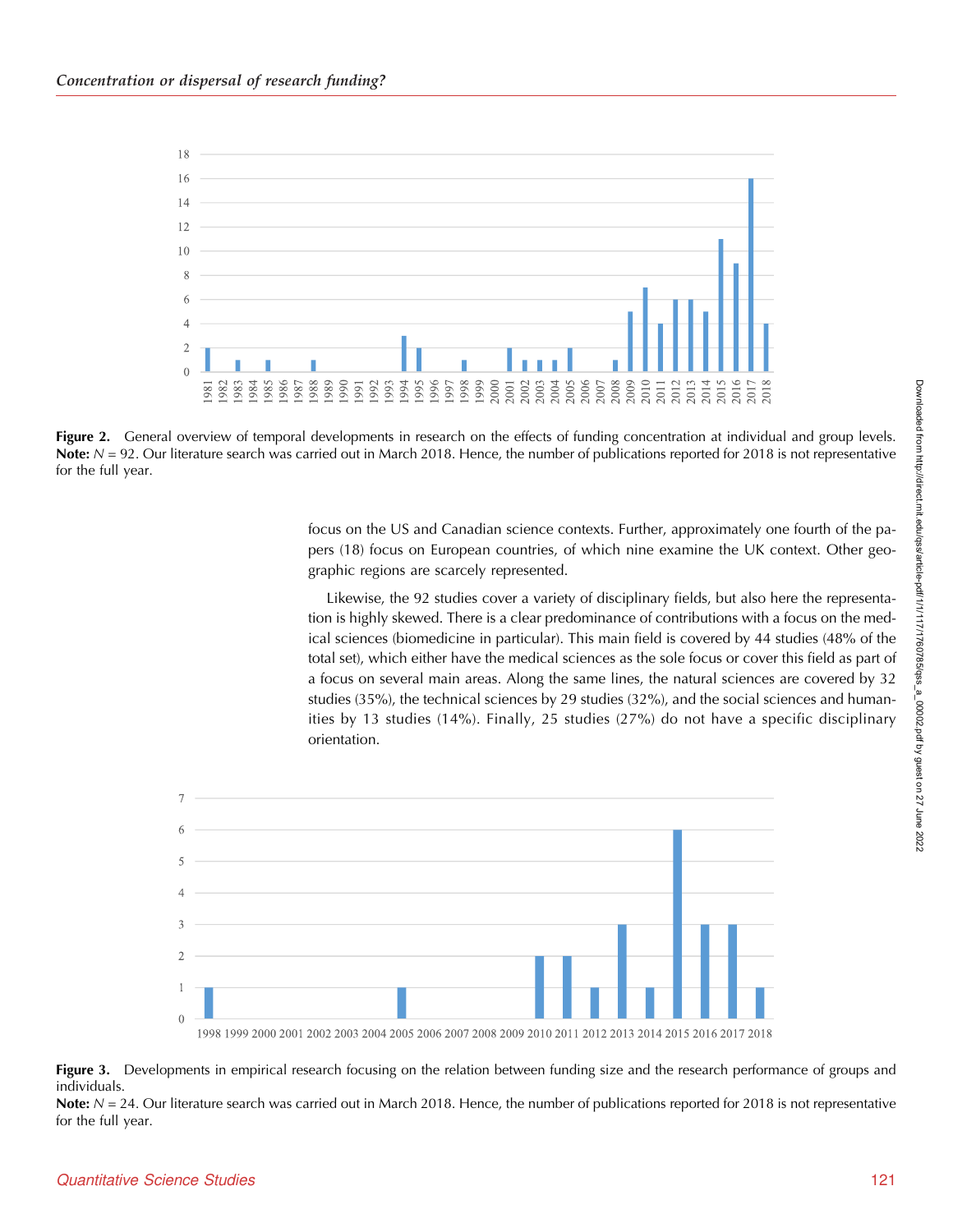<span id="page-5-0"></span>

## **Figure 4.** Geographical distribution of the literature.

Note: The country-specific numbers presented on the map are based on a fractional counting. For instance, if a study focuses on three countries, the value 0.33 is assigned to each country. Thirteen studies in the dataset do not provide specifications on national context. Three focus on EU countries as a whole. These 16 studies are not included in the figure.

# 4. A CONDENSATION OF MAIN ARGUMENTS IN THE LITERATURE

Despite geographical and disciplinary gaps in the literature, the selected set of 92 articles allows us to synthesize a number of key arguments in favor of concentration and dispersal. In the following, we first highlight the main arguments in favor of concentration of research funding, followed by a section presenting the central arguments in favor of resource dispersion.

# 4.1. Key Arguments in Favor of Concentration of Research Funding

The literature offers surprisingly few unambiguous arguments in favor of a strong concentration of research funding. Most contributions in which arguments in favor of concentration are presented seem to include them to offer a balanced discussion of both "pros" and "cons." As illustrated in [Table 1](#page-6-0), the arguments in favor of concentration can broadly be placed under one of the following three main categories: (1) efficiency-related arguments, (2) arguments related to epistemic effects, and finally (3) arguments concerning organizational issues. For purposes of clarification, these categories are presented as analytically separate. However, in reality the arguments are often closely intertwined and difficult to disentangle.

# 4.1.1. Efficiency

The efficiency-related arguments are predominantly framed in economic terms and mostly center on concepts such as critical mass and economies of scale. Following the rationale of this type of argument, concentration of funding allows for the creation of critical mass in terms of human resources, equipment, and infrastructure and for pooling of resources and expertise for large-scale research projects that would otherwise be impossible to carry out (Bloch  $\&$ [Sorensen, 2015](#page-23-0); [Bonaccorsi & Daraio, 2005;](#page-23-0) [Breschi & Malerba, 2011](#page-23-0)). According to this strand of argumentation, concentration is also promoted as a means to avoid the dilution of resources and as a necessary precondition for efficiency in terms of larger scientific outputs ([Hicks & Katz,](#page-23-0) [2011;](#page-23-0) [Johnston, 1994;](#page-23-0) [Johnston et al., 1995;](#page-23-0) [Vaesen & Katzav, 2017](#page-24-0); [von Tunzelmann et al.,](#page-24-0)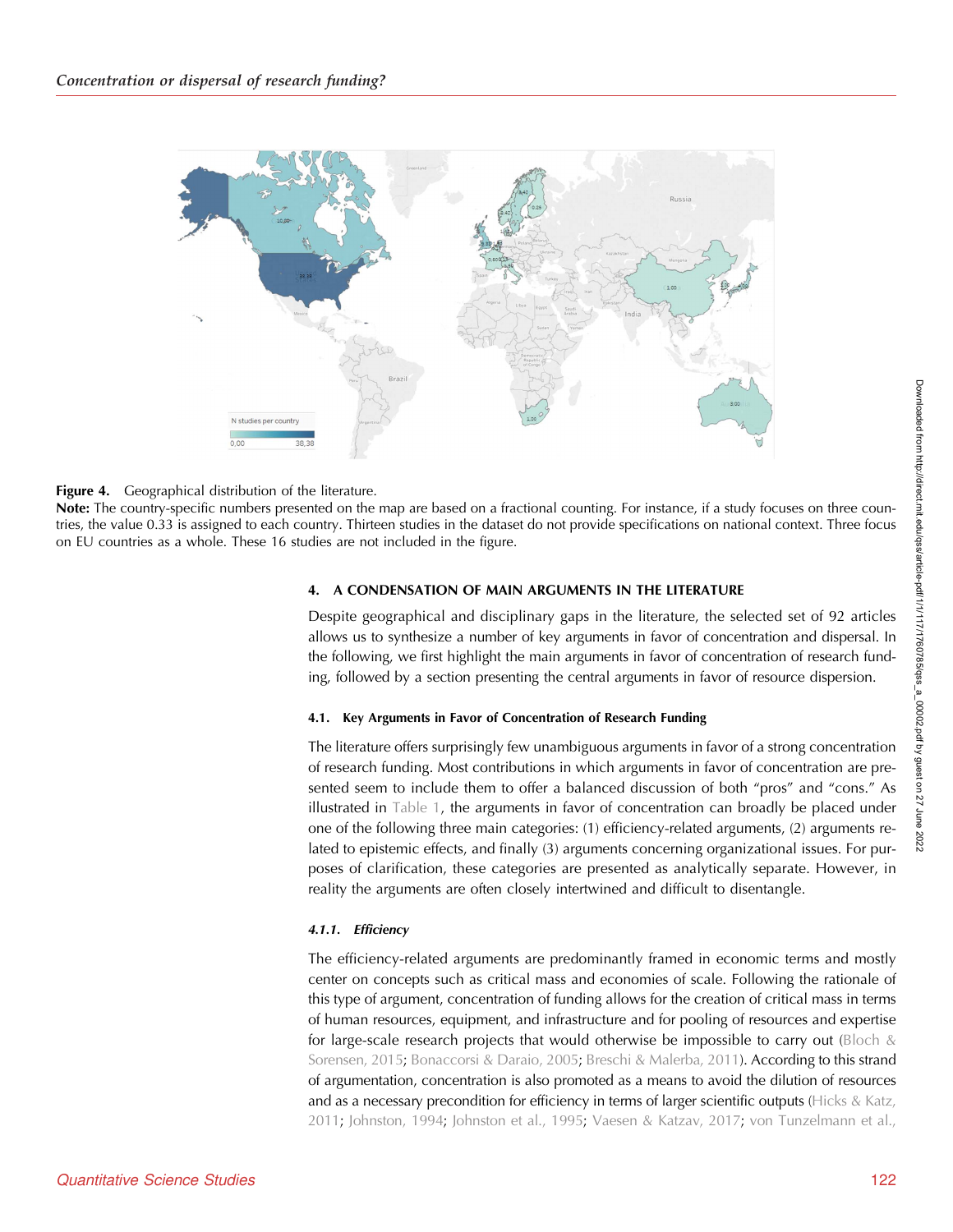<span id="page-6-0"></span>

| Type of argument                 | <b>Argument</b>                                                     | <b>Selected references</b>                                                                                                                              |
|----------------------------------|---------------------------------------------------------------------|---------------------------------------------------------------------------------------------------------------------------------------------------------|
| Efficiency                       | Need for critical mass/Risk<br>of dilution of resources             | Hellström et al. (2017); Bonaccorsi &<br>Daraio (2005); Johnston et al. (1995);<br>Hicks & Katz (2011); Vaesen & Katzav (2017;<br>Kenna & Berche (2011) |
|                                  | Concentration leads to<br>economies of scale                        | Hellström et al. (2017); Ida &<br>Fukuzawa (2013); Bloch et al. (2016)                                                                                  |
|                                  | Fewer grants lead to smaller<br>administrative burden               | Berg (2012); Johnston (1994)                                                                                                                            |
| <b>Epistemic effects</b>         | Achievement of scientific<br>excellence                             | Hellström et al. (2017); Bloch et al. (2016);<br>Hicks & Katz (2011); Breschi & Malerba (2011);<br>Bloch & Sorensen (2015)                              |
|                                  | Concentration as natural<br>effect of merit-based<br>funding system | Hicks and Katz (2011); Berg (2012)                                                                                                                      |
| <b>Organizational conditions</b> | Stable funding flows allow<br>for flexible use of resources         | Hellström et al. (2017); Bonaccorsi & Daraio (2005)                                                                                                     |
|                                  | Enables expansion of<br>collaborative ties                          | Hellström et al. (2017); Bloch et al. (2016);<br>Bonaccorsi & Daraio (2005); Johnston (1994)                                                            |
|                                  | Positive spillover effects<br>of concentration                      | Bonaccorsi & Daraio (2005)                                                                                                                              |
|                                  | Facilitated recruitment                                             | Hellström et al. (2017); Bloch et al. (2016);<br>Bonaccorsi & Daraio (2005); Johnston (1994)                                                            |
|                                  | Availability of critical research<br>infrastructure and equipment   | Bonaccorsi & Daraio (2005); Gallo et al. (2014);<br>Johnston (1994)                                                                                     |

| Table 1. Arguments in favor of concentration |  |
|----------------------------------------------|--|
|----------------------------------------------|--|

[2003\)](#page-24-0). Others point at issues related to efficiency in terms of smaller administrative burdens when funding is distributed in fewer and larger grant portions ([Johnston, 1994\)](#page-23-0). For instance, [Berg \(2012\)](#page-23-0) describes how a policy aimed at reducing concentration at the U.S. National Institutes of Health was criticized for increasing the administrative burden. According to the critique, the allocation of funding in smaller grants would require extra scrutiny and additional resources for lengthy peer-review evaluation procedures.

# 4.1.2. Epistemic factors

Another line of argumentation is more explicitly concerned with epistemic factors or other quality-related concepts, such as merit and excellence. Here, the dominant argument is that concentration of funding, and more generally selectivity in the distribution of resources, will ensure that the most capable and productive scientists with the greatest potential to produce world-class and path-breaking research results are rewarded according to their abilities ([Bloch](#page-23-0) [& Sorensen, 2015](#page-23-0); [Hicks & Katz, 2011](#page-23-0); [Johnston et al., 1995\)](#page-23-0). The underlying assumption is that funding concentration is a necessary precondition for the creation and maintenance of scientific excellence—in particular in an increasingly competitive and globalized science system, where research environments need to achieve or sustain a competitive edge (Bloch  $&$ 

2022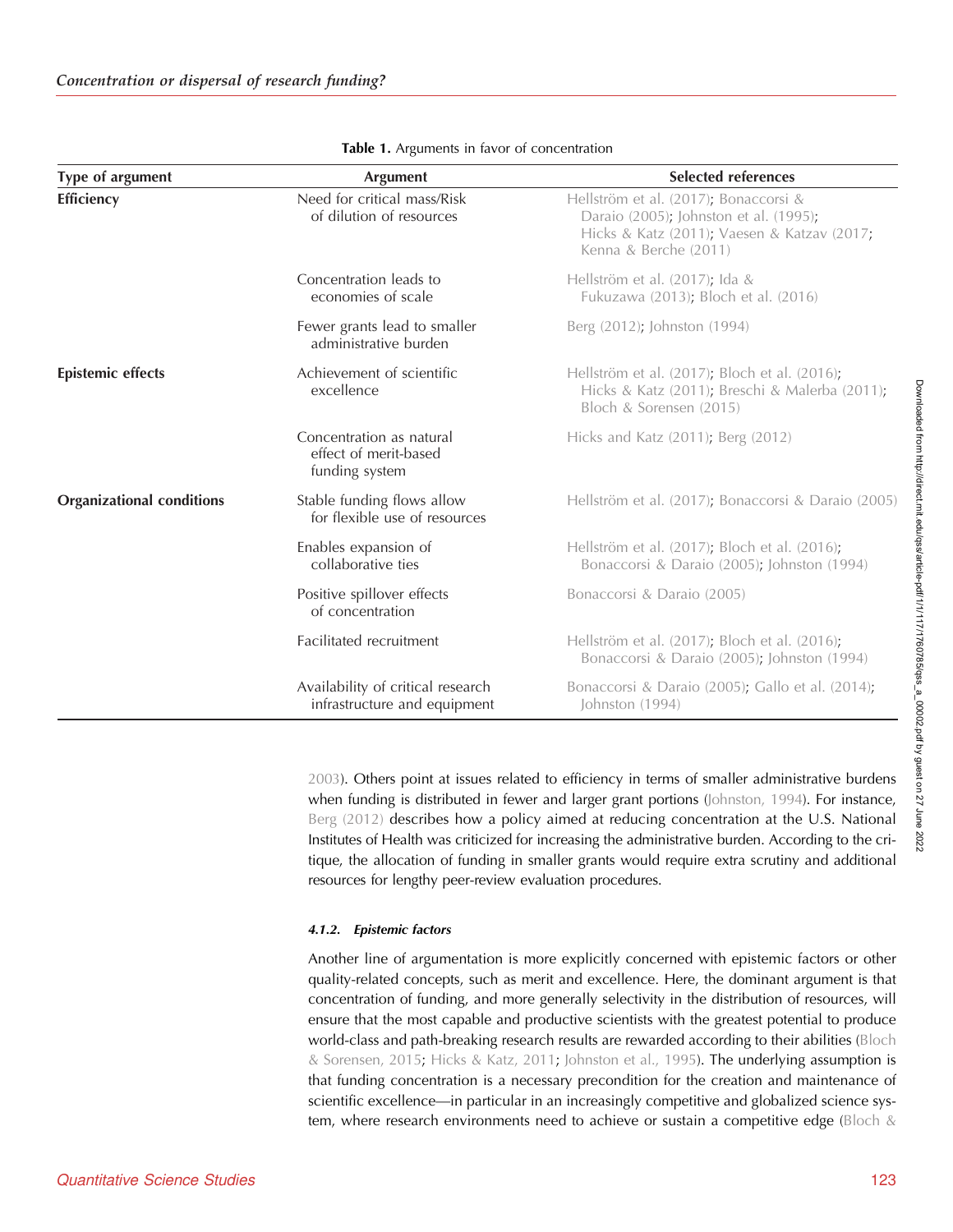<span id="page-7-0"></span>

| Type of argument                              | <b>Argument</b>                                                                                           | <b>Selected references</b>                                                                                                                                                                                                                               |  |  |
|-----------------------------------------------|-----------------------------------------------------------------------------------------------------------|----------------------------------------------------------------------------------------------------------------------------------------------------------------------------------------------------------------------------------------------------------|--|--|
| Efficiency                                    | Concentration leads to<br>diseconomies of scale                                                           | Berg (2012); Cook et al. (2015);<br>Lorsch (2015); Mongeon et al. (2016);<br>Lauer et al. (2015); Peifer (2017);<br>Fortin & Currie (2013); Bloch & Sorensen<br>(2015); Breschi & Malerba (2011);<br>Alberts (1985, 2012); Bonaccorsi &<br>Daraio (2005) |  |  |
|                                               | Diminishing marginal returns<br>as a result of concentration                                              | Mongeon et al. (2016); Breschi & Malerba<br>(2011); Lorsch (2015); Fortin & Currie<br>(2013); Cook et al. (2015); Berg (2010b,<br>2012); Peifer (2017); Alberts (2012)                                                                                   |  |  |
|                                               | Small and medium-sized<br>research groups are more<br>productive                                          | Cook et al. (2015); Vaesen & Katzav (2017);<br>von Tunzelmann et al. (2003); Johnston<br>(1994); Bloch et al. (2016); Bloch &<br>Sorensen (2015); Alberts (1985)                                                                                         |  |  |
|                                               | Excess size leads to fragmentation,<br>inertia, and inefficiencies                                        | Alberts (1985); Breschi & Malerba (2011);<br>Bloch & Sorensen (2015); Mongeon et al.<br>(2016); Fortin & Currie (2013); Vaesen &<br>Katzav (2017); Johnston (1994)                                                                                       |  |  |
|                                               | Innovative researchers are<br>turned into fundraisers<br>and managers                                     | Kimble et al. (2015); Bloch & Sorensen (2015);<br>Alberts (1985)                                                                                                                                                                                         |  |  |
|                                               | Concentration leads to allocative<br>and economic inefficiencies                                          | Nag et al. (2013); Bloch & Sorensen (2015);<br>Hicks & Katz (2011); Sousa (2008); Mongeon<br>et al. (2016)                                                                                                                                               |  |  |
| <b>Epistemic effects</b>                      | Diversification spreads risk and<br>increases chances of breakthroughs                                    | Fortin & Currie (2013), Lorsch (2015);<br>Lauer (2014); Fang & Casadevall (2016);<br>Peifer (2017); loannidis (2011); Vaesen<br>& Katzav (2017); Berg (2012); Mongeon<br>et al. (2016); Fang & Casadevall (2016)                                         |  |  |
|                                               | Dispersal of funding as means to<br>avoid mainstream, risk-averse<br>research                             | von Tunzelmann et al. (2003); Kimble et al.<br>(2015); Peifer (2017); Bloch & Sorensen<br>(2015); Alberts et al. (2014)                                                                                                                                  |  |  |
| Organizational issues/<br>system level issues | Dispersal keeps researchers and<br>students active with research                                          | Fortin & Currie (2013); Lauer (2014);<br>Vaesen & Katzav (2017)                                                                                                                                                                                          |  |  |
|                                               | Dispersal secures a strong growth<br>layer of early and mid-career<br>researchers                         | Peifer (2017); Fang & Casadevall (2016);<br>Berg (2012); Alberts (1985)                                                                                                                                                                                  |  |  |
|                                               | Dispersal leads to a broader<br>knowledge pool and greater<br>research breadth + pockets of<br>excellence | Fortin & Currie (2013); Vaesen & Katzav<br>(2017); Bloch & Sorensen (2015); Kimble<br>et al. (2015); Katz & Matter (2017);<br>Lauer (2014)                                                                                                               |  |  |
|                                               | Dispersal reduces Matthew Effects/<br>cumulative advantages and<br>hypercompetition                       | Berg (2012); Fang & Casadevall (2016);<br>Bloch et al. (2016); Bol et al. (2018)                                                                                                                                                                         |  |  |

| Table 2. Arguments in favor of dispersal |  |  |  |  |
|------------------------------------------|--|--|--|--|
|------------------------------------------|--|--|--|--|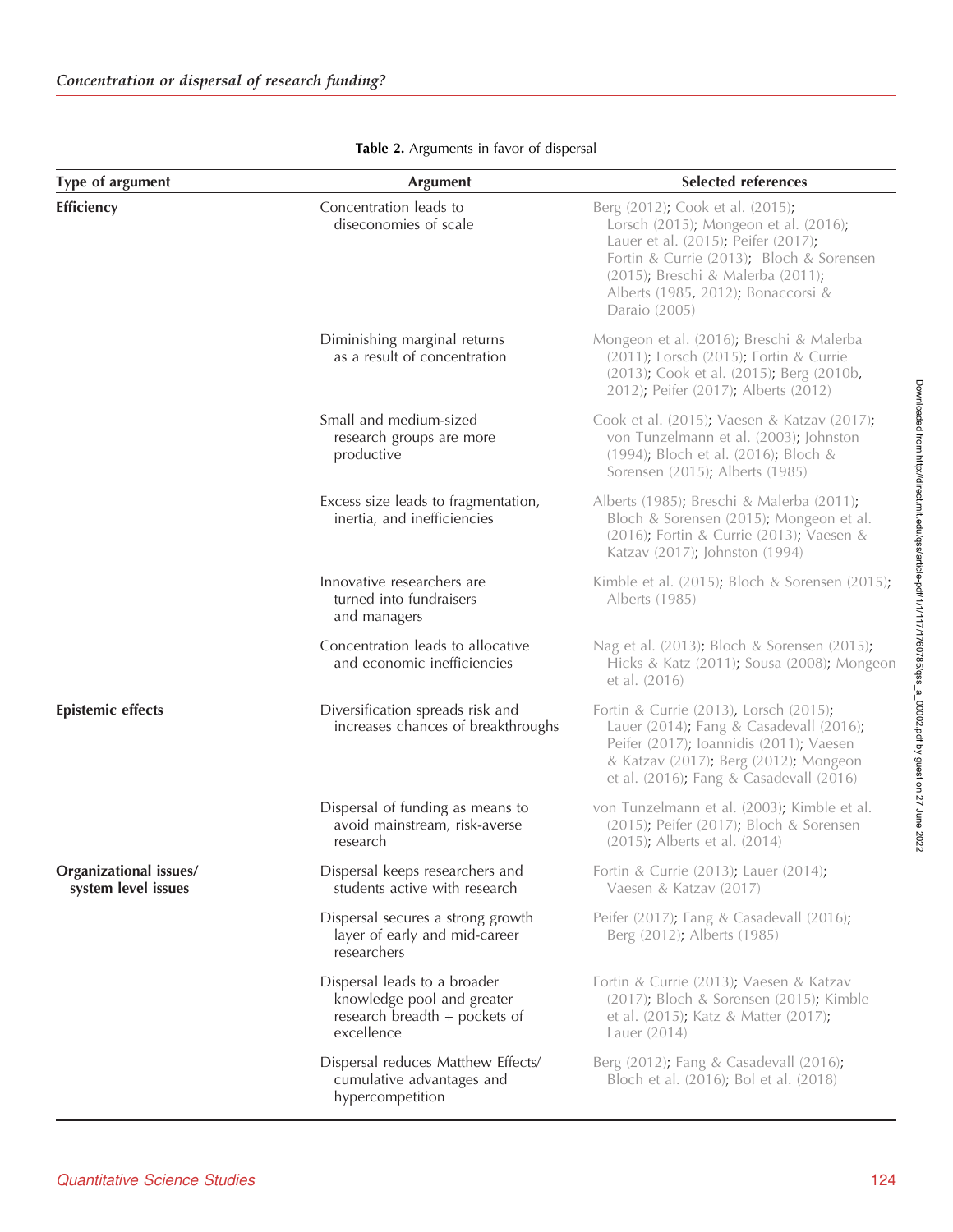| Type of argument                                             | <b>Argument</b>                                                             | <b>Selected references</b>                                                                                                                                                  |
|--------------------------------------------------------------|-----------------------------------------------------------------------------|-----------------------------------------------------------------------------------------------------------------------------------------------------------------------------|
| Problems with grant peer<br>review and allocation procedures | Peer reviewers unable to identify<br>the most promising projects            | Vaesen & Katzav (2017); Kimble et al. (2015);<br>Fang & Casadevall (2016); Lorsch (2015);<br>Katz & Matter (2017); Gordon & Poulin<br>(2009a, 2009b); Alberts et al. (2014) |
|                                                              | More egalitarian distribution of<br>funding is possible without<br>dilution | Fortin & Currie (2013); Gordon & Poulin<br>(2009a, b); loannidis (2011); Vaesen &<br>Katzav (2017)                                                                          |

Table 2. (continued)

[Sorensen, 2015;](#page-23-0) [Johnston et al., 1995](#page-23-0)). Other studies that focus on Centers of Excellence (CoE) arrive at similar conclusions and generally find positive epistemic effects of resource concen-tration in large units [\(Bloch et al., 2016;](#page-23-0) [Hellström et al., 2017](#page-23-0); [Ida & Fukuzawa, 2013](#page-23-0)). With regard to the merit-based arguments, the work by [Hicks and Katz \(2011\)](#page-23-0) stands out among the selected articles with the most unambiguous support for stronger concentration. The authors argue that R&D funding—due to a purported inequality aversion inherent in the funding system and among policymakers—tends to be more equally distributed than would be justified by differences in output measures such as publications and citations. Hence, [Hicks and Katz](#page-23-0) [\(2011\)](#page-23-0) see concentration as a natural and desirable consequence of a merit-based funding system that follows a power-law distribution of productivity and resources ([Lotka, 1926](#page-24-0)).

## 4.1.3. Organizational conditions

A third group of arguments in favor of concentration places explicit emphasis on organizational conditions. Here the main assumption is that large grants and the concentration of investments in large research units give researchers the necessary resource availability and flexibility to conduct innovative, high-risk, and high-impact research ([Bonaccorsi & Daraio,](#page-23-0) [2005;](#page-23-0) [Hellström et al., 2017](#page-23-0)). In essence, the combination of funding stability and flexibility is perceived to facilitate autonomy, availability of cooperative partners, and concomitant collaboration ([Bloch et al., 2016](#page-23-0); [Bonaccorsi & Daraio, 2005;](#page-23-0) [Hellström et al., 2017\)](#page-23-0). In particular, the shift from individual toward collective modes of research (from small science to big science) is seen as a development that is dependent on selectivity and concentration in the allocation of research funding [\(Johnston, 1994](#page-23-0)). This argument also emphasizes growth in expenditures for equipment and infrastructure. Hence, access to expensive physical infrastructure is also part of the call for critical mass and concentration of resources in large units ([Bonaccorsi & Daraio, 2005;](#page-23-0) [Gallo et al., 2014;](#page-23-0) [Johnston, 1994](#page-23-0)). Finally, the presence of funding concentration is also expected to increase international visibility and attractiveness in the sense that stable financial conditions can attract top-quality researchers and talents and may support organizational robustness (good governance and professional academic leadership; [Bloch et al., 2016;](#page-23-0) [Bonaccorsi & Daraio, 2005](#page-23-0); [Hellström et al., 2017;](#page-23-0) [Hicks & Katz, 2011\)](#page-23-0).

## 4.2. Key Arguments in Favor of Dispersal of Research Funding

The vast majority of the identified articles, whether empirical, conceptual/theoretical, editorials, or comments, lean toward arguments in favor of dispersal of funding. As shown in [Table 2](#page-7-0), the arguments can here also be subsumed under the same three categories: (1) efficiency, (2) epistemic effects, and (3) organizational issues (although in this third category we also include arguments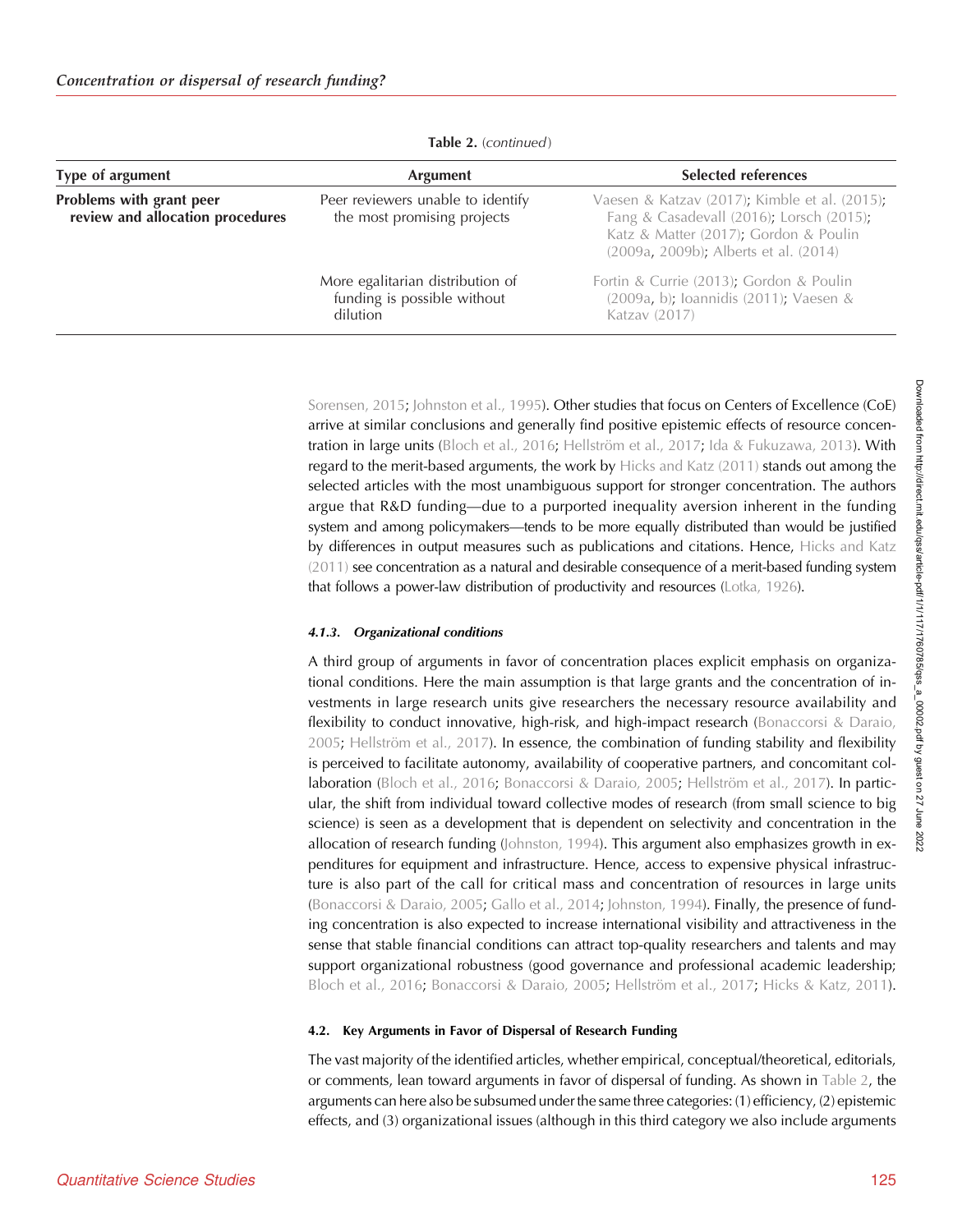explicitly targeting the systemic level). In addition, we include a fourth category concerned with problems pertaining to peer review and allocation procedures. Hence, most of the arguments presented here can be seen as the flipside of the arguments in favor of concentration.

## 4.2.1. Efficiency

Under the broad heading of efficiency, we find a substantial number of contributions highlighting that concentration of research funding may in fact lead to diseconomies of scale [\(Bloch et al.,](#page-23-0) [2016;](#page-23-0) [Bonaccorsi & Daraio, 2005;](#page-23-0) [Johnston et al., 1995;](#page-23-0) [Nag et al., 2013](#page-24-0); [von Tunzelmann](#page-24-0) [et al., 2003](#page-24-0)). As we describe in section 5, the majority of extant empirical research finds little or no convincing evidence to justify funding policies aimed at concentrating resources to achieve economic efficiency ([Bonaccorsi & Daraio, 2005;](#page-23-0) [von Tunzelmann et al., 2003\)](#page-24-0). These studies show that concentration of funding, on average, leads to decreasing marginal returns (measured by the number of citations and impact factors) above a certain threshold ([Cook](#page-23-0) [et al., 2015;](#page-23-0) [Fortin & Currie, 2013;](#page-23-0) [Lorsch, 2015](#page-24-0)). Correspondingly, numerous empirical studies suggest that research productivity can be increased by spreading out funding on many small and medium-sized research teams, averaging from around five to eight group members ([Bloch](#page-23-0) [et al., 2016;](#page-23-0) [Johnston, 1994](#page-23-0); [Johnston et al., 1995](#page-23-0); [von Tunzelmann et al., 2003](#page-24-0)). For further discussion of the available empirical evidence, see section 5.

Another central efficiency-related argument in favor of resource dispersal is that the excess size of research projects, consortia, groups, and grants can lead to fragmentation within groups and cumbersome levels of administration [\(Alberts, 1985](#page-22-0); [Breschi & Malerba, 2011](#page-23-0); [Nag et al.,](#page-24-0) [2013\)](#page-24-0). Similarly, [Alberts \(1985\)](#page-22-0) early on pointed out that concentration of funding may turn group leaders in big research teams into "science managers" who spend nearly all their time on grant writing, science administration, and organizational matters, leaving little time for doing actual research and mentoring students and junior staff (see also [Kimble et al., 2015\)](#page-23-0). Finally, several authors allude to what they claim to be allocative and economic inefficiencies in the funding and reward system of science, as scientists who have already secured funding are incentivized to apply for and obtain resources over and above what they can productively spend ([Bloch & Sorensen, 2015;](#page-23-0) [Hicks & Katz, 2011;](#page-23-0) [Sousa, 2008\)](#page-24-0).

## 4.2.2. Epistemic effects

Arguments related to epistemic effects figure even more prominently in the literature advocating for dispersal. Here, a key claim is that spreading out grants among many researchers and supporting a greater number of investigators at moderate funding levels is a better investment strategy that yields higher research outputs with stronger impact than concentrating large amounts of resources on fewer scientists [\(Fortin & Currie, 2013;](#page-23-0) [Gallo et al., 2014](#page-23-0); [Lauer,](#page-23-0) [2014;](#page-23-0) [Lorsch, 2015\)](#page-24-0). According to proponents of this funding strategy, diversity in research investments spreads risk and thereby increases the chances of scientific breakthroughs ([Fang](#page-23-0) [& Casadevall, 2016;](#page-23-0) [Lorsch, 2015](#page-24-0); [Peifer, 2017\)](#page-24-0). Along the lines of this argument, each grant recipient is seen as an experiment, meaning that a larger number of grantees will increase the number of experiments [\(Fortin & Currie, 2013\)](#page-23-0). On the other hand, the so-called "few big" strategy is perceived as risky because it reduces the number of experiments by concentrating funding on selected research areas, and by supporting investigators or research projects that might not necessarily have the greatest scientific potential [\(Bloch & Sorensen, 2015](#page-23-0); [Fortin &](#page-23-0) [Currie, 2013](#page-23-0)). Conversely, the essence of the "many small" strategy is that support for a wide web of research will increase the chances of making important discoveries, as diversity offers varying perspectives, interpretations, heuristics, and prediction models ([Lorsch, 2015\)](#page-24-0).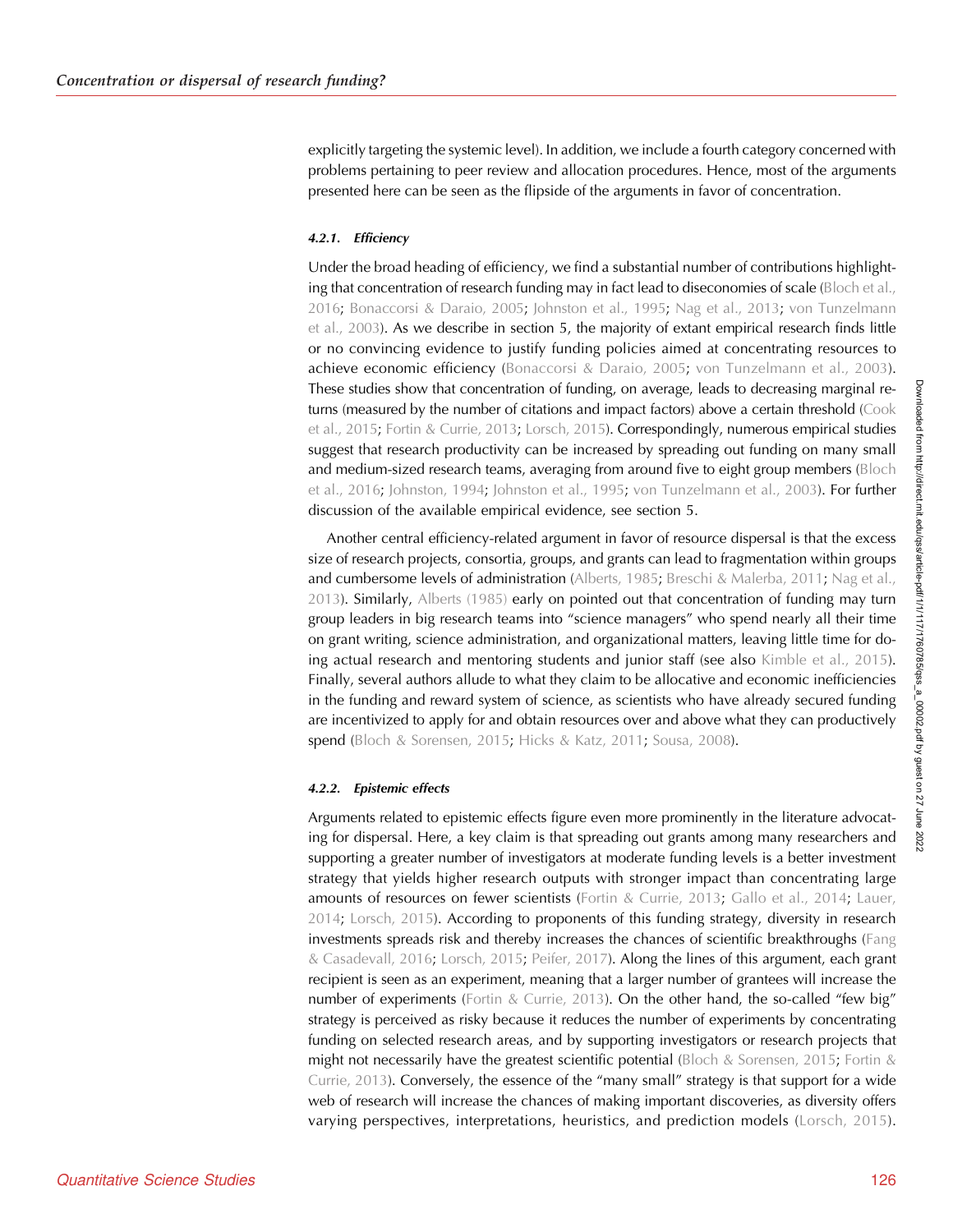Dispersal of funding is here seen as a way to foster resilience in a system that constantly shifts and adapts [\(von Tunzelmann et al., 2003](#page-24-0)). Increased concentration of funding, on the other hand, is argued to lead to both stasis and closure, resulting in a system less capable of adaption and to a suppression of both creativeness and risk-taking. Therefore, to avoid mainstream, riskaverse, and less imaginative research, it is argued that it is desirable to provide funding for many different types of research and thereby allow for a variety of competing approaches ([Kimble et al., 2015](#page-23-0); [Peifer, 2017\)](#page-24-0).

## 4.2.3. Organizational (and systemic) issues

The articles in favor of dispersal and diversity also point to a number of arguments tied to organizational and systemic issues. Most notably, it is highlighted that funding more scientists creates a more diverse research ecology and provides students with a larger range of oppor-tunities [\(Fortin & Currie, 2013](#page-23-0); [Lauer, 2014;](#page-23-0) [Vaesen & Katzav, 2017](#page-24-0)). Thus, a higher degree of dispersal of grant funding will serve to keep more students and scientists active in research ([Fortin & Currie, 2013](#page-23-0)) and contribute to secure a strong growth layer of early and mid-career researchers, which is seen as a prerequisite for maintaining viable institutions and a healthy overall scientific ecosystem ([Berg, 2012;](#page-23-0) [Fang & Casadevall, 2016\)](#page-23-0). Concentration of funding, on the contrary, is here seen to endanger the next generation of scientists, who cannot compete with the track records, the amount of resources, and availability of scientific staff of their senior colleagues [\(Kimble et al., 2015](#page-23-0); [Peifer, 2017\)](#page-24-0). Furthermore, disproportionate financial support for highly specialized research areas within narrowly defined disciplinary boundaries results in a lack of diversity of disciplinary fields and scientific approaches and might come at the expense of advancement within other equally or potentially more promising research areas (Bloch  $\&$  Sorensen, 2015). By comparison, policies aimed at targeting diversity are perceived to secure a broader knowledge pool and a greater research breadth where seed money is provided for researchers within smaller research fields, allowing pockets of excellence to grow outside of prioritized areas ([Bloch & Sorensen, 2015\)](#page-23-0). Finally, it is suggested that increased dispersal of funding will reduce trends toward hypercompetition and serve to curb the Matthew Effects and mechanisms of cumulative advantage already inherent in the science system (Fang  $\&$ [Casadevall, 2016\)](#page-23-0). In addition, [Johnston \(1994\)](#page-23-0) recounts Lowe'[s \(1991\)](#page-24-0) argument that concentration of funding creates units that become self-perpetuating "…thereby reducing the capacity of the research funding system to respond flexibly to changing priorities" ([Lowe,](#page-24-0) [1991:](#page-24-0) 187 in [Johnston, 1994:](#page-23-0) 28).

#### 4.2.4. Problems with grant peer review and allocation procedures

The fourth and final group of arguments questions the functioning of existing review and allocation procedures, and the assumption that the best researchers are rewarded according to their abilities. Hence, these arguments both relate to discussions of efficiency and epistemic effects. Here, it is highlighted that grant peer review is not only an expensive and resource-demanding process, but also unreliable and subject to a number of biases [\(Fang & Casadevall,](#page-23-0) [2016;](#page-23-0) [Gordon & Poulin, 2009a](#page-23-0); [Kimble et al., 2015;](#page-23-0) [Vaesen & Katzav, 2017\)](#page-24-0). Likewise, it is suggested that low success rates induce conservative, short-term thinking among applicants, reviewers, and funders [\(Alberts et al., 2014\)](#page-22-0). As pointed out by [Alberts et al. \(2014\)](#page-22-0) "[t]he system now favors those who can guarantee results rather than those with potentially pathbreaking ideas that, by definition, cannot promise success" (p. 5774). In addition, [Berg](#page-23-0) [\(2012\)](#page-23-0) highlights that although many funding bodies try to avoid overlaps between new and already funded projects, reviewers often do not have access to portfolio data on which they can take informed funding decisions. Instead, reviewers tend to reward past performers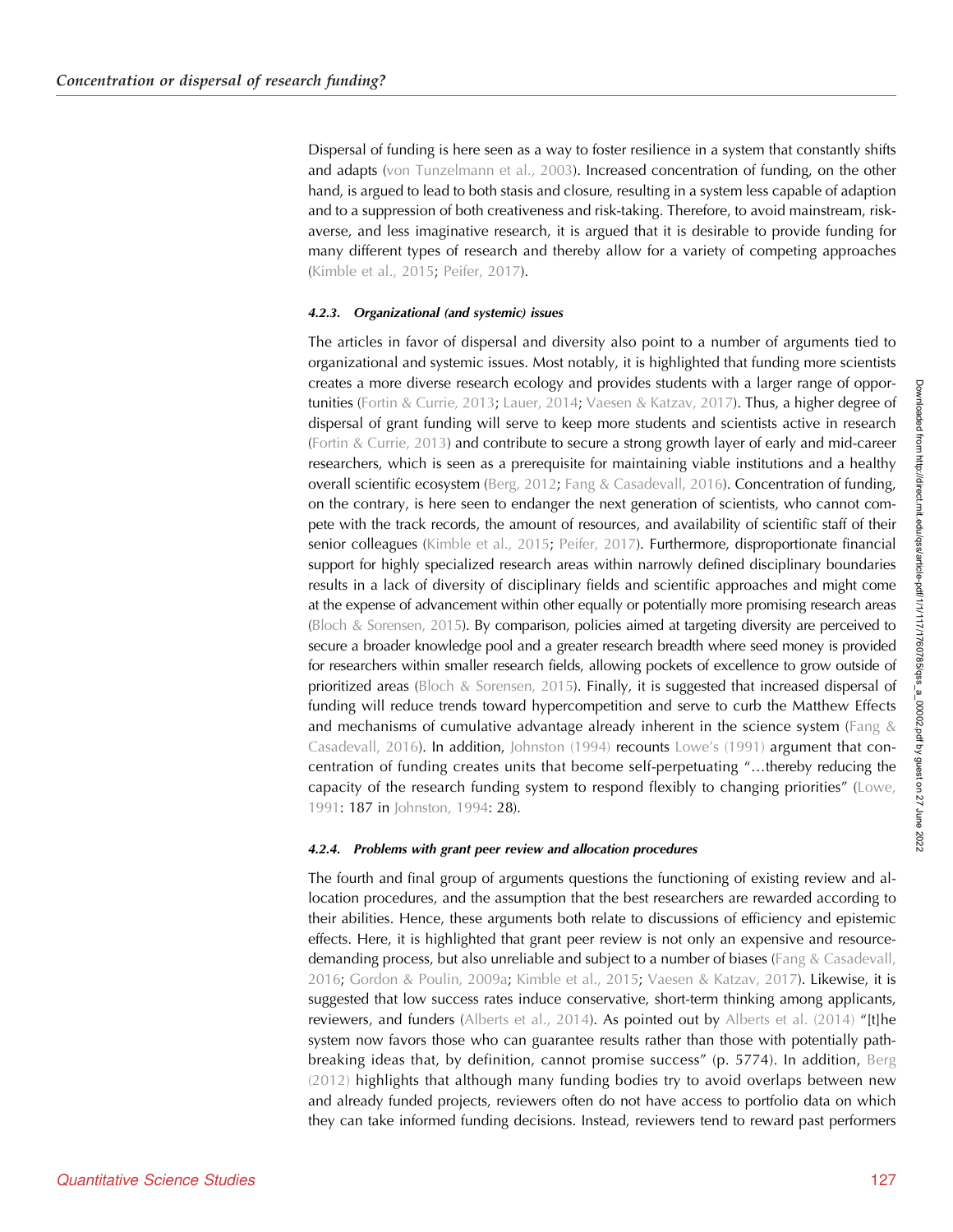and disadvantage applicants with a poorer track record at the expense of potentially promising research projects ([Bloch & Sorensen, 2015\)](#page-23-0). As a result many meritorious projects remain unfunded and undone [\(Fang & Casadevall, 2016](#page-23-0); [Gordon & Poulin, 2009a\)](#page-23-0). Hence, a number of authors call for a reform of the current system and some even for a replacement of grant peer review with a more egalitarian distribution of funding ([Fang & Casadevall, 2016;](#page-23-0) [Fortin &](#page-23-0) [Currie, 2013;](#page-23-0) [Gordon & Poulin, 2009a](#page-23-0), [b](#page-23-0); [Vaesen & Katzav, 2017](#page-24-0)).

## 5. EMPIRICAL STUDIES EXAMINING EFFECTS OF FUNDING SIZE ON RESEARCH PERFORMANCE

As should be clear from the preceding sections, a large bulk of the literature on concentration and dispersal of research funding is dominated by theoretical and opinion-based arguments. However, a subset of empirical studies also attempts to examine the direct effects of funding size on the research performance of groups and individuals. We identified 24 articles addressing this particular issue [\(Table 3\)](#page-12-0). Some parts of this literature are characterized by conflicting and inconsistent results, which may be explained by differences in research design, dissimilarities in how "research performance" and "funding size" are conceptualized and measured, and variations in funding mechanisms across geographical, institutional and disciplinary contexts. Nonetheless, by far most studies exhibit stagnant or decreasing returns to scale for the relationship between funding size and research performance.

In line with the broader literature, studies based on data from the United States and Canada are overrepresented in this subset. Twelve studies focus on a North American science context, six are based on European data, four focus on Asian countries, one focuses on South Africa, and one employs a global perspective. Twenty-two of the studies are based on observation data and two use cross-sectional survey data. Ten of the 24 studies are based on bivariate correlations between input and output measures, and 14 employ multivariate statistical analysis, matching techniques, and difference-in-differences estimations to adjust for possible confounders. Performance is in most cases measured by research output (i.e., number of publications;  $N = 16$ ) or citation impact ( $N = 12$ ), and to a lesser extent by journal impact factors  $(N = 4)$ , journal rankings  $(N = 1)$ , and patents  $(N = 1)$ .

Nineteen studies examine correlations between the size of research grants and scientific performance. Of these, 17 demonstrate either a negative association, no discernible effect, or stagnant or diminishing returns to investment for grant sizes above a certain threshold ([Arora et al., 1998](#page-22-0); [Asonuma & Urata, 2015;](#page-22-0) [Berg, 2010a,](#page-22-0) [b](#page-22-0); [Bloch et al., 2016;](#page-23-0) [Breschi &](#page-23-0) [Malerba, 2011](#page-23-0); [Danthi et al., 2015](#page-23-0); [Doyle et al., 2015;](#page-23-0) [Fedderke & Goldschmidt, 2015](#page-23-0); [Fortin & Currie, 2013](#page-23-0); [Gallo et al., 2014;](#page-23-0) [Jung et al., 2017](#page-23-0); [Lauer et al., 2015,](#page-23-0) [2017](#page-24-0); [Mongeon et al., 2016](#page-24-0); [Nag et al., 2013](#page-24-0); [Spanos & Vonortas, 2012](#page-24-0)). This threshold appears to vary considerably depending on field- and country-specific characteristics. For instance, using data on 2,938 grants from the U.S. National Institute of General Medical Sciences, [Berg \(2010a](#page-22-0), [b\)](#page-22-0) shows that the research output and average journal impact factor per lab decreases with funding above ∼\$750,000, and that funding above ∼\$250,000–300,000 is associated with only modest increases in research performance. In comparison, Doyle and colleagues exhibit diminishing returns to investment for basic research with grant sizes above ∼\$4.5 million in a sample of 1,755 R01 projects funded by the U.S. National Institute of Mental Health.

The remaining two studies on grant size and scientific performance report positive effects, but none of these look into possible inflection points for diminishing marginal returns ([Katz &](#page-23-0) [Matter, 2017;](#page-23-0) [Yan et al., 2018](#page-24-0)).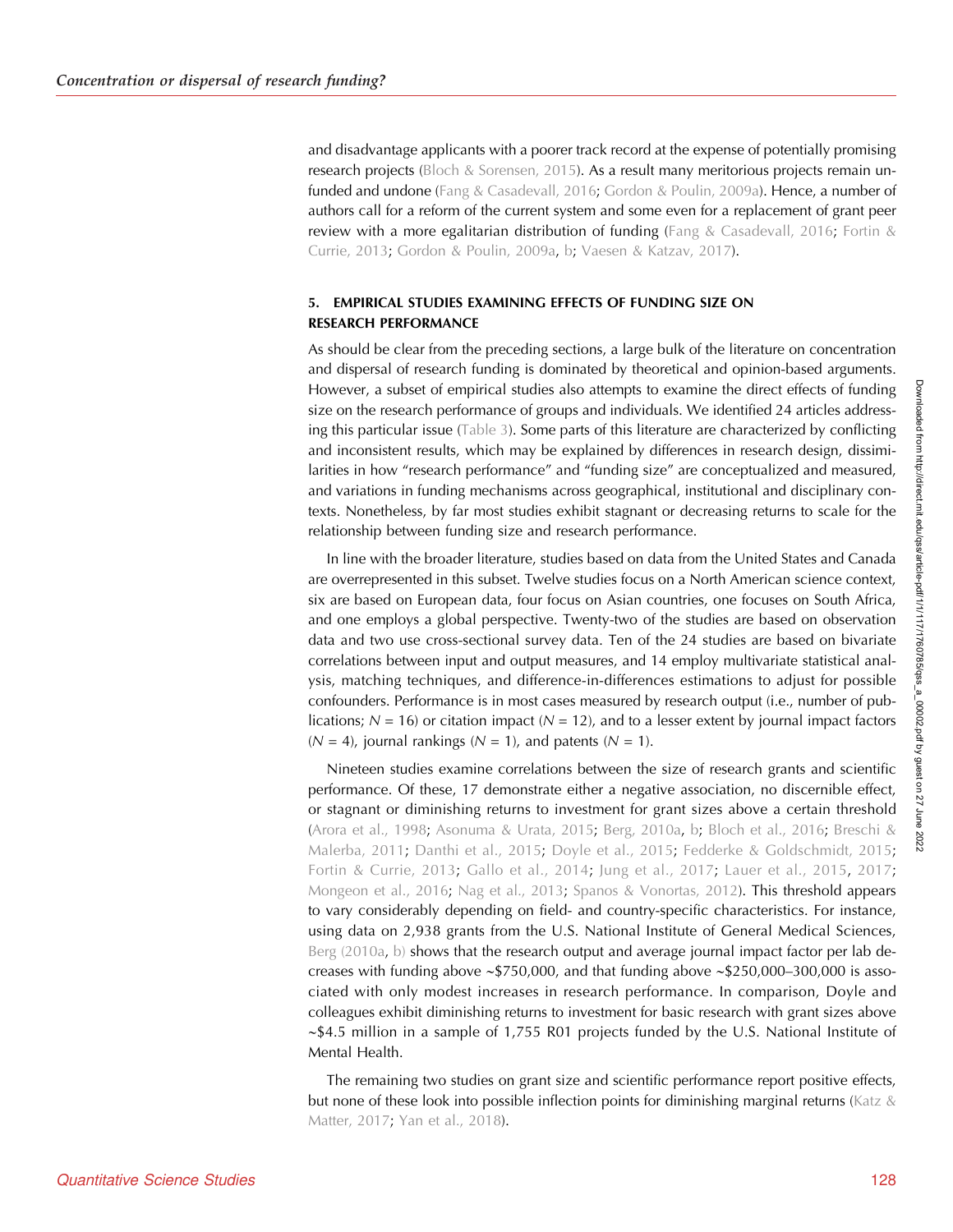Downloaded from http://direct.mit.edu/qss/article-pdf/1/1/117/1760785/qss\_a\_00002.pdf by guest on 27 June 2022

Downloaded from http://direct.mit.edu/qss/article-pdf/1/11171760785/qss\_a\_00002.pdf by guest on 27 June 2022

<span id="page-12-0"></span>

|                             |             |                                                                                                                                                              |            | <b>Time</b>      |                                                                                          |                                                                                                                                                                                                                                                                                                                                                                                                                                                                                                    |
|-----------------------------|-------------|--------------------------------------------------------------------------------------------------------------------------------------------------------------|------------|------------------|------------------------------------------------------------------------------------------|----------------------------------------------------------------------------------------------------------------------------------------------------------------------------------------------------------------------------------------------------------------------------------------------------------------------------------------------------------------------------------------------------------------------------------------------------------------------------------------------------|
| <b>Reference</b>            | Study type  | <b>Study population/sample</b>                                                                                                                               | Country    | period           | <b>Focus</b>                                                                             | <b>Results</b>                                                                                                                                                                                                                                                                                                                                                                                                                                                                                     |
| Arora et al.<br>(1998)      | Observation | 797 research units applying<br>to a research program in<br>biotechnology and<br>bioinstrumentation<br>funded by the National<br>Research Council in<br>Italy | Italy      | 1989-<br>1993    | Link between size<br>of units/size of<br>research funds<br>and research<br>output        | Adjusting for multiple potential<br>confounders, the study finds<br>that unit size does not affect<br>research output. The study,<br>however, finds that "a more<br>unequal distribution of<br>research funds would<br>increase research output in<br>the short-run"                                                                                                                                                                                                                               |
| Asonuma &<br>Urata (2015)   | Observation | Competitive and Basic<br>research funds for<br>Japanese researchers<br>in 1992 and 2007                                                                      | Japan      | NS               | Link between<br>amount of<br>funding and<br>research output                              | Finds diminishing returns in<br>terms of research output per<br>researcher with increasing<br>amounts of funding                                                                                                                                                                                                                                                                                                                                                                                   |
| Berg (2010a, b)             | Observation | 2,938 investigators/labs<br>receiving grants from<br>the National Institute<br>of General Medical<br>Sciences in 2006                                        | <b>USA</b> | $2007 -$<br>2010 | Link between<br>grant size<br>and research<br>output/average<br>journal impact<br>factor | Finds that research output and<br>the average journal impact<br>factor per lab decrease with<br>funding above $\sim$ \$750,000.<br>Research output and the<br>average journal impact factor<br>per lab increased modestly<br>with funding above<br>$\sim$ \$250,000-300,000).                                                                                                                                                                                                                      |
| Bloch et al.<br>(2016)      | Observation | 57 Centers of excellence<br>(CoE) funded by the<br>Danish National<br>Research Foundation                                                                    | Denmark    | $1993-$<br>2011  | Link between<br>grant size<br>and research<br>output and<br>citation impact              | Finds that larger CoEs have<br>higher average citation<br>impact and more top-cited<br>papers. However panel data<br>indicate that the citation<br>performance on both metrics<br>decrease over the course of<br>the granting period for the<br>largest CoE, while increasing<br>for the smallest 50%. The<br>authors estimate that the<br>optimal annual grant size<br>is $\in$ 1.45 million. Similarly,<br>they estimate that the average<br>citation impact of CoEs peaks<br>at 6.7 grant years |
| Breschi &<br>Malerba (2011) | Observation | 734 European Commission<br>FP6 projects funded by                                                                                                            | Europe     | NS               | Link between<br>project size,                                                            | In negative binomial regression<br>models, a slight positive                                                                                                                                                                                                                                                                                                                                                                                                                                       |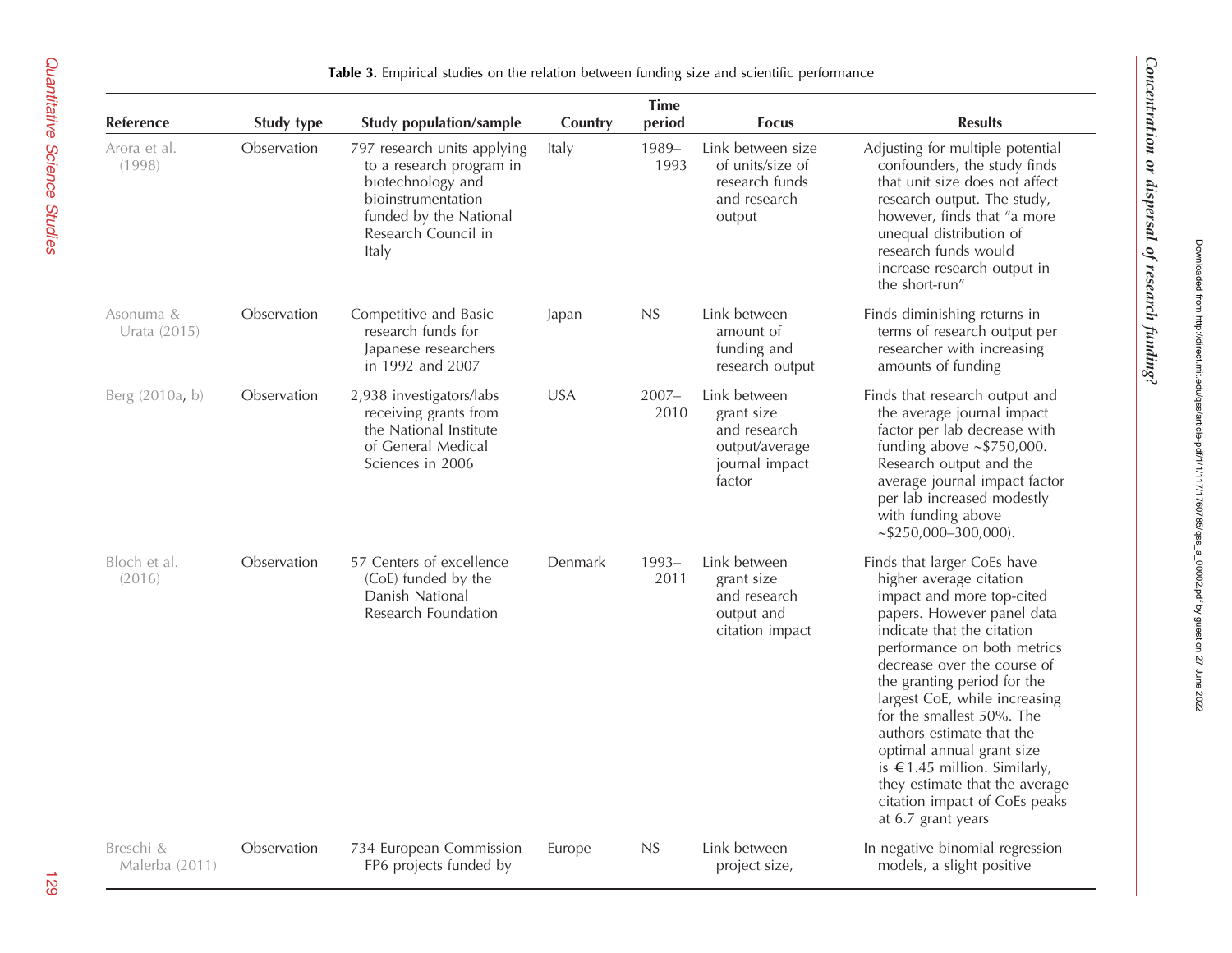|                                     | Table 3. (continued) |                                                                                                                                                                 |              |                       |                                                                                                                                                                                                                                  |                                                                                                                                                                                                                                                                                                                                                                                                                                                                                  |  |  |
|-------------------------------------|----------------------|-----------------------------------------------------------------------------------------------------------------------------------------------------------------|--------------|-----------------------|----------------------------------------------------------------------------------------------------------------------------------------------------------------------------------------------------------------------------------|----------------------------------------------------------------------------------------------------------------------------------------------------------------------------------------------------------------------------------------------------------------------------------------------------------------------------------------------------------------------------------------------------------------------------------------------------------------------------------|--|--|
| Reference                           | Study type           | <b>Study population/sample</b>                                                                                                                                  | Country      | <b>Time</b><br>period | <b>Focus</b>                                                                                                                                                                                                                     | <b>Results</b>                                                                                                                                                                                                                                                                                                                                                                                                                                                                   |  |  |
|                                     |                      | the Information Society<br>and Media Directorate                                                                                                                |              |                       | grant size,<br>and research<br>output                                                                                                                                                                                            | association is found between<br>the proportion of university-<br>based project partners and<br>research output and between<br>average grant size per partner<br>and scientific output. Further,<br>the study shows diminishing<br>returns of the number of<br>project participants on<br>research output with an<br>estimated inflection point at<br>52 participants. The log of<br>total funding per project also<br>indicates diminishing returns<br>of increasing grant sizes |  |  |
| Danthi et al.<br>(2015)             | Observation          | 623 de novo R01 grants<br>funded by the National<br>Heart, Lung, and Blood<br>Institute in 2009<br>distributed on 458<br>payline grants and<br>165 ARRA grants  | <b>USA</b>   | 2009-<br>2014         | Link between grant<br>size and field-<br>normalized citation<br>impact (comparing<br>the citation impact<br>of payline grants<br>(median funding:<br>$($1.87$ million) vs.<br>ARRA grants<br>(median funding:<br>\$1.03 million) | Adjusting for potential<br>confounders, the study<br>finds that ARRA and<br>payline grants have similar<br>normalized citation impact<br>per \$1 million spent                                                                                                                                                                                                                                                                                                                   |  |  |
| Doyle et al.<br>(2015)              | Observation          | 1,755 de novo investigator-<br>initiated R01 grants<br>funded for at least 2<br>years by the National<br>Institute of Mental<br>Health between 2000<br>and 2009 | <b>USA</b>   | $2000 -$<br>2009      | Link between grant<br>size and citation<br>impact                                                                                                                                                                                | Finds an association between<br>total award-dollars per grant<br>and normalized citation<br>impact, but with diminishing<br>marginal returns. Using<br>forest regressions, the<br>study finds decreasing<br>grant size to be one of the<br>three most important<br>predictors of returns to<br>investment on citation<br>impact per \$ million spent                                                                                                                             |  |  |
| Fedderke &<br>Goldschmidt<br>(2015) | Observation          | 76 research chairs awarded<br>by the National Research<br>Foundation (NRF) of<br>South Africa. 67                                                               | South Africa | $2009 -$<br>2012      | Link between grant<br>success and<br>research output                                                                                                                                                                             | Finds that funding success is<br>associated with moderate<br>gains in publication and<br>citation rates compared to                                                                                                                                                                                                                                                                                                                                                              |  |  |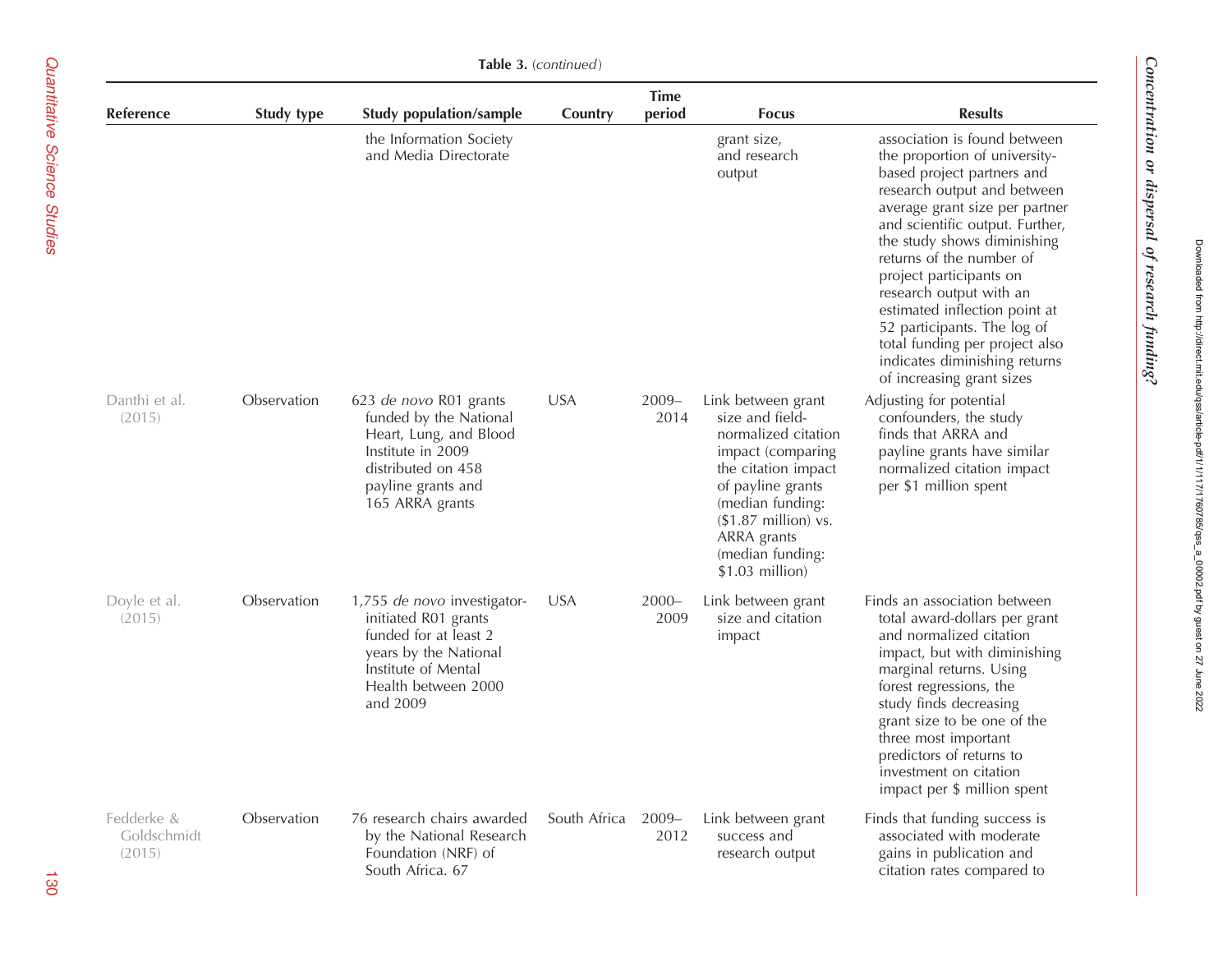|                             |             | A-rated researchers<br>without NRF chairs.<br>157 B-rated researchers<br>without NRF chairs                                                                                           |            |                  |                                                                                | researchers at equivalent<br>standing without chairs. A<br>comparison of high-<br>performing researchers with<br>and without chairs (based on<br>propensity-score matching)<br>indicates that the costs of<br>each additional publication<br>for funding recipients is<br>22 times as high as for<br>equivalent researchers<br>without funding. Further, the<br>additional cost per citation is<br>32 times as high. |
|-----------------------------|-------------|---------------------------------------------------------------------------------------------------------------------------------------------------------------------------------------|------------|------------------|--------------------------------------------------------------------------------|----------------------------------------------------------------------------------------------------------------------------------------------------------------------------------------------------------------------------------------------------------------------------------------------------------------------------------------------------------------------------------------------------------------------|
| Fortin & Currie<br>(2013)   | Observation | 374 individual researchers<br>in three biology,<br>chemistry and ecology<br>disciplines funded by<br>the Natural Sciences<br>and Engineering Research<br>Council of Canada<br>in 2002 | Canada     | $2002 -$<br>2007 | Link between<br>grant size and<br>research output and<br>citation impact       | Funding size "accounts for<br>between R-square $= 0.03$ to<br>R-square $= 0.28$ of the among-<br>researcher variation in impact"<br>(i.e., citation impact). Average<br>scientific impact generally<br>decreased with funding size.<br>Receiving additional funds other<br>federal granting councils did not<br>result in higher scientific impact                                                                   |
| Gallo et al. (2014)         | Observation | 227 projects funded by<br>the American<br>Institute of Biological<br>Sciences                                                                                                         | <b>USA</b> | $2004 -$<br>2011 | Link between grant<br>size and total-<br>relative citation<br>impact (TRC)     | The study created nine levels of<br>funding in \$400,000 increments,<br>comparing the average TRC<br>per winning application for each<br>level. The study found no<br>statistically significant difference<br>in TRC across the funding levels.<br>The total annual TRC correlated<br>moderately with the number of<br>funded applications, but not with<br>the total annual programmatic<br>budget.                 |
| Gaughan &<br>Bozeman (2002) | Observation | 436 PhD level scientists<br>and engineers in<br>biotechnology and<br>microelectronics-related<br>with funding grants. Of<br>these 177 are<br>recipients of NSF<br>center grants       | <b>USA</b> | <b>NS</b>        | How center funding<br>influences individual<br>researchers' research<br>output | Adjusting for potential confounders,<br>the study finds no association<br>between center funding and<br>research output. However, having<br>another type of government or<br>foundation grant is associated<br>with increasing research output,<br>but the effect is small. In general,<br>grant volume slightly (i.e., number<br>of grants) improves performance.                                                   |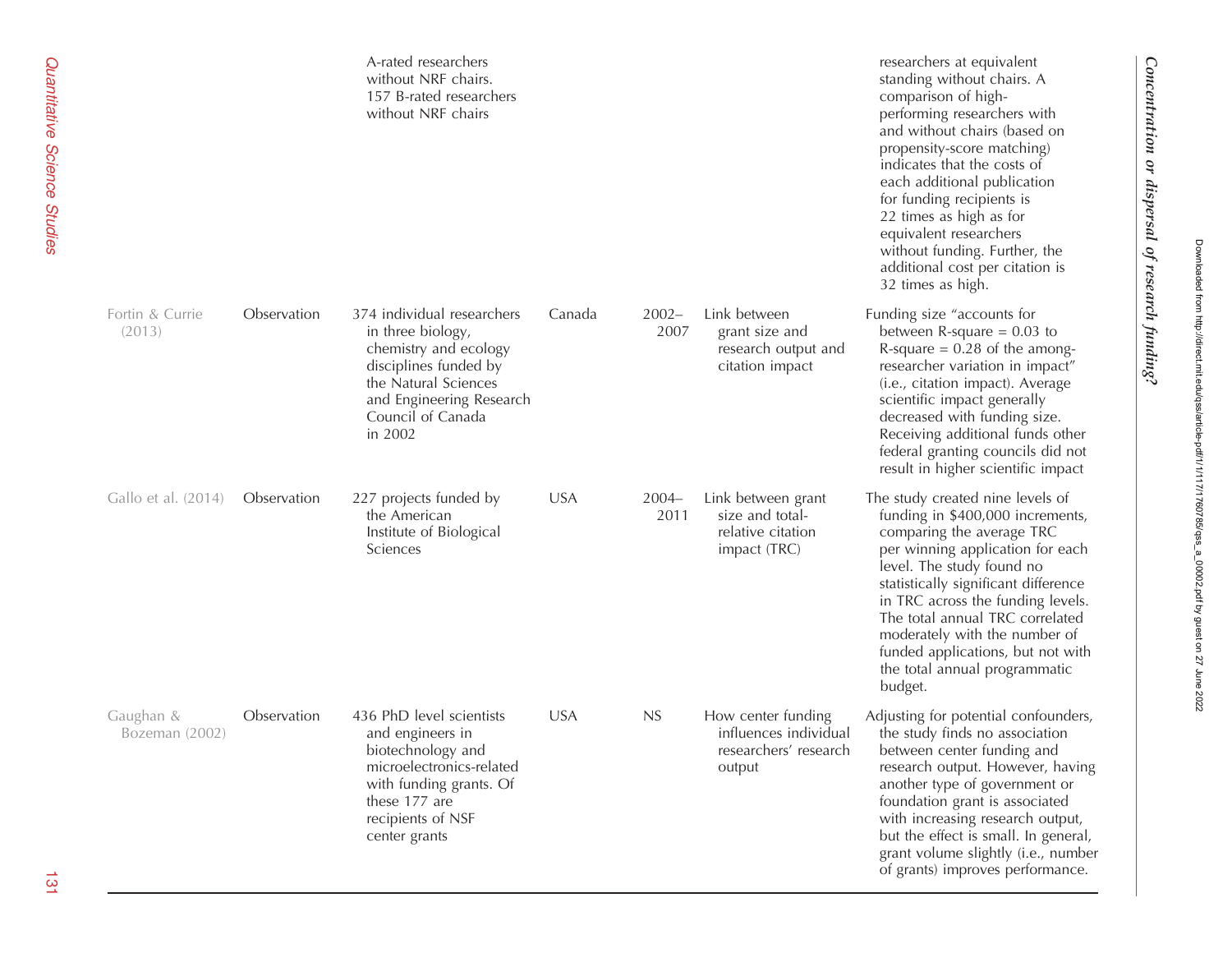| Table 3. (continued)     |             |                                                                                                                                    |             |                       |                                                                                        |                                                                                                                                                                                                                                                                                                                                                                                                                                                                                                                                                                                                                                                                                                                                    |  |
|--------------------------|-------------|------------------------------------------------------------------------------------------------------------------------------------|-------------|-----------------------|----------------------------------------------------------------------------------------|------------------------------------------------------------------------------------------------------------------------------------------------------------------------------------------------------------------------------------------------------------------------------------------------------------------------------------------------------------------------------------------------------------------------------------------------------------------------------------------------------------------------------------------------------------------------------------------------------------------------------------------------------------------------------------------------------------------------------------|--|
| Reference                | Study type  | <b>Study population/sample</b>                                                                                                     | Country     | <b>Time</b><br>period | <b>Focus</b>                                                                           | <b>Results</b>                                                                                                                                                                                                                                                                                                                                                                                                                                                                                                                                                                                                                                                                                                                     |  |
| Gök et al. (2016)        | Observation | All researchers from BE,<br>DK, NL, NO, CH,<br>and SE with publications<br>in WoS in the period<br>2009-2011 (242,406<br>articles) | Europe      | $2009 -$<br>2011      | Link between funding<br>intensity/funding<br>variety and citation<br>impact per paper  | In per-country logistic regressions<br>adjusting for country of<br>coauthors, broad subject<br>categories, number of authors,<br>and publication year the study<br>finds a negative association<br>between funding intensity (i.e.,<br>the number of funding sources<br>acknowledged in a paper/<br>number of authors) and per-<br>paper citation rates. A positive<br>association is shown between<br>funding variety (i.e., "number<br>of funders/the number of unique<br>funders per each paper") and<br>citation impact                                                                                                                                                                                                        |  |
| Ida & Fukuzawa<br>(2013) | Observation | 374 Japanese research<br>teams, of which some<br>were funded as<br>Centers of Excellence                                           | Japan       | 1997-<br>2008         | Comparing the impact<br>of CoE funding on<br>research output<br>and citation<br>impact | Comparing the citation and<br>publication rates of CoE<br>participants before and after<br>funding (difference in<br>difference) with the<br>performance a control group,<br>the study finds a positive<br>association between CoE<br>funding and research output in<br>four out of eight scientific fields.<br>Further, it shows a positive<br>association between CoE<br>funding and citation impact in<br>three out of eight fields. In the<br>remaining fields no statistically<br>significant association between<br>CoE funding and research<br>output and impact is demonstrated,<br>with one exception: the study<br>shows a negative association<br>between CoE funding and citation<br>impact in mathematics and physics |  |
| Jung et al. (2017)       | Observation | Researchers receiving<br>grants from South<br>Korea's National Research<br>Foundation between                                      | South Korea | <b>NS</b>             | Link between amount<br>of funding and<br>journal impact factor<br>and journal ranking  | In regressions adjusting for<br>multiple confounders, the study<br>finds that funding size correlates<br>slightly negatively with journal                                                                                                                                                                                                                                                                                                                                                                                                                                                                                                                                                                                          |  |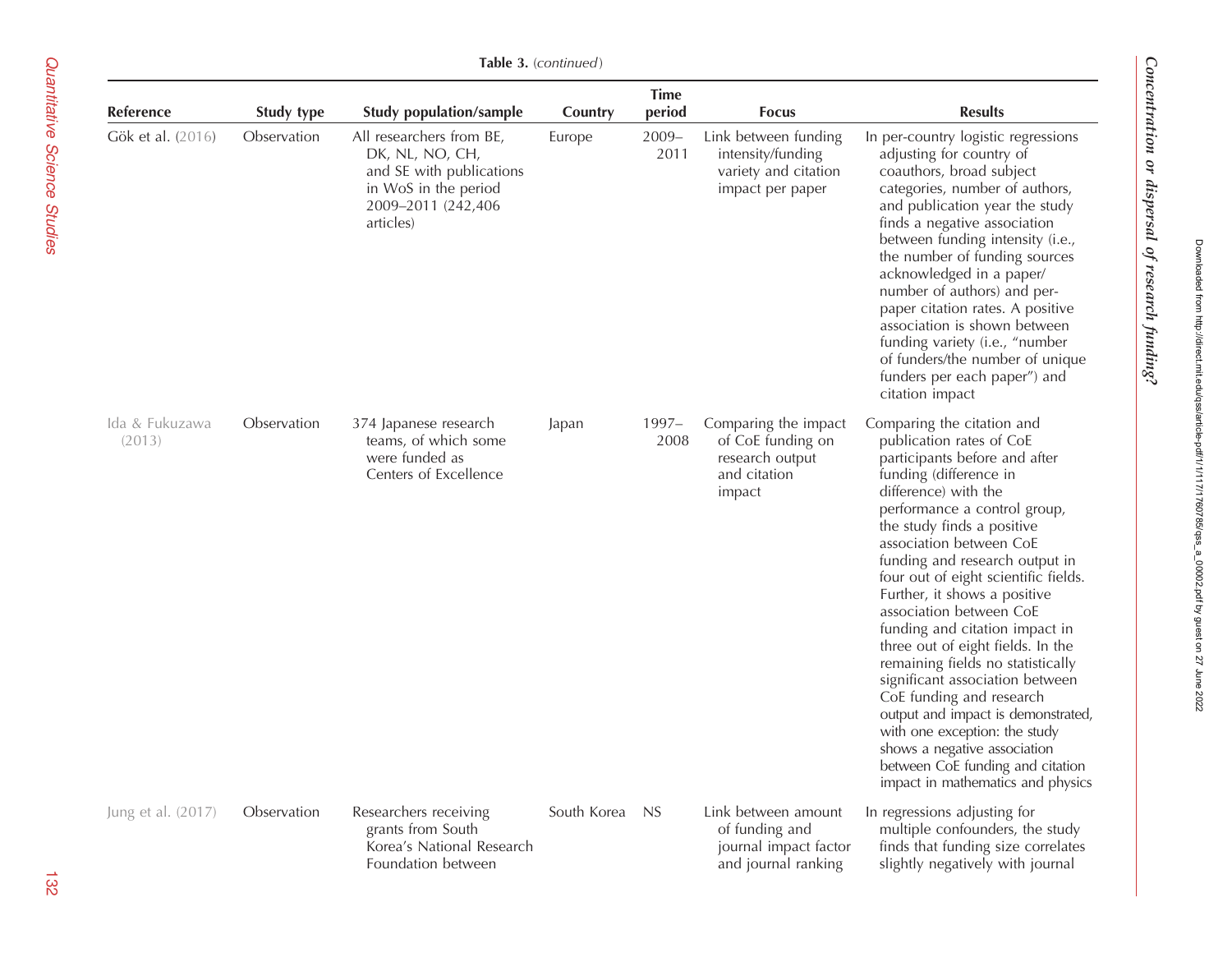|                            |             | 2003 and 2009. Analysis<br>was based on 3228<br>published paper                                                                                                                                                                            |             |                  |                                                                                                                       | impact factor per paper and<br>journal ranking per paper                                                                                                                                                                                                                                                                                                                |
|----------------------------|-------------|--------------------------------------------------------------------------------------------------------------------------------------------------------------------------------------------------------------------------------------------|-------------|------------------|-----------------------------------------------------------------------------------------------------------------------|-------------------------------------------------------------------------------------------------------------------------------------------------------------------------------------------------------------------------------------------------------------------------------------------------------------------------------------------------------------------------|
| Katz & Matter<br>(2017)    | Observation | Recipients of NIH R grants<br>in the period 2005-2010.<br>$N$ is not specified for the<br>given period of analysis,<br>but the data are taken<br>from a larger sample of<br>nearly 90,000 NIH-<br>funded projects between<br>1985 and 2015 | <b>USA</b>  | $2005 -$<br>2010 | Link between<br>distribution of<br>funding and<br>scientific output                                                   | Finds that the most highly funded<br>R-grant recipients have a<br>considerably larger number<br>of publications than less<br>funded recipients, accumulate<br>a larger number of citations,<br>and have more publications in<br>the most prestigious journals.<br>The study does not look into<br>possible inflection points for<br>diminishing marginal returns        |
| Langfeldt et al.<br>(2015) | Observation | 12 Scandinavian<br>Centers of Excellence.<br>Performance is<br>measured 5 years<br>prior to and after<br>the establishment of<br>the CoEs                                                                                                  | Scandinavia | - NA             | Link between CoE<br>grants and research<br>output, normalized<br>journal impact, and<br>normalized citation<br>impact | Based on descriptive analysis, it<br>is concluded that "CoE grants<br>seem to have limited impact<br>for some already high-<br>performing and distinguished<br>groups () [T]he status and<br>opportunities offered by the<br>CoE grant add less to the<br>situation of some of the<br>highest performing groups,<br>than for less recognized<br>groups"                 |
| Lauer et al. (2015)        | Observation | 6873 de novo<br>cardiovascular R01<br>grants funded by<br>the National Heart,<br>Lung, and Blood<br>Institute between<br>1980 and 2011                                                                                                     | <b>USA</b>  | 1980-<br>2011    | Link between grant<br>size and citation<br>impact (in terms of<br>top 10% most<br>cited papers)                       | Finds an association between<br>annual total budget per<br>project and citation impact<br>in terms of field-normalized<br>top 10% most cited papers,<br>but with varying marginal<br>returns depending on funding<br>size. Finds an association<br>between total grant budget<br>and top 10% most cited<br>paper rates but with<br>diminishing returns on<br>investment |
| Lauer et al. (2017)        | Observation | 71,936 researchers funded<br>by the NIH between<br>1996 and 2014                                                                                                                                                                           | <b>USA</b>  | $1996-$<br>2014  | Link between grant<br>size and citation<br>impact (measured<br>by three metrics)                                      | Finds diminishing returns in<br>terms of citation impact<br>with increasing grant sizes                                                                                                                                                                                                                                                                                 |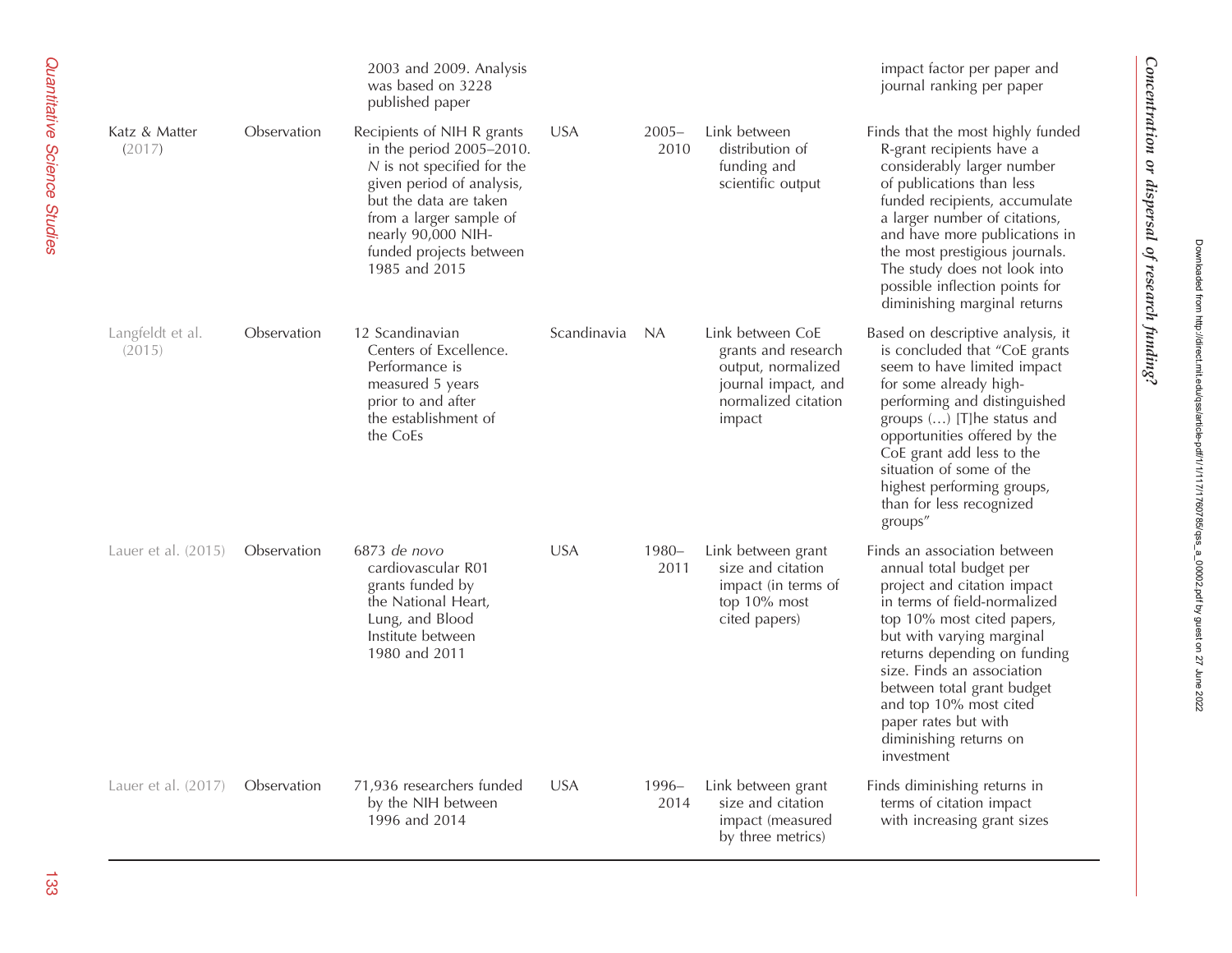|                          | <b>Table 3.</b> (continued) |                                                                                                                           |            |                       |                                                                          |                                                                                                                                                                                                                                                                                                                                                                                                                                                           |  |  |
|--------------------------|-----------------------------|---------------------------------------------------------------------------------------------------------------------------|------------|-----------------------|--------------------------------------------------------------------------|-----------------------------------------------------------------------------------------------------------------------------------------------------------------------------------------------------------------------------------------------------------------------------------------------------------------------------------------------------------------------------------------------------------------------------------------------------------|--|--|
| Reference                | Study type                  | <b>Study population/sample</b>                                                                                            | Country    | <b>Time</b><br>period | <b>Focus</b>                                                             | <b>Results</b>                                                                                                                                                                                                                                                                                                                                                                                                                                            |  |  |
| Mongeon et al.<br>(2016) | Observation                 | 12,720 unique funding<br>recipients in Quebec<br>between 1998 and 2012                                                    | Canada     | $2000 -$<br>2013      | Link between grant<br>size and research<br>output and citation<br>impact | Finds that increasing research<br>funding yields decreasing<br>marginal returns with respect<br>to research output and<br>citation impact (including top<br>10% most cited) in health<br>research, science and<br>engineering research, and<br>social science research. The<br>study concludes that<br>researchers receiving a<br>moderate amount of funding<br>provide the best returns<br>in terms of research output<br>and citation impact per dollar |  |  |
| Nag et al. (2013)        | Cross-sectional<br>survey   | 720 bioscientists performing<br>agriculturally related<br>molecular or cellular<br>level research (total<br>sample 1,441) | <b>USA</b> | $2003 -$<br>2006      | Link between<br>financial support/<br>lab size and<br>research output    | Adjusting for multiple potential<br>confounders, the study finds<br>that that the mean<br>bioscience laboratory "is too<br>large to make efficient use<br>of its resources." A 10%<br>boost in laboratory budget<br>results in a 7.5% increase in<br>article output                                                                                                                                                                                       |  |  |

Table 3. (continued)

Concentration or dispersal of research funding?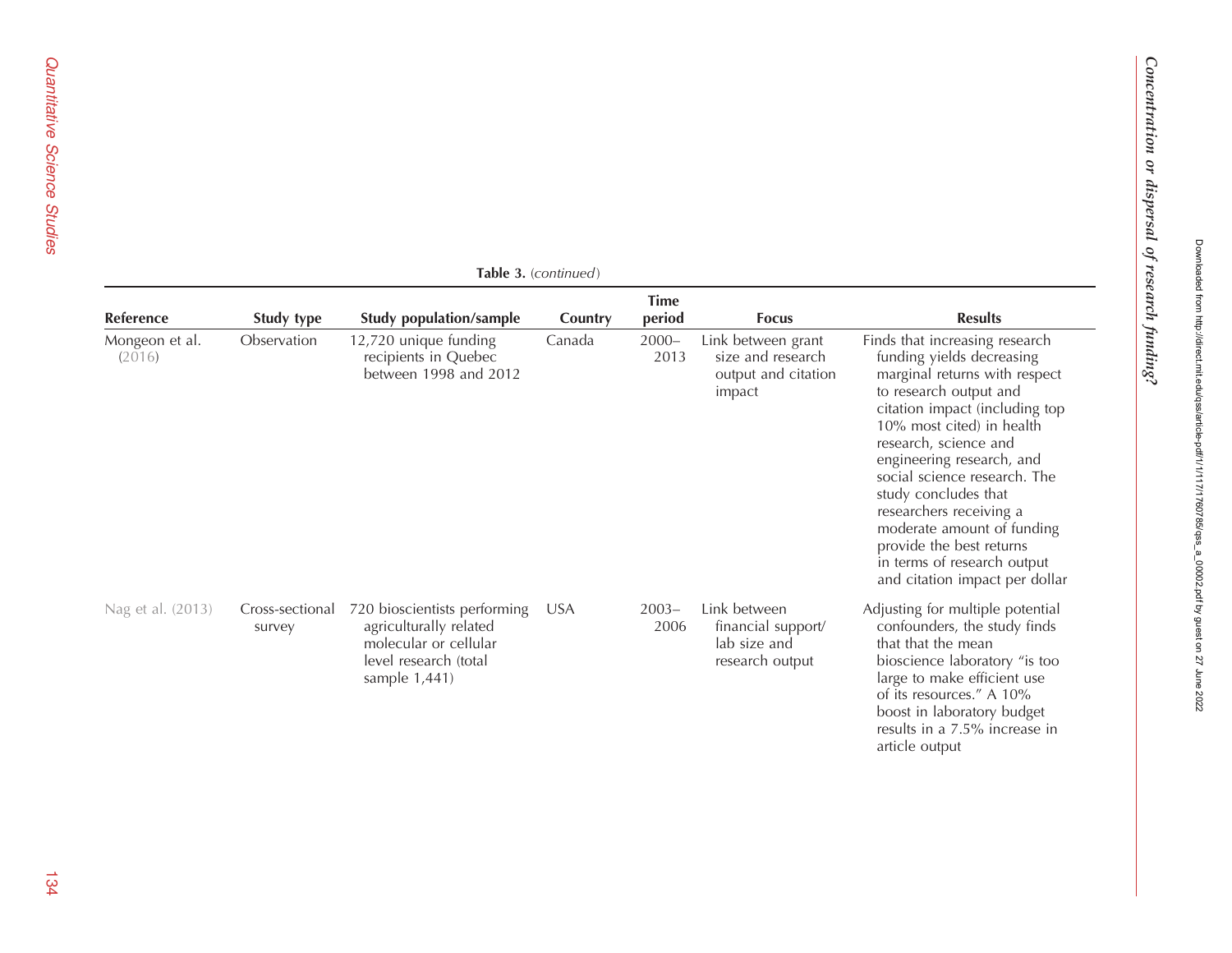| Shibayama (2011)            | Observation               | Projects supported by<br>the Japanese Grants-<br>in-Aid since 1965,<br>(i.e., approx. 600,000<br>grants and 210,000<br>funded university<br>researchers)                                                     | Japan         | $2001 -$<br>2005 | Efficiency of funding<br>distribution in terms<br>of research output                                               | Finds inequality in research<br>funding (calculated by the<br>Gini-coefficient) to be larger<br>than the inequality in<br>research output (calculated<br>by the Gini-coefficient) at the<br>institutional level (0.845 vs<br>0.919) and at the level of the<br>individual researcher (0.592<br>$vs. 0.685$ ). |
|-----------------------------|---------------------------|--------------------------------------------------------------------------------------------------------------------------------------------------------------------------------------------------------------|---------------|------------------|--------------------------------------------------------------------------------------------------------------------|---------------------------------------------------------------------------------------------------------------------------------------------------------------------------------------------------------------------------------------------------------------------------------------------------------------|
| Spanos & Vonortas<br>(2012) | Cross-sectional<br>survey | Randomly selected<br>sample of 54,492<br>participating organizations<br>funded through the<br>European Framework<br>Programme 5 and 6.<br>Final sample employed<br>in the analysis: 583/586<br>organizations | Europe        | 2006             | Link between<br>funding size/N<br>project partners<br>and research<br>output/<br>technological<br>output (patents) | Adjusting for multiple project-<br>level controls, the study does<br>not find a statistically significant<br>relationship between funding<br>size and research output or<br>technological output and<br>number of project partners<br>and research output or<br>technologic output                            |
| Yan et al. (2018)           | Observation               | Five core journals<br>from seven STEMM<br>disciplines                                                                                                                                                        | International | $2010 -$<br>2016 | Link between<br>funding size<br>and citation<br>impact                                                             | Funding size is found to increase<br>citation impact considerably.<br>Number of funding sources<br>is a weak predictor of citation<br>impact                                                                                                                                                                  |

Downloaded from http://direct.mit.edu/qss/article-pdf/1/1/117/1760785/qss\_a\_00002.pdf by guest on 27 June 2022

Downloaded from http://direct.mit.edu/qss/article-pdf11/111717760785/qss\_a\_00002.pdf by guest on 27 June 2022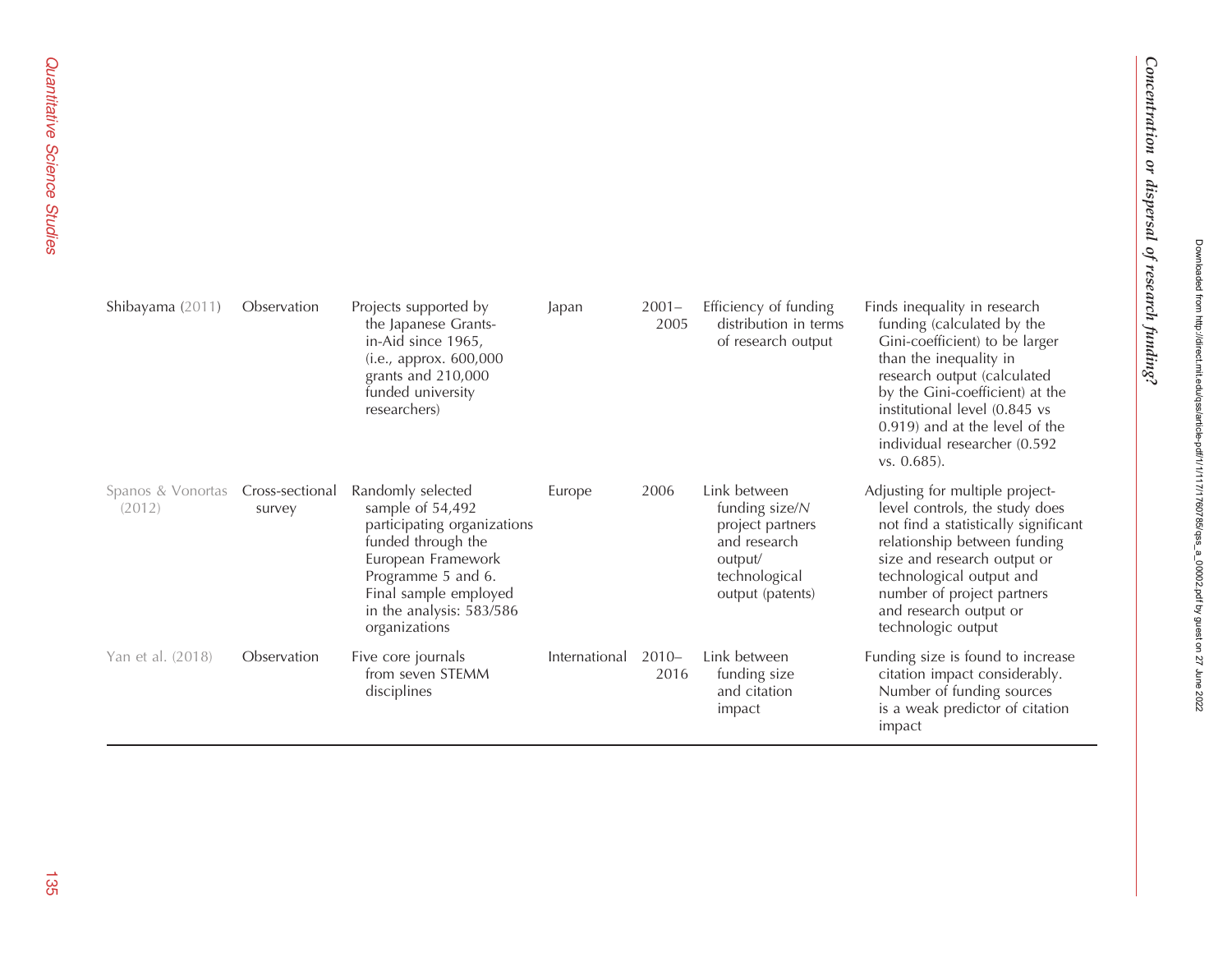Three of the abovementioned studies also analyze associations between the size of funded projects (in terms of number of people) and research performance. Of these, one study reports a statistically insignificant effect ([Arora et al., 1998\)](#page-22-0), and two show diminishing returns to scale as the number of project partners and participants increases ([Breschi & Malerba, 2011](#page-23-0); [Nag](#page-24-0) [et al., 2013\)](#page-24-0).

One study reports a slight positive association between per-researcher "grant volume" (i.e., number of grants per researcher) and research output [\(Gaughan & Bozeman, 2002](#page-23-0)), and another exhibits a negative association between per-paper funding intensity (i.e., number of funding sources acknowledged in an article divided by the number of authors) and citation impact, and a positive association between per-paper funding variety (i.e., the proportion of unique funders acknowledged in an article) and citation impact [\(Gök et al., 2016\)](#page-23-0).

Two studies analyze how large-scale grants funded through Centers of Excellence (CoE) influence research performance. One of them exhibits a positive association between CoE funding and research output in four out of eight scientific fields ([Ida & Fukuzawa, 2013\)](#page-23-0); the other finds that already successful research groups are less likely to see benefits of CoE grants (in terms of performance) than less recognized research groups ([Langfeldt et al., 2015\)](#page-23-0).

Finally, one study analyzes publication and funding data for a large sample of university researchers and finds that researcher inequality in funding is significantly larger than re-searcher inequality in publication output ([Shibayama, 2011](#page-24-0)).

In summary, our systematic survey of existing empirical research exhibits little compelling evidence of increasing returns to investment. A few studies demonstrate a positive association between grant size and project size on the one hand, and bibliometric indices of scientific performance on the other. However, none of these studies look into possible inflection points for increasing or diminishing marginal returns. In comparison, a substantial part of the literature exhibits tangible evidence of stagnant or decreasing returns on research output and impact for grant sizes above a certain threshold, although this threshold appears to vary considerably, depending on field- and country-specific characteristics. Consequently, both "too small" and "too large" research grants seem unfavorable if "returns to scale" are measured based on traditional, bibliometric approaches to science evaluation.

## 6. DISCUSSION AND CONCLUSION

Concerns about the implications of funding concentration are not new to the science-policy literature. Already in 1994, Johnston observed that "the widespread introduction of policies of resource concentration around the world [was] found to have been based on little examined assumptions and in operation to be at times counter-productive" (p. 25). As shown in sections 3 and 4, such criticisms have become increasingly prevalent in the literature, especially in light of the recent transformations in the science-policy landscape. Although our knowledge of the exact extent of trends toward funding concentration within the science system remains incomplete, a thorough examination of the potential consequences of this development seems timely and warranted.

To our knowledge, no attempts have thus far been made to thoroughly examine the full body of empirical and theoretically driven arguments concerning the implications of funding concentration at the group and individual level. With the objective to provide more tangible guidance for policy, our review targets this gap in knowledge by presenting the first systematic survey of the literature on the effects of funding concentration.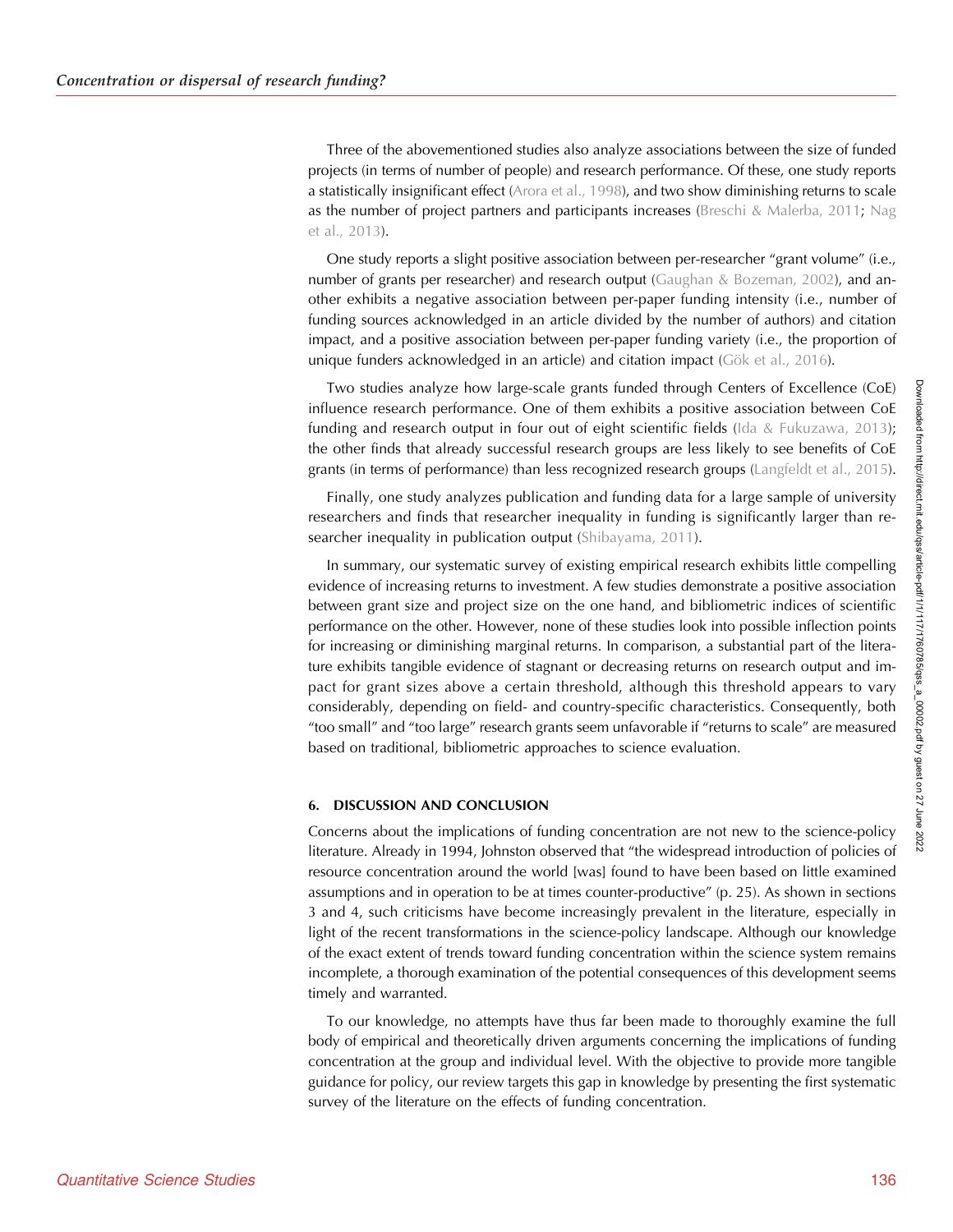Downloaded from http://direct.mit.edu/qss/article-pdf/1/1/117/1760785/qss\_a\_00002.pdf by guest on 27 June 20220ownloaded from http://direct.mit.edu/qss/article-pdf/1/1/117/1760785/qss\_a\_00002.pdf by guest on

27 June

## 6.1. Overall Findings

Taken together, extant research on this topic is characterized by a rather strong inclination toward arguments in favor of increased dispersal of funding. Conversely, limited support is found for arguments of economies of scale related to high levels of funding concentration. Further, the presumed positive epistemic effects of high degrees of funding selectivity are contested, and the expected organizational benefits do not as a general rule appear to outweigh the suggested drawbacks.

Although many of the arguments for and against funding concentration are opinion-based, a substantial number of empirical studies also indicate that spreading out funding on smaller grants, on average, yields better performance than distributing funding in fewer and larger grant portions. Here, it is worth noting that the empirical research on the relation between funding size and research performance primarily measures scientific output by way of standard bibliometric indicators of impact (i.e., citation indicators, journal impact factors, and journal rankings). Hence, there is reason to believe that the suggested benefits of dispersal draw a conservative picture, because the abovementioned indicators may suppress cognitive diversity and be biased against scientific novelty ([Yegros-Yegros et al., 2015](#page-24-0); [Wang et al., 2017\)](#page-24-0). Further, bibliometric data provide a narrow understanding of research performance. Fully capturing the benefits and drawbacks of funding concentration would require more careful attention to the potential implications for the research questions raised, the topics addressed and methods employed in scientific knowledge-making, as well as the ability of the scientific enterprise to address prevalent societal needs and expectations. It should also be kept in mind that our knowledge of these issues primarily comes from the North American region and the biomedical field. Nonetheless, with caution, many of the general lessons derived from this paper appear to be of relevance across fields and national contexts.

However, reducing the issue of funding size to a simple question of evidence for or against concentration would be to oversimplify a complex and multifaceted problem. The "proper" balance between concentration and dispersal of research funding may be more accurately described as a matter of degree: Both too small and too large grant sizes appear to be inefficient in both economic and epistemic terms. Notwithstanding, the available research suggest that the funding levels needed to achieve a "critical mass" may not necessarily be very high. Hence, a key question concerns where the "sweet spot" (or preferred region) in the balance between concentration and dispersal is to be found [\(Page, 2014](#page-24-0)). Given the presumed benefits of funding dispersal with respect to diversity, there is an urgent need for more thorough and systematic examinations of how much diversity and which forms of diversity that could accommodate a more robust, innovative, and forward-moving scientific system ([Page, 2014\)](#page-24-0). The optimal balances are, however, likely to be dependent on both field-specific characteristics and factors related to the overall configuration of national funding systems.

## 6.2. Lack of Consistency, Cross-referencing and Theoretical Elaboration

Although the reviewed literature presents a fairly strong case against funding concentration, it is critical to emphasize the limitations of the available knowledge. As demonstrated, the literature is fragmented and characterized by conceptual, terminological, and methodological inconsistencies and shortcomings.

As described in section 5 (and above in relation to the bibliometric output measures), part of the problem can be linked to differences (and weaknesses) in research designs and dissimilarities in how "research performance" and "funding size" are conceptualized and measured.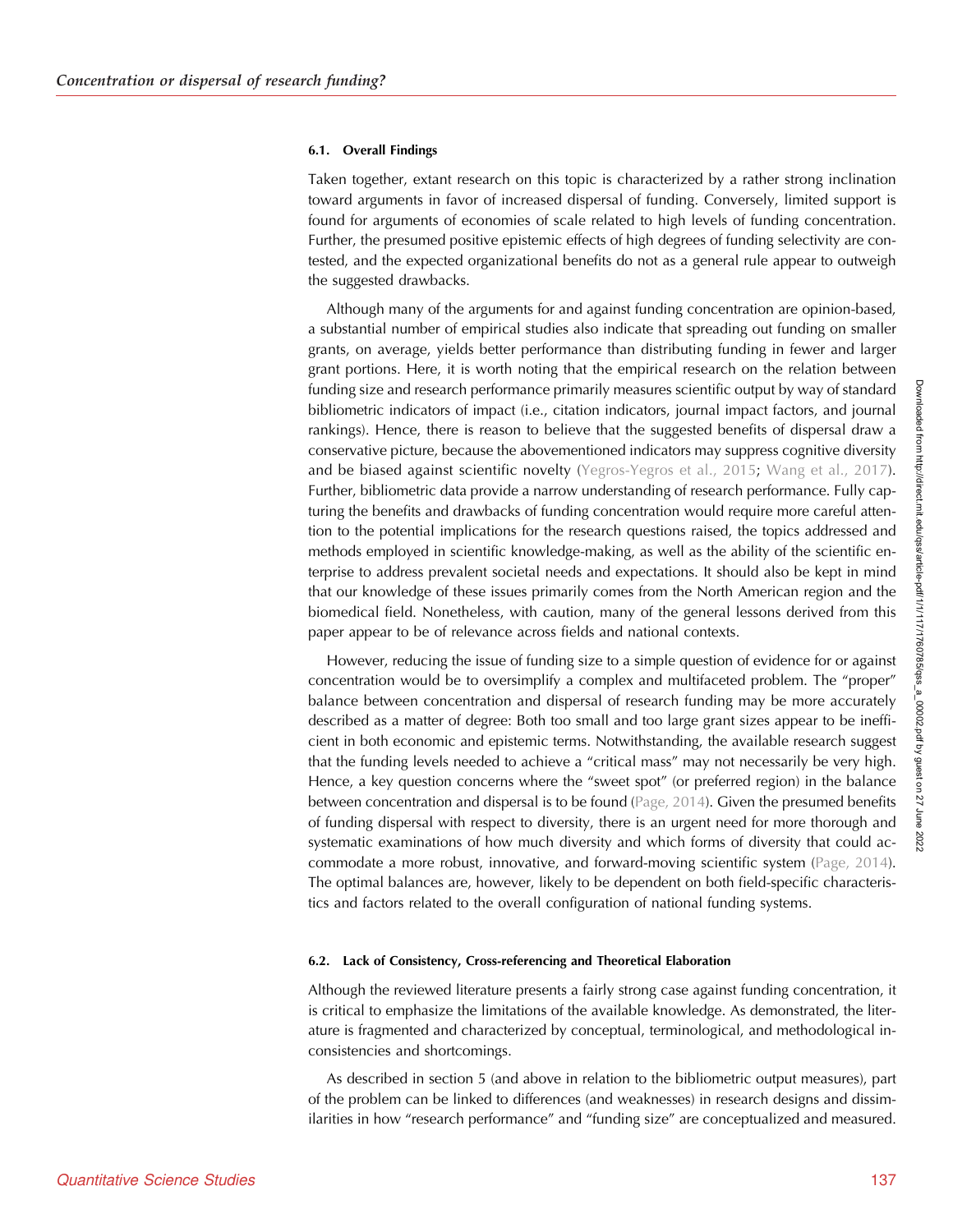Although there is certainly room for improvement with respect to these issues, the key limitation of the literature concerns its lack of consistency, cross-referencing, and theoretical elaboration. Although variations in funding and governance mechanisms across geographical, institutional, and disciplinary contexts naturally lead to different ways of approaching and addressing the issues at stake, the differing contexts are no excuse for not consulting the relevant, more generic science-policy and funding literature. Unfortunately most of the reviewed articles fall into this trap. They do not as a general rule attempt to engage with the broader science-policy literature, nor existing research on funding concentration. This limitation is further amplified by the fact that the included opinion pieces, editorials, and comments all can be situated somewhat at the outskirts of more traditional scholarly debates, and are thus easily overlooked in systematic searches. As a consequence, we find limited progress in academic discussions of funding concentration, which in most cases only sparsely build on previous contributions. Further, we observe a lack of agreement on key terms and hence a general fragmentation of the available knowledge. These limitations are also visible when studying developments in the literature over time. There are relatively few common references across contributions—and the ones we find are often quite old and perfunctory, such as classical sociology of science contributions by [Merton \(1968\)](#page-24-0) and [Cole and Cole \(1973\).](#page-23-0) Accordingly, another limitation concerns the relatively weak theoretical grounding and elaboration of most existing contributions. This limitation is particularly evident in discussions of the causes of the observed developments and in discussions of potential remedies. Our final section highlights key theoretical issues that deserve greater consideration in future studies.

## 6.3. Attention to Factors Influencing Degrees of Concentration

The results presented in this review provide compelling reasons to discuss whether and to what extent the current funding system needs to be adjusted to mitigate further trends toward concentration. We argue that the need for more thorough investigations of how to balance concentration and dispersal of research funding should be accompanied by a more nuanced understanding of how different types of competition interact to shape allocation patterns and eventually research practices. An accurate understanding of these mechanisms is a prerequisite for effective policy interventions.

The accelerating concentration of funding is not merely the result of conscious and explicit policy decisions (e.g., to allocate funding in fewer and larger portions, or to increase the level of funding allocated in competition). It may also be driven by internal Matthew Effects in the reward system of science. Further, growing concentration may be an inadvertent consequence of uncoordinated grant decisions made in isolation across a wide variety of funding organizations. Unintended funding concentration will be particularly likely to occur when different funding agencies operate with relatively uniform excellence criteria, and when they lack oversight of allocation decisions made elsewhere in the system. Both conditions appear to be widespread in most funding systems.

In other words, aggregated allocation patterns are shaped by multiple interconnected, science-internal and science-external factors that produce intended as well as unintended effects. The complex interplay between all these factors needs to be taken into consideration when suggestions for adjustments to the overall system are discussed. Securing a wellbalanced and sustainable science system will not be possible before these broader considerations are factored into the funding equation.

Ultimately, striking the right balance between concentration and dispersal will require realworld experimentation across different funding contexts and disciplines. Although such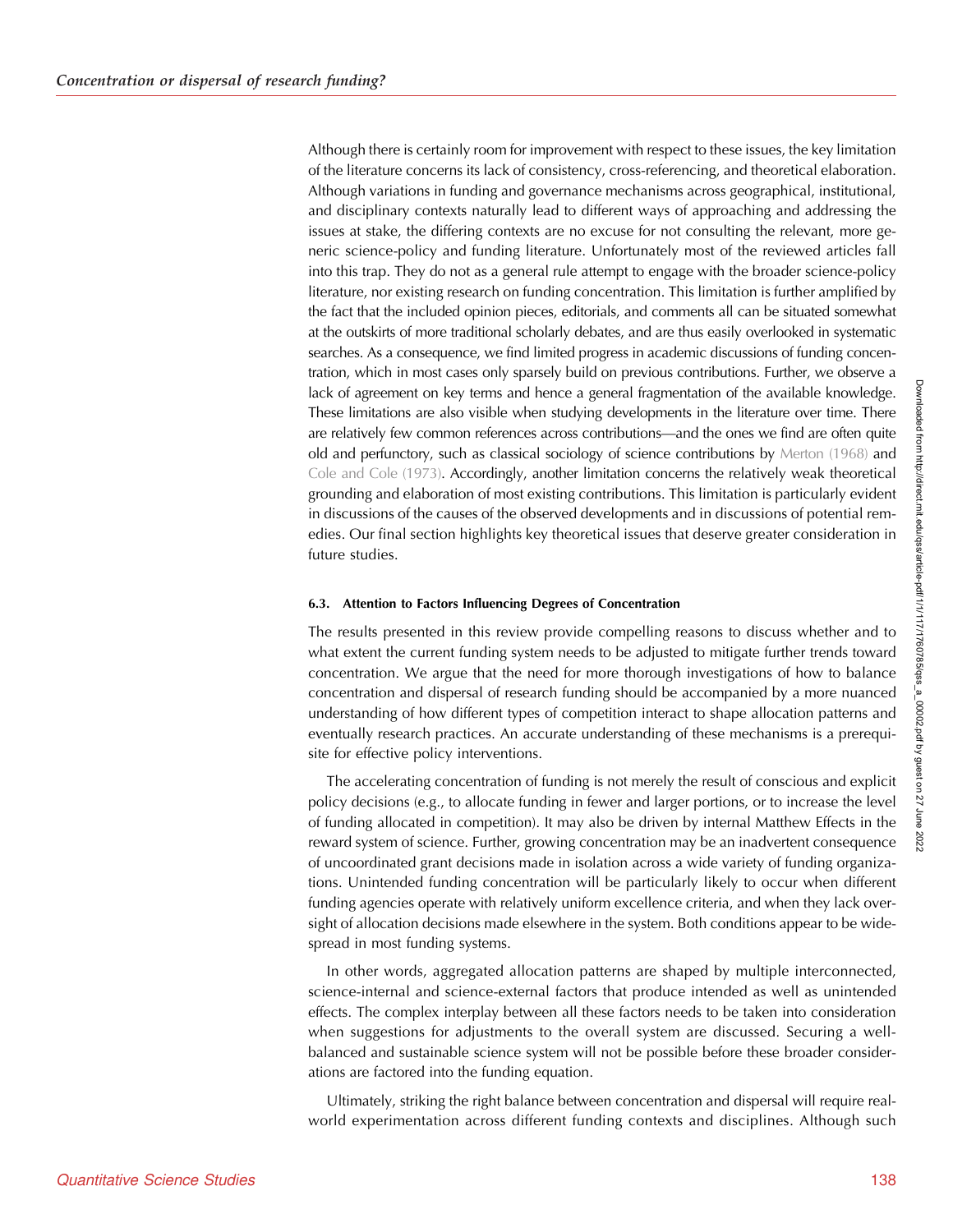<span id="page-22-0"></span>balances cannot be inferred directly from this literature, there are indications that most countries and most fields are in need of initiatives leading to less, not more, concentration. Although policymakers obviously worry about spreading out the available funding too thinly, and although some degree of selectivity certainly is justified due to differences in talent and originality across populations of researchers, there are reasons to believe that most systems currently have moved too far toward concentration—and that this may harm the progress of science. As made clear by historians, philosophers, and sociologists of science, scientific advancement is best promoted by ensuring competition between ideas, paradigms, theories, methods, and approaches. A prerequisite for advances is therefore systemic underpinning of diversity, originality, and risk-taking. Dispersal of funding among more individuals and groups is one way to secure this.

## AUTHOR CONTRIBUTIONS

The article has been developed as a fully collaborative project with all three authors, Kaare Aagaard (KA), Mathias W. Nielsen (MWN), and Alexander Kladakis (AK) contributing equally to all tasks.

Kaare Aagaard: Conceptualization; Data curation; Formal analysis; Funding acquisition; Investigation; Methodology; Project administration; Software; Validation; Visualization; Writing—original draft; Writing—review & editing. Mathias W. Nielsen: Conceptualization; Data curation; Formal analysis; Investigation; Methodology; Software; Validation; Visualization; Writing—original draft; Writing—review & editing. Alexander Kladakis: Conceptualization; Data curation; Formal analysis; Investigation; Methodology; Software; Validation; Visualization; Writing—original draft; Writing—review & editing.

## COMPETING INTERESTS

The authors have no competing interests.

#### FUNDING INFORMATION

The project has been funded by The Think Tank DEA.

#### DATA AVAILABILITY

Not applicable.

#### **REFERENCES**

- Aagaard, K. (2017). The evolution of a national research funding system: Transformative change through layering and displacement. Minerva, 55(3), 279–297. [https://doi.org/10.1007/](https://doi.org/10.1007/s11024-017-9317-1) [s11024-017-9317-1](https://doi.org/10.1007/s11024-017-9317-1)
- Alberts, B. M. (1985). Limits to growth: In biology, small science is good science. Cell, 41(2), 337–338. [https://doi.org/10.1016/](https://doi.org/10.1016/S0092-8674(85)80001-5) [S0092-8674\(85\)80001-5](https://doi.org/10.1016/S0092-8674(85)80001-5)
- Alberts, B. (2012). The end of "small science"? Science, 337(6102), 1583. <https://doi.org/10.1126/science.1230529>
- Alberts, B., Kirschner, M. W., Tilghman, S., & Varmus, H. (2014). Rescuing US biomedical research from its systemic flaws. Proceedings of the National Academy of Sciences of the United States of America, 111(16), 5773–5777. [https://doi.org/10.1073/](https://doi.org/10.1073/pnas.1404402111) [pnas.1404402111](https://doi.org/10.1073/pnas.1404402111)
- Arora, A., David, P. A., & Gambardella, A. (1998). Reputation and competence in publicly funded science: Estimating the effects on

research group productivity. Annales d'Économie et de Statistique, (49/50), 163. <https://doi.org/10.2307/20076114>

- Asonuma, A., & Urata, H. (2015). Academic funding and allocation of research money. In Arimoto, A. et al. (Eds.) The Changing Academic Profession in Japan, pp. 57-77. Springer. [https://doi.](https://doi.org/10.1007/978-3-319-09468-7_4) [org/10.1007/978-3-319-09468-7\\_4](https://doi.org/10.1007/978-3-319-09468-7_4)
- Berg, J. (2010a). Another look at measuring the scientific output and impact of NIGMS grants. NIGMS Feedback Loop Blog, National Institute of General Medical Sciences. [https://loop.](https://loop.nigms.nih.gov/2010/11/another-look-at-measuring-the-scientific-output-and-impact-of-nigms-grants/) [nigms.nih.gov/2010/11/another-look-at-measuring-the-scientific](https://loop.nigms.nih.gov/2010/11/another-look-at-measuring-the-scientific-output-and-impact-of-nigms-grants/)[output-and-impact-of-nigms-grants/](https://loop.nigms.nih.gov/2010/11/another-look-at-measuring-the-scientific-output-and-impact-of-nigms-grants/)
- Berg, J. (2010b). Measuring the scientific output and impact of NIGMS grants. NIGMS Feedback Loop Blog, National Institute of General Medical Sciences. [https://loop.nigms.nih.gov/2010/](https://loop.nigms.nih.gov/2010/09/measuring-the-scientific-output-and-impact-of-nigms-grants/) [09/measuring-the-scientific-output-and-impact-of-nigms](https://loop.nigms.nih.gov/2010/09/measuring-the-scientific-output-and-impact-of-nigms-grants/)[grants/](https://loop.nigms.nih.gov/2010/09/measuring-the-scientific-output-and-impact-of-nigms-grants/)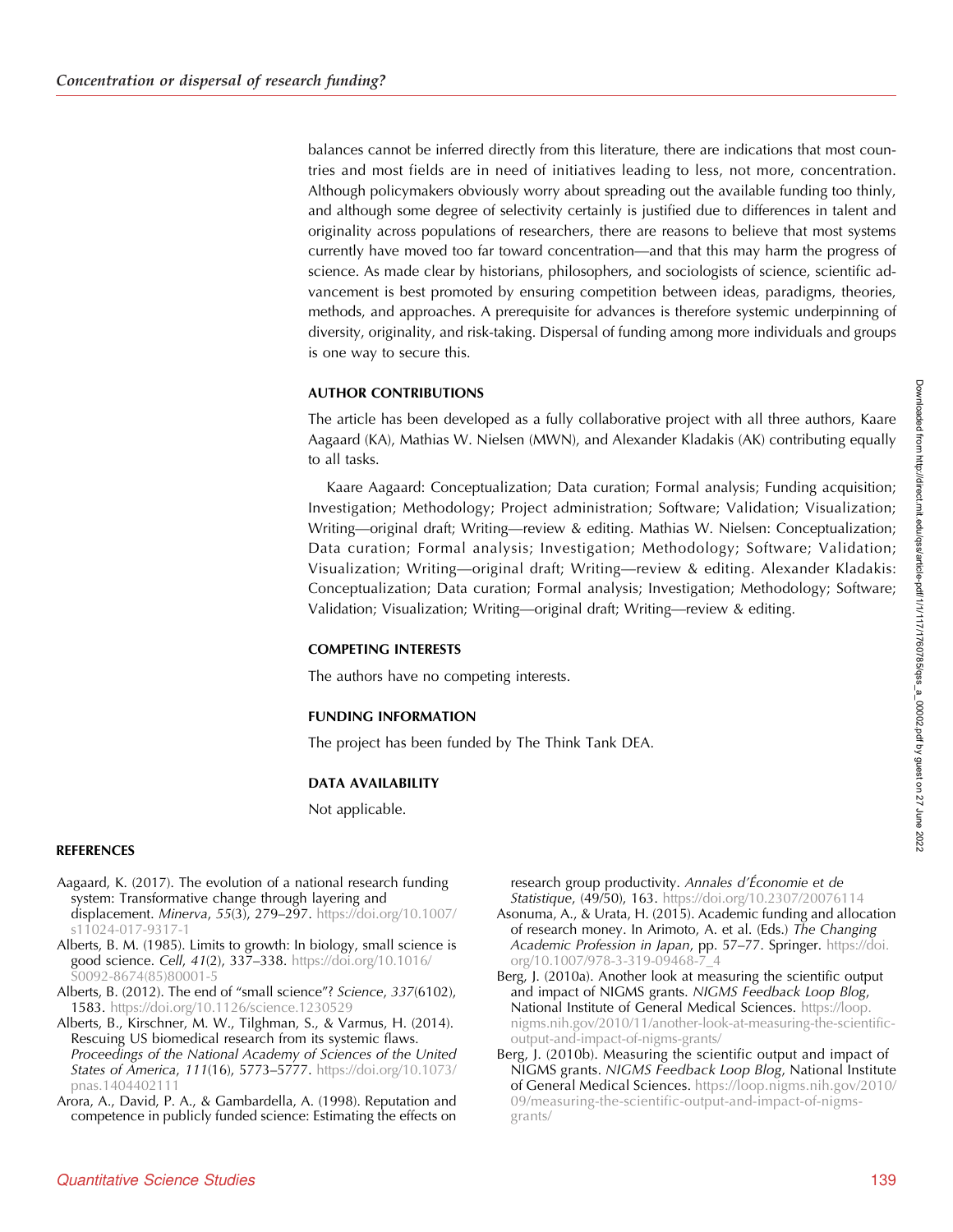<span id="page-23-0"></span>Berg, J. M. (2012). Well-funded investigators should receive extra scrutiny. Nature, 489(7415), 203–203. [https://doi.org/10.1038/](https://doi.org/10.1038/489203a) [489203a](https://doi.org/10.1038/489203a)

Bloch, C., & Sorensen, M. P. (2015). The size of research funding: Trends and implications. Science and Public Policy, 42(1), 30–43. <https://doi.org/10.1093/scipol/scu019>

Bloch, C., Schneider, J. W., & Sinkjær, T. (2016). Size, accumulation and performance for research grants: Examining the role of size for centres of excellence. PLoS ONE, 11(2), e0147726. [https://](https://doi.org/10.1371/journal.pone.0147726) [doi.org/10.1371/journal.pone.0147726](https://doi.org/10.1371/journal.pone.0147726)

Bol, T., de Vaan, M., & van de Rijt, A. (2018). The Matthew effect in science funding. Proceedings of the National Academy of Sciences of the United States of America, 115(19), 4887–4890. <https://doi.org/10.1073/pnas.1719557115>

Bonaccorsi, A., & Daraio, C. (2005). Exploring size and agglomeration effects on public research productivity. Scientometrics, 63(1), 87-120. [https://doi.org/10.1007/s11192-](https://doi.org/10.1007/s11192-005-0205-3) [005-0205-3](https://doi.org/10.1007/s11192-005-0205-3)

Breschi, S., & Malerba, F. (2011). Assessing the scientific and technological output of EU Framework Programmes: Evidence from the FP6 projects in the ICT field. Scientometrics, 88(1), 239–257. <https://doi.org/10.1007/s11192-011-0378-x>

Cole, J. R., & Cole, S. (1973). Social Stratification in Science. Chicago: University of Chicago Press.

Cook, I., Grange, S., & Eyre-Walker, A. (2015). Research groups: How big should they be? PeerJ, 3, e989. [https://doi.org/10.7717/](https://doi.org/10.7717/peerj.989) [peerj.989](https://doi.org/10.7717/peerj.989)

Cyranoski, D., Gilbert, N., Ledford, H., Nayar, A., & Yahia, M. (2011). Education: The PhD factory. Nature, 472(7343), 276–279. <https://doi.org/10.1038/472276a>

Danthi, N. S., Wu, C. O., DiMichele, D. M., Hoots, W. K., & Lauer, M. S. (2015). Citation impact of NHLBI R01 grants funded through the American Recovery and Reinvestment Act as Compared to R01 grants funded through a standard payline. Circulation Research, 116(5), 784–788. [https://doi.org/10.1161/](https://doi.org/10.1161/CIRCRESAHA.116.305894) [CIRCRESAHA.116.305894](https://doi.org/10.1161/CIRCRESAHA.116.305894)

Doyle, J. M., Quinn, K., Bodenstein, Y. A., Wu, C. O., Danthi, N., & Lauer, M. S. (2015). Association of percentile ranking with citation impact and productivity in a large cohort of de novo NIMH-funded R01 grants. Molecular Psychiatry, 20(9), 1030–1036. <https://doi.org/10.1038/mp.2015.71>

Fang, F. C., & Casadevall, A. (2016). Research funding: The case for a modified lottery. *MBio, 7(2)*, e00422-16. [https://doi.org/](https://doi.org/10.1128/mBio.00422-16) [10.1128/mBio.00422-16](https://doi.org/10.1128/mBio.00422-16)

Fedderke, J. W., & Goldschmidt, M. (2015). Does massive funding support of researchers work?: Evaluating the impact of the South African research chair funding initiative. Research Policy, 44(2), 467–482. <https://doi.org/10.1016/J.RESPOL.2014.09.009>

Fortin, J.-M., & Currie, D. J. (2013). Big science vs. little science: How scientific impact scales with funding. PLoS ONE, 8(6), e65263. <https://doi.org/10.1371/journal.pone.0065263>

Gallo, S. A., Carpenter, A. S., Irwin, D., McPartland, C. D., Travis, J., Reynders, S., et al. (2014). The validation of peer review through research impact measures and the implications for funding strategies. PLoS ONE, 9(9), e106474. [https://doi.org/](https://doi.org/10.1371/journal.pone.0106474) [10.1371/journal.pone.0106474](https://doi.org/10.1371/journal.pone.0106474)

Gaughan, M., & Bozeman, B. (2002). Using curriculum vitae to compare some impacts of NSF research grants with research center funding. Research Evaluation, 11(1), 17-26. [https://doi.](https://doi.org/10.3152/147154402781776952) [org/10.3152/147154402781776952](https://doi.org/10.3152/147154402781776952)

Gordon, R., & Poulin, B. J. (2009a). Cost of the NSERC science grant peer review system exceeds the cost of giving every

qualified researcher a baseline grant. Accountability in Research, 16(1), 13-40. <https://doi.org/10.1080/08989620802689821>

- Gordon, R., & Poulin, B. J. (2009b). Indeed: Cost of the NSERC science grant peer review system exceeds the cost of giving every qualified researcher a baseline grant. Accountability in Research, 16(4), 232–233. <https://doi.org/10.1080/08989620903065590>
- Gök, A., Rigby, J., & Shapira, P. (2016). The impact of research funding on scientific outputs: Evidence from six smaller European countries. Journal of the Association for Information Science and Technology, 67(3), 715–730. [https://doi.org/](https://doi.org/10.1002/asi.23406) [10.1002/asi.23406](https://doi.org/10.1002/asi.23406)
- Heinze, T. (2008). How to sponsor ground-breaking research: A comparison of funding schemes. Science and Public Policy, 35(5), 302–318. <https://doi.org/10.3152/030234208X317151>
- Hellström, T., Jabrane, L., & Brattström, E. (2017). Center of excellence funding: Connecting organizational capacities and epistemic effects. Research Evaluation, 27(2), 73-81. [https://doi.](https://doi.org/10.1093/reseval/rvx043) [org/10.1093/reseval/rvx043](https://doi.org/10.1093/reseval/rvx043)
- Hicks, D., & Katz, J. S. (2011). Equity and excellence in research funding. Minerva, 49, 137–151. [https://doi.org/10.2307/](https://doi.org/10.2307/43548599) 435485
- Ida, T., & Fukuzawa, N. (2013). Effects of large-scale research funding programs: A Japanese case study. Scientometrics, 94(3), 1253–1273. <https://doi.org/10.1007/s11192-012-0841-3>
- Ioannidis, J. P. A. (2011). More time for research: Fund people not projects. Nature, 477, 7366.
- Johnston, R. (1994). Effects of resource concentration on research performance. Higher Education, 28(1), 25-37. [https://doi.org/](https://doi.org/10.1007/BF01383570) [10.1007/BF01383570](https://doi.org/10.1007/BF01383570)
- Johnston, R., Grigg, L. & Currie, J. (1995). Size versus Performance in Research. Australian Universities' Review, 60-64. [https://eric.](https://eric.ed.gov/?id=EJ523114) [ed.gov/?id=EJ523114](https://eric.ed.gov/?id=EJ523114)
- Jung, H., Seo, I., Kim, J., & Kim, B.-K. (2017). Factors affecting government-funded research quality. Asian Journal of Technology Innovation, 25(3), 447–469. [https://doi.org/10.1080/](https://doi.org/10.1080/19761597.2018.1436411) [19761597.2018.1436411](https://doi.org/10.1080/19761597.2018.1436411)
- Katz, Y., & Matter, U. (2017). On the biomedical elite: Inequality and stasis in scientific knowledge production. Available at SSRN: <https://doi.org/10.2139/ssrn.3000628>
- Kenna, R., & Berche, B. (2011). Critical mass and the dependency of research quality on group size. Scientometrics, 86(2), 527–540. <https://doi.org/10.1007/s11192-010-0282-9>

Kimble, J., Bement, W. M., Chang, Q., Cox, B. L., Drinkwater, N. R., Gourse, R. L. et al. (2015). Strategies from UW-Madison for rescuing biomedical research in the US. ELife, 4, e09305. [https://](https://doi.org/10.7554/eLife.09305) [doi.org/10.7554/eLife.09305](https://doi.org/10.7554/eLife.09305)

- Langfeldt, L., Benner, M., Sivertsen, G., Kristiansen, E. H., Aksnes, D. W., Borlaug, S. B. et al. (2015). Excellence and growth dynamics: A comparative study of the Matthew effect. Science and Public Policy, 42(5), 661–675. [https://doi.org/10.1093/](https://doi.org/10.1093/scipol/scu083) [scipol/scu083](https://doi.org/10.1093/scipol/scu083)
- Larivière, V., Macaluso, B., Archambault, É., & Gingras, Y. (2010). Which scientific elites? On the concentration of research funds, publications and citations. Research Evaluation, 19(1), 45–53. <https://doi.org/10.3152/095820210X492495>
- Lauer, M. S. (2014). Personal reflections on big science, small science, or the right mix: Figure. Circulation Research, 114(7), 1080–1082. <https://doi.org/10.1161/CIRCRESAHA.114.303627>
- Lauer, M. S., Danthi, N. S., Kaltman, J., & Wu, C. (2015). Predicting productivity returns on investment. Circulation Research, 117(3), 239–243. [https://doi.org/10.1161/](https://doi.org/10.1161/CIRCRESAHA.115.306830) [CIRCRESAHA.115.306830](https://doi.org/10.1161/CIRCRESAHA.115.306830)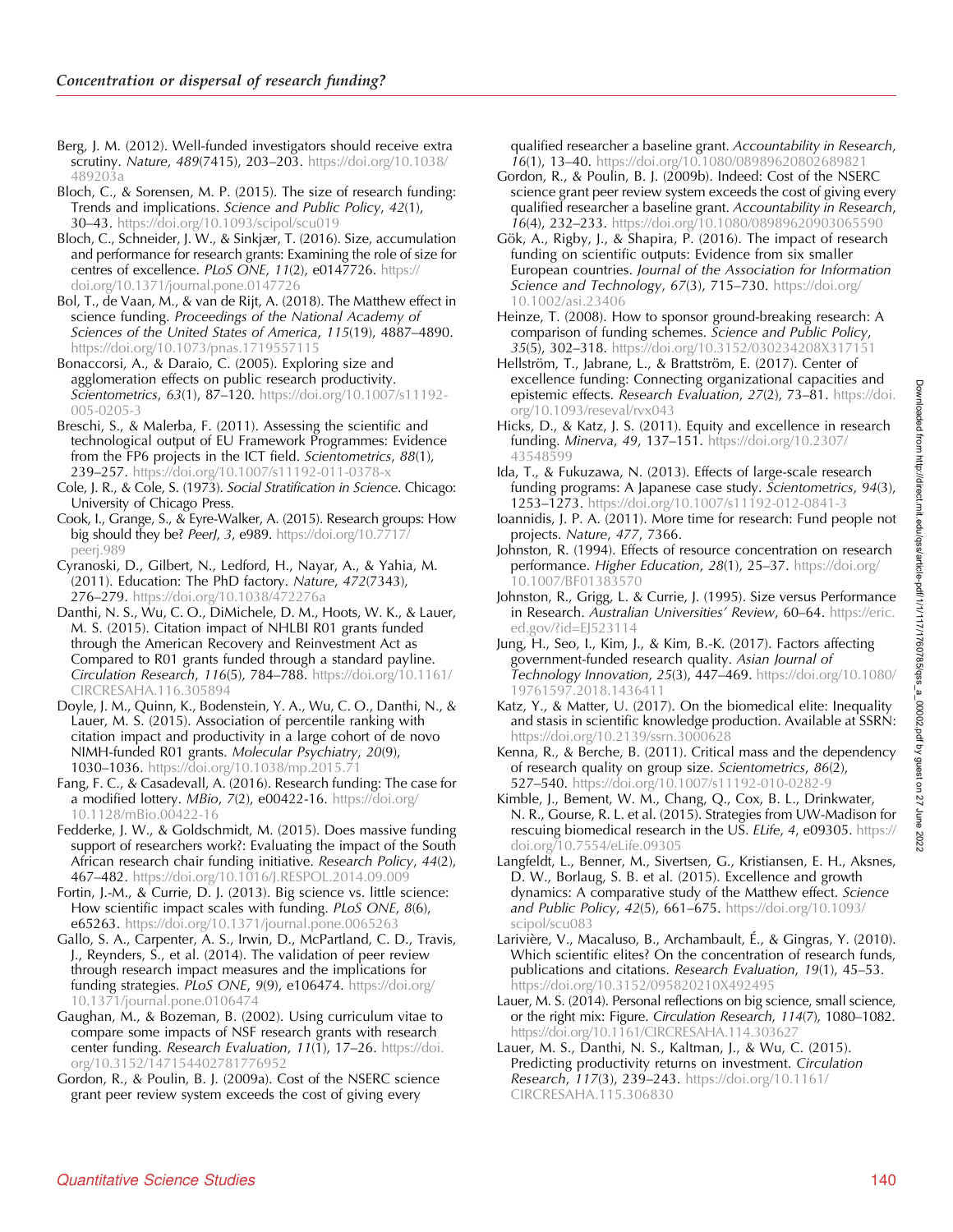<span id="page-24-0"></span>Lauer, M. S., Roychowdhury, D., Patel, K., Walsh, R., & Pearson, K. (2017). Marginal returns and levels of research grant support among scientists supported by the National Institutes Of Health. BioRxiv, 142554. <https://doi.org/10.1101/142554>

Lepori, B., van den Besselaar, P., Dinges, M., van der Meulen, B., Potì, B., Reale, E., et al. (2007). Indicators for comparative analysis of public project funding: Concepts, implementation and evaluation. Research Evaluation, 16(4), 243-255. [https://doi.](https://doi.org/10.3152/095820207X260252) [org/10.3152/095820207X260252](https://doi.org/10.3152/095820207X260252)

Lorsch, J. R. (2015). Maximizing the return on taxpayers' investments in fundamental biomedical research. Molecular Biology of the Cell, 26(9), 1578–1582. <https://doi.org/10.1091/mbc.e14-06-1163>

Lotka, A. J. (1926). The frequency distribution of scientific productivity. Journal of the Washington Academy of Sciences, 16, 317–323. <https://doi.org/10.2307/24529203>

Lowe, I. (1991). Science policy for the future. In R. Haynes (Ed.), High Tech: High Cost? (pp. 177–191). Sydney: Pan Macmillan.

Ma, A., Mondragón, R. J., & Latora, V. (2015). Anatomy of funded research in science. Proceedings of the National Academy of Sciences, 112(48), 14760–14765. [https://doi.org/10.1073/](https://doi.org/10.1073/pnas.1513651112) [pnas.1513651112](https://doi.org/10.1073/pnas.1513651112)

Merton, R. K. (1968). The Matthew effect in science. Science, 159, 56–63. <https://doi.org/10.2307/1723414>

Mongeon, P., Brodeur, C., Beaudry, C., & Larivière, V. (2016). Concentration of research funding leads to decreasing marginal returns. Research Evaluation,  $25(4)$ , rvw007. [https://doi.org/](https://doi.org/10.1093/reseval/rvw007) [10.1093/reseval/rvw007](https://doi.org/10.1093/reseval/rvw007)

Moore, S., Neylon, C., Eve, M. P., O'Donnell, D. P., & Pattinson, D. (2017). "Excellence R Us": University research and the fetishisation of excellence. Palgrave Communications, 3, 16105. <https://doi.org/10.1057/palcomms.2016.105>

Nag, S., Yang, H., Buccola, S., & Ervin, D. (2013). Productivity and financial support in academic bioscience. Applied Economics, 45(19), 2817–2826. <https://doi.org/10.1080/00036846.2012.676737>

Page, S. E. (2014). Where diversity comes from and why it matters? European Journal of Social Psychology, 44(4), 267–279. [https://](https://doi.org/10.1002/ejsp.2016) [doi.org/10.1002/ejsp.2016](https://doi.org/10.1002/ejsp.2016)

Peifer, M. (2017). The argument for diversifying the NIH grant portfolio. Molecular Biology of the Cell,  $28(22)$ , 2935–2940. <https://doi.org/10.1091/mbc.e17-07-0462>

Powell, K. (2015). The future of the postdoc. Nature, 520(7546), 144–147. <https://doi.org/10.1038/520144a>

Shibayama, S. (2011). Distribution of academic research funds: A case of Japanese national research grant. Scientometrics, 88(1), 43–60. <https://doi.org/10.1007/s11192-011-0392-z>

Sousa, R. (2008). Research funding: Less should be more. Science (New York, N.Y.), 322(5906), 1324–1325. [https://doi.org/10.](https://doi.org/10.1126/science.322.5906.1324b) [1126/science.322.5906.1324b](https://doi.org/10.1126/science.322.5906.1324b)

Spanos, Y. E., & Vonortas, N. S. (2012). Scale and performance in publicly funded collaborative research and development. R&D Management, 42(5), 494–513. [https://doi.org/10.1111/j.1467-](https://doi.org/10.1111/j.1467-9310.2012.00698.x) [9310.2012.00698.x](https://doi.org/10.1111/j.1467-9310.2012.00698.x)

Vaesen, K., & Katzav, J. (2017). How much would each researcher receive if competitive government research funding were distributed equally among researchers? PLoS ONE, 12(9), e0183967. <https://doi.org/10.1371/journal.pone.0183967>

von Tunzelmann, N., Ranga, M., Martin, B. R., & Geuna, A. (2003). The Effects of Size on Research Performance: A SPRU Review. (June), 26.

- Wang, J., Veugelers, R., & Stephan, P. (2017). Bias against novelty in science: A cautionary tale for users of bibliometric indicators. Research Policy, 46(8), 1416-1436. [https://doi.org/10.1016/J.](https://doi.org/10.1016/J.RESPOL.2017.06.006) [RESPOL.2017.06.006](https://doi.org/10.1016/J.RESPOL.2017.06.006)
- Yan, E., Wu, C., & Song, M. (2018). The funding factor: A crossdisciplinary examination of the association between research funding and citation impact. Scientometrics, 115(1), 369–384. <https://doi.org/10.1007/s11192-017-2583-8>

Yegros-Yegros, A., Rafols, I., & D'Este, P. (2015). Does interdisciplinary research lead to higher citation impact? The different effect of proximal and distal interdisciplinarity. PLoS ONE, 10(8), e0135095. [https://doi.org/10.1371/journal.pone.](https://doi.org/10.1371/journal.pone.0135095) [0135095](https://doi.org/10.1371/journal.pone.0135095)

Ziman, J. M. (1994). Prometheus bound: Science in a dynamic steady state. Cambridge: Cambridge University Press, 1994.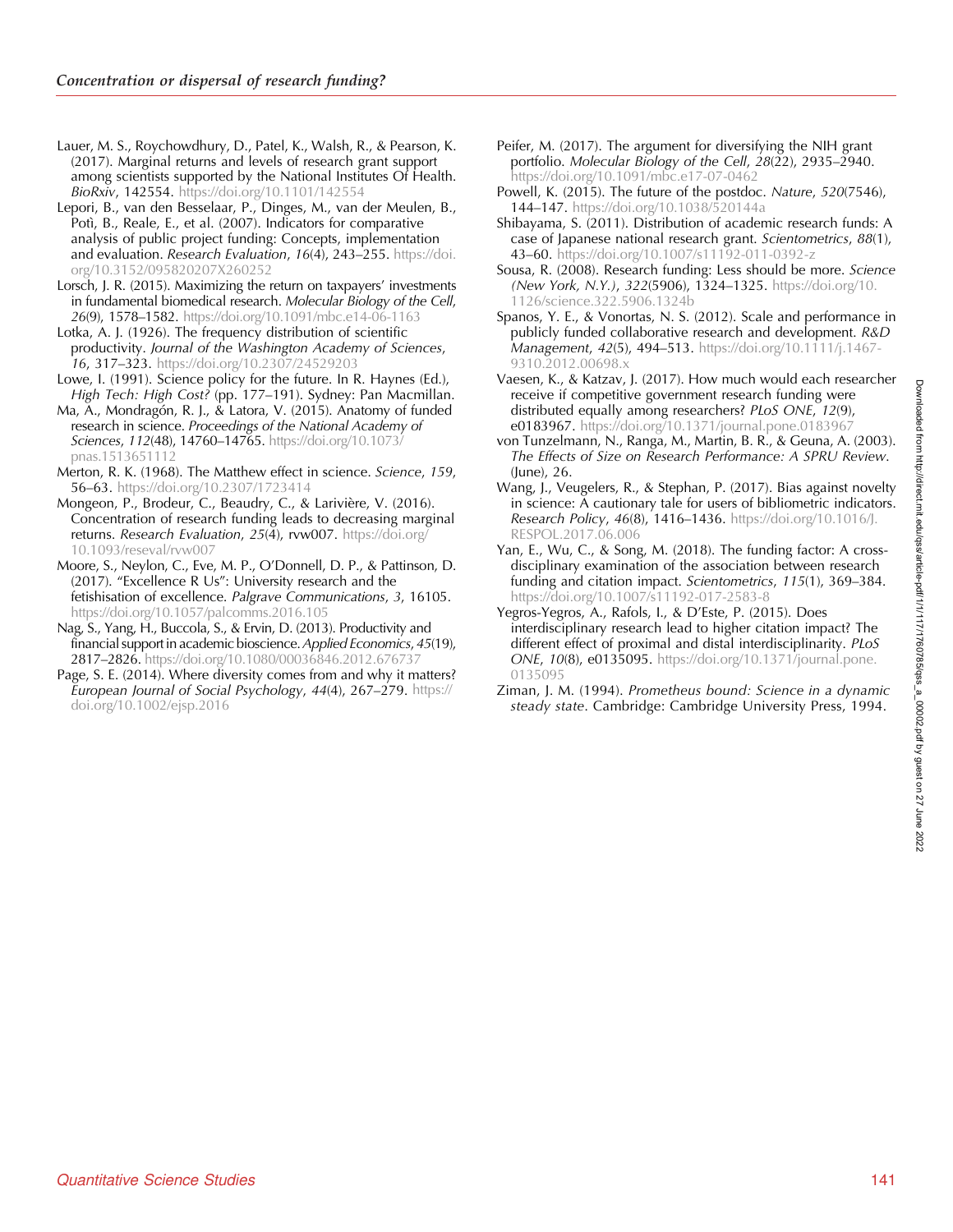## <span id="page-25-0"></span>APPENDIX

Table A1. Search strings used in funding-focused searches in Web of Science and Scopus

## Web of Science:

TS=( "R01 grant\*" OR "baseline grant\*" OR "funding mechanism\*" OR "Research fund\*" OR "Science fund\*" OR "funding instrument\*" OR" funding scheme\*" OR "federal funding" OR "well-funded scien\*" OR "well-funded research\*" OR "well-funded investigat\*" OR "grant portfolio\*" OR "investment portfolio" OR "research grant\*" OR "research investment\*" OR "investment\* in research" OR "science grant\*") AND TS=("research productivity" OR "scientific productivity" OR "scientific performance" OR "research performance" OR "research impact" OR "technological performance" OR "grant size\*" OR "scientific impact\*" OR "citation impact" OR "scientific quality" OR "scholarly impact" OR "scientific output\*" OR "critical mass" OR "centers of excellence" OR "centres of excellence" OR "grant size\*" OR "funding size\*" OR "epistemic effect\*" OR "research excellence" OR "scientific excellence" OR "distributional equit\*" OR "allocation of funding" OR "distribution of funding" OR "research allocation\*" OR "funding allocation\*" OR "funding distribution\*" OR "size of research funding" OR "concentrat\*" OR diversity OR diversifying OR diversification\* OR dispersion OR dispersal OR "increasing marginal return\*" OR "decreasing marginal return\*" OR "large-scale" OR "small-scale" OR "small science" OR "big science" OR "funding cap" OR "project size" OR "peer-review system" OR "strategic funding" OR "research agenda" OR "ground-breaking research" OR "scientific breakthrough\*" OR concentration\*)

## Timespan: no limitation

Index: SCI-EXPANDED, SSCI, A&HCI, CPCI-S, CPCI-SSH, ESCI.

Document types: Article, Book, Book Chapter, Discussion or Letter.

Language: English

N publications retrieved: 1,158

# Scopus:

TITLE-ABS-KEY ( "R01 grant\*" OR "baseline grant\*" OR "funding mechanism\*" OR "Research fund\*" OR "Science fund\*" OR "funding instrument\*" OR " funding scheme\*" OR "federal funding" OR "well-funded scien\*" OR "well-funded research\*" OR "well-funded investigat\*" OR "grant portfolio\*" OR "investment portfolio" OR "research grant\*" OR "research investment\*" OR "investment\* in research" OR "science grant\*" ) TITLE-ABS-KEY ( "research productivity" OR "scientific productivity" OR "scientific performance" OR "research performance" OR "research impact" OR "technological performance" OR "grant size\*" OR "scientific impact\*" OR "citation impact" OR "scientific quality" OR "scholarly impact" OR "scientific output\*" OR "critical mass" OR "centers of excellence" OR "centres of excellence" OR "grant size\*" OR "funding size\*" OR "epistemic effect\*" OR "research excellence" OR "scientific excellence" OR "distributional equit\*" OR "allocation of funding" OR "distribution of funding" OR "research allocation\*" OR "funding allocation\*" OR "funding distribution\*" OR "size of research funding" OR "concentrat\*" OR diversity OR diversifying OR diversification\* OR dispersion OR dispersal OR "increasing marginal return\*" OR "decreasing marginal return\*" OR "large-scale" OR "small-scale" OR "small science" OR "big science" OR "funding cap" OR "project size" OR "peerreview system" OR "strategic funding" OR "research agenda" OR "ground-breaking research" OR "scientific breakthrough\*" OR concentration\* )

# Timespan: no limitation

Document types: no limitation

Language: no limitation

N publications retrieved: 2,231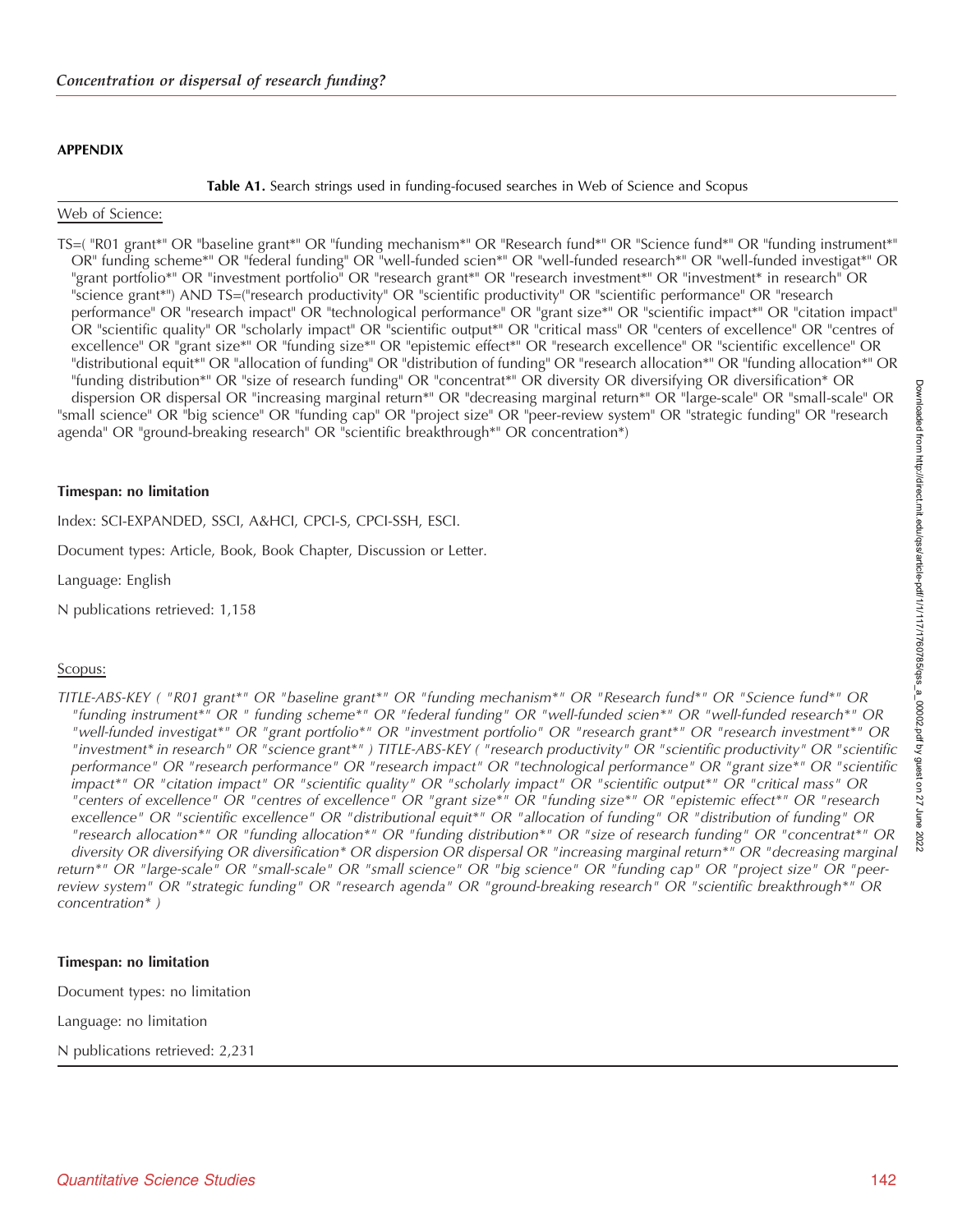Table A2. Search strings used in searches combining a focus on funding and group size in Web of Science and Scopus

## <span id="page-26-0"></span>Web of Science:

TS = ("funding structure\*" OR "grant award\*" OR "research council" OR "funding agency" OR "science agency" OR "centers of excellence" OR "centres of excellence" OR "R01 grant\*" OR "baseline grant\*" OR "funding mechanism\*" OR "Research fund\*" OR "Science fund\*" OR "funding instrument\*" OR "funding scheme\*" OR "federal funding" OR "well-funded scien\*" OR "well-funded research\*" OR "well-funded investigat\*" OR "grant portfolio\*" OR "investment portfolio" OR "research grant\*" OR "research investment\*" OR "investment\* in research" OR "science grant\*") AND TS = ("lab size\*" OR "group size\*" OR "big group\*" OR "small group\*" OR "team siz\*" OR "big team\*" or "small team\*")

#### Timespan: no limitation

Index: SCI-EXPANDED, SSCI, A&HCI, CPCI-S, CPCI-SSH, ESCI.

Document types: Article, Book, Book Chapter, Discussion or Letter.

Language: English

N publications retrieved: 52

#### Scopus:

TITLE-ABS-KEY ( "funding structure\*" OR "grant award\*" OR "research council" OR "funding agency" OR "science agency" OR "centers of excellence" OR "centres of excellence" OR "R01 grant\*" OR "baseline grant\*" OR "funding mechanism\*" OR "Research fund\*" OR "Science fund\*" OR "funding instrument\*" OR "funding scheme\*" OR "federal funding" OR "well-funded scien\*" OR "well-funded research\*" OR "well-funded investigat\*" OR "grant portfolio\*" OR "investment portfolio" OR "research grant\*" OR "research investment\*" OR "investment\* in research" OR "science grant\*" ) TITLE-ABS-KEY ( "lab size\*" OR "group size\*" OR "big group\*" OR "small group\*" OR "team siz\*" OR "big team\*" OR "small team\*" )

#### Timespan: no limitation

Document types: no limitation

Language: no limitation

N publications retrieved: 126

#### Final Set of 92 Sources Included in the Review of Concentration and Dispersal of Research Funding

- Adams, J., & Gurney, K. (2010). Funding selectivity, concentration and excellence—how good is the UK's research? HEPI Publications—Higher Education Policy Institute (December).
- Alberts, B. M. (1985). Limits to growth: In biology, small science is good science. Cell, 41(2), 337–338. [https://doi.org/10.1016/S0092-8674\(85\)80001-5](https://doi.org/10.1162/qss_a_00002)
- Alberts, B. (2012, September 28). The end of "small science"? Science, 337(6102), 1583. <https://doi.org/10.1126/science.1230529>
- Alberts, B., Kirschner, M. W., Tilghman, S., & Varmus, H. (2014). Rescuing US biomedical research from its systemic flaws. Proceedings of the National Academy of Sciences of the United States of America, 111(16), 5773-5777. [https://doi.org/10.1073/pnas.](https://doi.org/10.1073/pnas.1404402111) [1404402111](https://doi.org/10.1073/pnas.1404402111)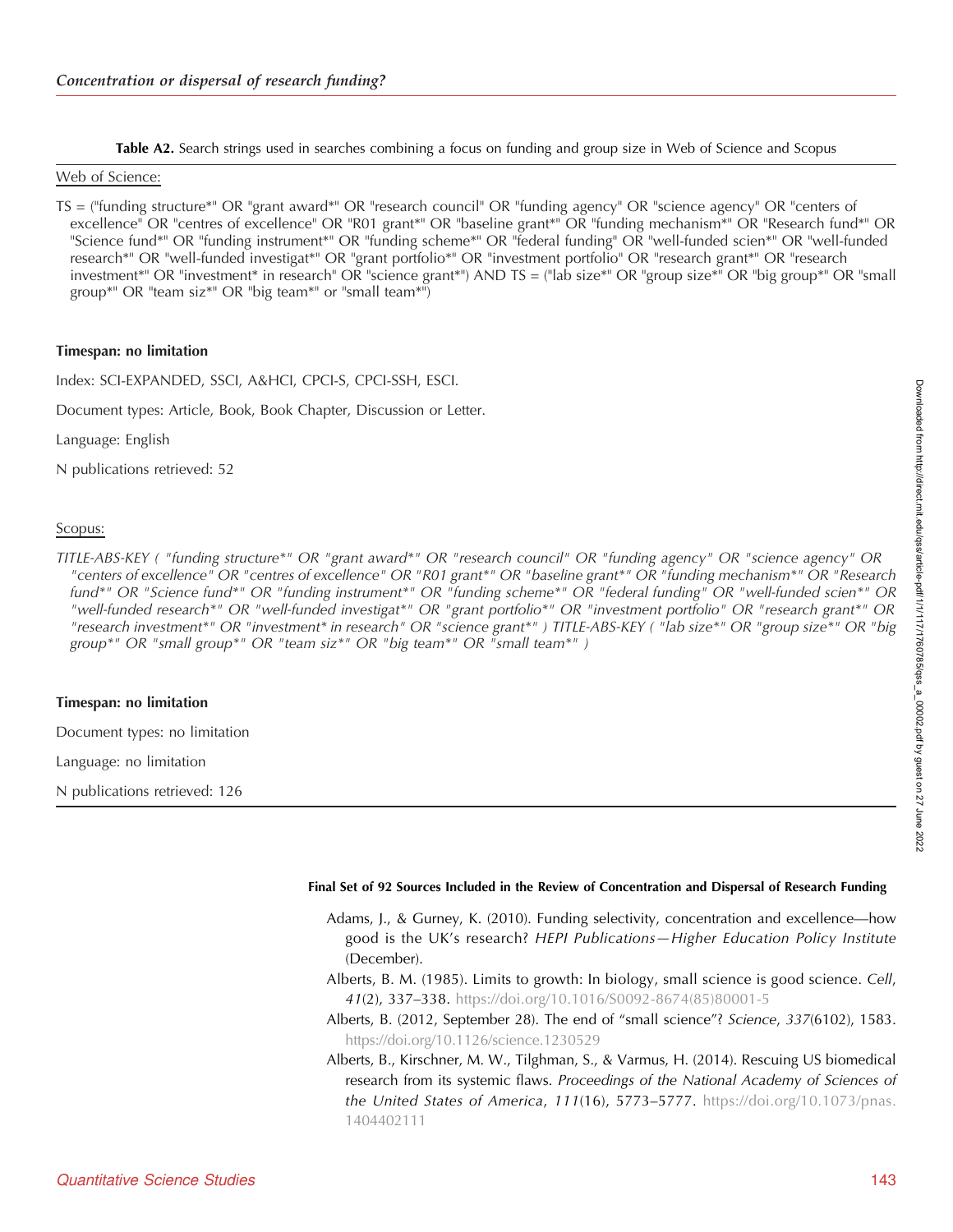- Arora, A., David, P. A., & Gambardella, A. (1998). Reputation and competence in publicly funded science: Estimating the effects on research group productivity. In The Economics and Econometrics of Innovation (pp. 141–176). Boston MA: Springer. [https://doi.org/](https://doi.org/10.1007/978-1-4757-3194-1_6) [10.1007/978-1-4757-3194-1\\_6](https://doi.org/10.1007/978-1-4757-3194-1_6)
- Asonuma, A., & Urata, H. (2015). Academic funding and allocation of research money. In Arimoto, A. et al. (Eds.) The Changing Academic Profession in Japan (pp. 57–77). [https://](https://doi.org/10.1007/978-3-319-09468-7_4) [doi.org/10.1007/978-3-319-09468-7\\_4](https://doi.org/10.1007/978-3-319-09468-7_4)
- Basson, J., Lorsch, J., & Dorsey, T. (2016). Revisiting the dependence of scientific productivity and impact on funding level. NIGMS Feedback Loop Blog, National Institute of General Medical Sciences. Retrieved June 18, 2018, from NIGMS Feedback Loop Blog website: [https://loop.nigms.nih.gov/2016/07/revisiting-the-dependence-of-scientific](https://loop.nigms.nih.gov/2016/07/revisiting-the-dependence-of-scientific-productivity-and-impact-on-funding-level/)[productivity-and-impact-on-funding-level/](https://loop.nigms.nih.gov/2016/07/revisiting-the-dependence-of-scientific-productivity-and-impact-on-funding-level/)
- Berezin, A. A., & Hunter, G. (1994). Myth of competition and NSERC policy of selectivity (Natural Sciences and Engineering Research Council) (Viewpoint) (Column). Free Online Library. [https://www.thefreelibrary.com/Myth+of+competition+and+NSERC+policy+of+](https://www.thefreelibrary.com/Myth+of+competition+and+NSERC+policy+of+%22selectivity.%22+(Natural...-a015349703) [%22selectivity.%22+\(Natural...-a015349703](https://www.thefreelibrary.com/Myth+of+competition+and+NSERC+policy+of+%22selectivity.%22+(Natural...-a015349703)
- Berezin, A. A. (2001). Interdisciplinary science reviews: ISR. Interdisciplinary Science Reviews, 26(2), 97–102. Retrieved from [http://apps.webofknowledge.com.ez.statsbiblioteket.](http://apps.webofknowledge.com.ez.statsbiblioteket.dk:2048/full_record.do?product=WOS&search_mode=GeneralSearch&qid=1&SID=E4y7jq7i13qer9oN4I7&page=1&doc=1) [dk:2048/full\\_record.do?product=WOS&search\\_mode= GeneralSearch&qid=1&SID=](http://apps.webofknowledge.com.ez.statsbiblioteket.dk:2048/full_record.do?product=WOS&search_mode=GeneralSearch&qid=1&SID=E4y7jq7i13qer9oN4I7&page=1&doc=1) [E4y7jq7i13qer9oN4I7&page=1&doc=1](http://apps.webofknowledge.com.ez.statsbiblioteket.dk:2048/full_record.do?product=WOS&search_mode=GeneralSearch&qid=1&SID=E4y7jq7i13qer9oN4I7&page=1&doc=1)
- Berg, J. (2010a). Another look at measuring the scientific output and impact of NIGMS grants. NIGMS Feedback Loop Blog, National Institute of General Medical Sciences. [https://loop.nigms.nih.gov/2010/11/another-look-at-measuring-the-scientific-output](https://loop.nigms.nih.gov/2010/11/another-look-at-measuring-the-scientific-output-and-impact-of-nigms-grants/)[and-impact-of-nigms-grants/](https://loop.nigms.nih.gov/2010/11/another-look-at-measuring-the-scientific-output-and-impact-of-nigms-grants/)
- Berg, J. (2010b). Measuring the scientific output and impact of NIGMS grants. NIGMS Feedback Loop Blog, National Institute of General Medical Sciences. [https://loop.](https://loop.nigms.nih.gov/2010/09/measuring-the-scientific-output-and-impact-of-nigms-grants/) [nigms.nih.gov/2010/09/measuring-the-scientific-output-and-impact-of-nigms-grants/](https://loop.nigms.nih.gov/2010/09/measuring-the-scientific-output-and-impact-of-nigms-grants/)
- Berg, J. M. (2012). Well-funded investigators should receive extra scrutiny. Nature, 489(7415), 203. <https://doi.org/10.1038/489203a>
- Bloch, C., & Sorensen, M. P. (2015). The size of research funding: Trends and implications. Science and Public Policy, 42(1), 30-43. <https://doi.org/10.1093/scipol/scu019>
- Bloch, C. , Schneider, J. W., & Sinkjær, T. (2016). Size, accumulation and performance for research grants: Examining the role of size for centres of excellence. *PLoS ONE*, 11(2), e0147726. <https://doi.org/10.1371/journal.pone.0147726>
- Bol, T., de Vaan, M., & van de Rijt, A. (2018). The Matthew effect in science funding. Proceedings of the National Academy of Sciences of the United States of America, 115(19), 4887–4890. <https://doi.org/10.1073/pnas.1719557115>
- Bollen, J., Crandall, D., Junk, D., Ding, Y., & Börner, K. (2014). From funding agencies to scientific agency. EMBO Reports, 15(2), 131–133. [https://doi.org/10.1002/embr.](https://doi.org/10.1002/embr.201338068) [201338068](https://doi.org/10.1002/embr.201338068)
- Bollen, J., Crandall, D., Junk, D., Ding, Y., & Börner, K. (2017). An efficient system to fund science: From proposal review to peer-to-peer distributions. Scientometrics, 110(1), 521–528. <https://doi.org/10.1007/s11192-016-2110-3>
- Bonaccorsi, A., & Daraio, C. (2005). Exploring size and agglomeration effects on public research productivity. Scientometrics, 63(1), 87–120. [https://doi.org/10.1007/s11192-](https://doi.org/10.1007/s11192-005-0205-3) [005-0205-3](https://doi.org/10.1007/s11192-005-0205-3)
- Breschi, S., & Malerba, F. (2011). Assessing the scientific and technological output of EU Framework Programmes: Evidence from the FP6 projects in the ICT field. Scientometrics, 88(1), 239–257. <https://doi.org/10.1007/s11192-011-0378-x>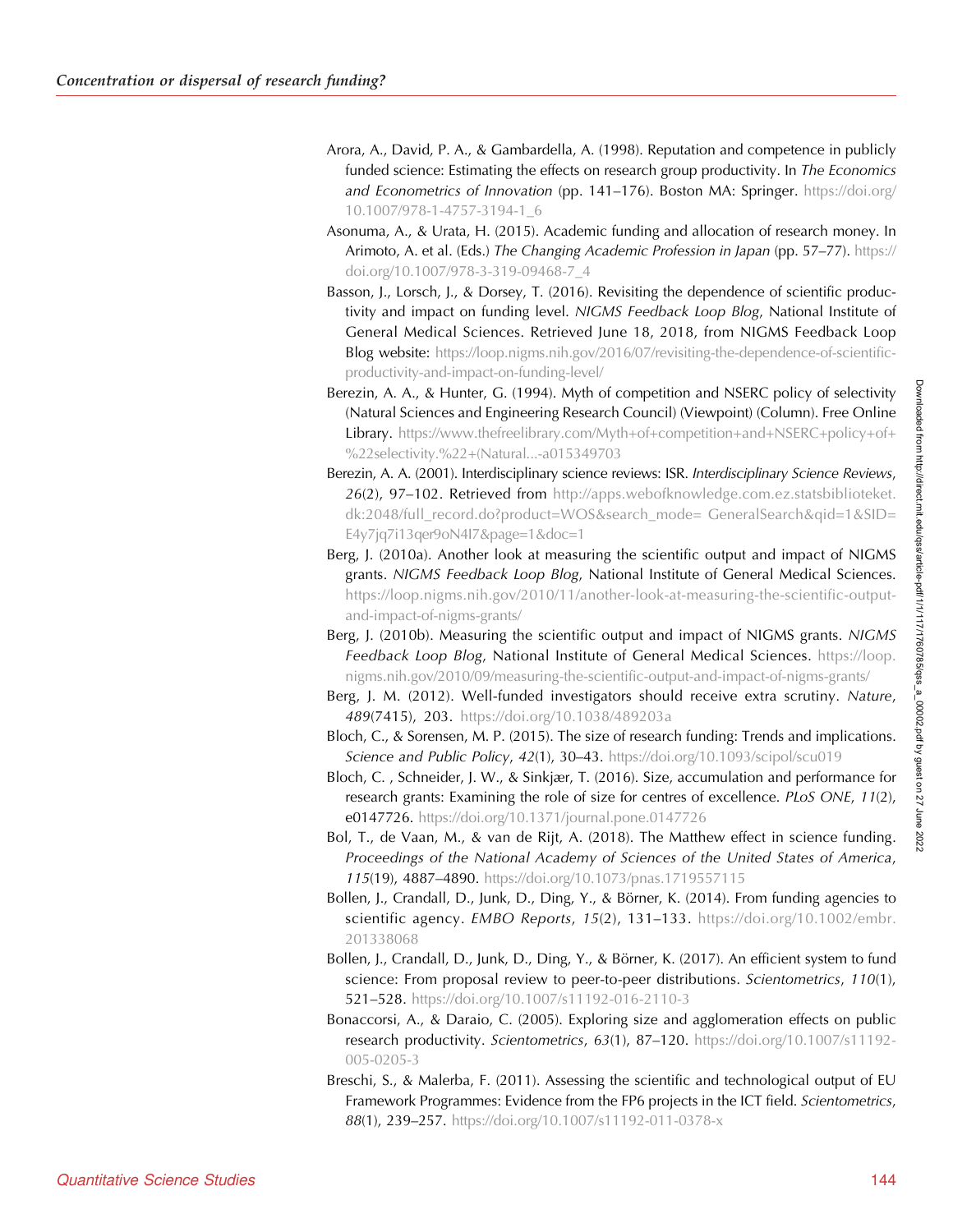- Brint, S., & Carr, C. E. (2017). The Scientific Research Output of U.S. Research Universities, 1980–2010: Continuing Dispersion, Increasing Concentration, or Stable Inequality? Minerva, 55(4), 435–457. <https://doi.org/10.1007/s11024-017-9330-4>
- Collins, F. S. (2017, May 2). New NIH approach to grant funding aimed at optimizing stewardship of taxpayer dollars. [https://www.nih.gov/about-nih/who-we-are/nih-director/](https://www.nih.gov/about-nih/who-we-are/nih-director/statements/new-nih-approach-grant-funding-aimed-optimizing-stewardship-taxpayer-dollars) [statements/new-nih-approach-grant-funding-aimed-optimizing-stewardship-taxpayer](https://www.nih.gov/about-nih/who-we-are/nih-director/statements/new-nih-approach-grant-funding-aimed-optimizing-stewardship-taxpayer-dollars)[dollars](https://www.nih.gov/about-nih/who-we-are/nih-director/statements/new-nih-approach-grant-funding-aimed-optimizing-stewardship-taxpayer-dollars)
- Danthi, N. S., Wu, C. O., DiMichele, D. M., Hoots, W. K., & Lauer, M. S. (2015). Citation impact of NHLBI R01 grants funded through the American Recovery and Reinvestment Act as compared to R01 grants funded through a standard payline. Circulation Research, 116(5), 784–788. <https://doi.org/10.1161/CIRCRESAHA.116.305894>
- Davidian, K., & Watts, P. (2013). Individual research grants versus centers of excellence: Maximizing the benefits of research and innovation. New Space, 1(3), 136–142. [https://](https://doi.org/10.1089/space.2013.0017) [doi.org/10.1089/space.2013.0017](https://doi.org/10.1089/space.2013.0017)
- Doyle, J. M., Quinn, K., Bodenstein, Y. A., Wu, C. O., Danthi, N., & Lauer, M. S. (2015). Association of percentile ranking with citation impact and productivity in a large cohort of de novo NIMH-funded R01 grants. Molecular Psychiatry, 20(9), 1030–1036. [https://](https://doi.org/10.1038/mp.2015.71) [doi.org/10.1038/mp.2015.71](https://doi.org/10.1038/mp.2015.71)
- Fang, F. C., & Casadevall, A. (2016). Research funding: The case for a modified lottery. MBio, 7(2), e00422-16. <https://doi.org/10.1128/mBio.00422-16>
- Farina, C., & Gibbons, M. (1981a). The concentration of research funds: The case of the Science Research Council. R&D Management, 11(2), 63–68. [https://doi.org/10.1111/](https://doi.org/10.1111/j.1467-9310.1981.tb00451.x) [j.1467-9310.1981.tb00451.x](https://doi.org/10.1111/j.1467-9310.1981.tb00451.x)
- Farina, C., & Gibbons, M. (1981b). The impact of the science research council's policy of selectivity and concentration on average levels of research support: 1965–1974. Research Policy, 10(3), 202–220. [https://doi.org/10.1016/0048-7333\(91\)90038-R](https://doi.org/10.1016/0048-7333(91)90038-R)
- Fedderke, J. W., & Goldschmidt, M. (2015). Does massive funding support of researchers work? Evaluating the impact of the South African research chair funding initiative. Research Policy, 44(2), 467–482. <https://doi.org/10.1016/J.RESPOL.2014.09.009>
- Feder, T. (2012). Canada's researchers fret over shifts in funding landscape. Physics Today, 65(7), 20–23. <https://doi.org/10.1063/PT.3.1634>

Fortin, J.-M., & Currie, D. J. (2013). Big science vs. little science: How scientific impact scales with funding. PLoS ONE, 8(6), e65263. <https://doi.org/10.1371/journal.pone.0065263>

- Franklin, J. J. (1988). Selectivity in Funding: Evaluation of Research in Australia. Prometheus, 6(1), 34-60. <https://doi.org/10.1080/08109028808631838>
- Galis, Z. S., Hoots, W. K., Kiley, J. P., & Lauer, M. S. (2012). On the value of portfolio diversity in heart, lung, and blood research. Circulation Research, 111(7), 833–836. [https://](https://doi.org/10.1161/CIRCRESAHA.112.279596) [doi.org/10.1161/CIRCRESAHA.112.279596](https://doi.org/10.1161/CIRCRESAHA.112.279596)

Gallo, S. A., Carpenter, A. S., Irwin, D., McPartland, C. D., Travis, J., Reynders, S., et al. (2014). The validation of peer review through research impact measures and the implications for funding strategies. PLoS ONE, 9(9), e106474. <https://doi.org/10.1371/journal.pone.0106474>

- Garner, H. R., McIver, L. J., & Waitzkin, M. B. (2013). Research funding: Same work, twice the money? Nature, 493(7434), 599-601. <https://doi.org/10.1038/493599a>
- Gaughan, M., & Bozeman, B. (2002). Using curriculum vitae to compare some impacts of NSF research grants with research center funding. Research Evaluation, 11(1), 17–26. <https://doi.org/10.3152/147154402781776952>
- Geard, N., & Noble, J. (2010). Modelling academic research funding as a resource allocation problem. 3rd World Congress on Social Simulation. Retrieved from [https://eprints.](https://eprints.soton.ac.uk/271374/) [soton.ac.uk/271374/](https://eprints.soton.ac.uk/271374/)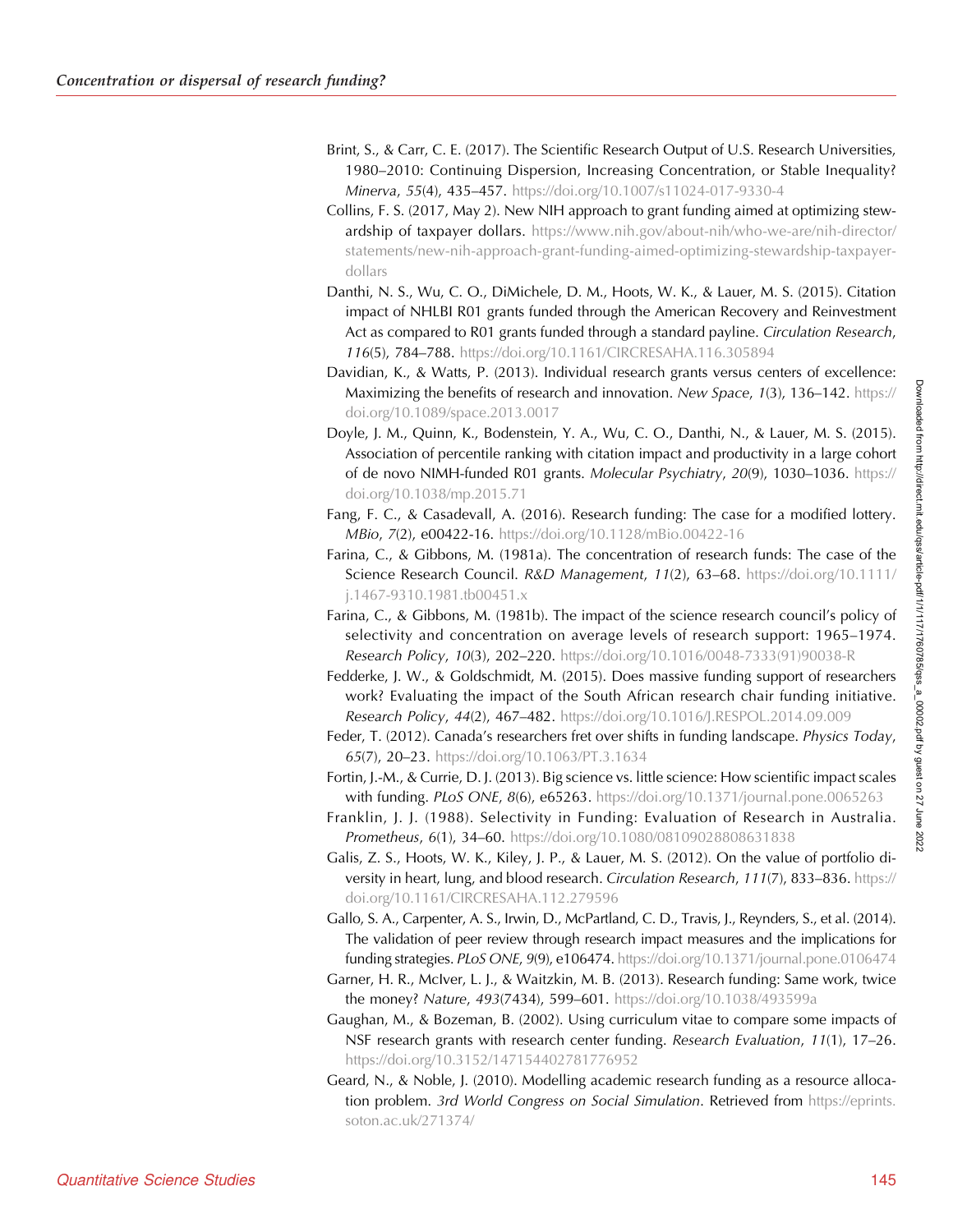- Gordon, R., & Poulin, B. J. (2009a). Cost of the NSERC science grant peer review system exceeds the cost of giving every qualified researcher a baseline grant. Accountability in Research, 16(1), 13–40. <https://doi.org/10.1080/08989620802689821>
- Gordon, R., & Poulin, B. J. (2009b). Indeed: Cost of the NSERC science grant peer review system exceeds the cost of giving every qualified researcher a baseline grant. Accountability in Research, 16(4), 232–233. <https://doi.org/10.1080/08989620903065590>
- Gök, A., Rigby, J., & Shapira, P. (2016). The impact of research funding on scientific outputs: Evidence from six smaller European countries. Journal of the Association for Information Science and Technology, 67(3), 715–730. [https://doi.org/10.1002/](https://doi.org/10.1002/asi.23406) [asi.23406](https://doi.org/10.1002/asi.23406)
- Hallonsten, O., & Hugander, O. (2014). Supporting "future research leaders" in Sweden: Institutional isomorphism and inadvertent funding agglomeration. Research Evaluation, 23(3), 249–260. <https://doi.org/10.1093/reseval/rvu009>
- Harrison, M. (2009). The question of R & D specialisation: Perspectives and policy implications. In Pontikakis, D. Kriakou, D. & van Baval, R. (Eds.) The Question of R&D Specialisation: Perspectives and Policy Implications. <https://doi.org/10.2791/1094>
- Heale, J.-P., Shapiro, D., & Egri, C. P. (2004). The determinants of research output in academic biomedical laboratories. International Journal of Biotechnology, 6(2/3), 134. <https://doi.org/10.1504/IJBT.2004.004807>
- Hellström, T., & Jacob, M. (2012). Revisiting "Weinberg's Choice": Classic tensions in the concept of scientific merit. Minerva, 50, 381-396. <https://doi.org/10.2307/43548590>
- Hellström, T., Jabrane, L., & Brattström, E. (2017). Center of excellence funding: Connecting organizational capacities and epistemic effects. Research Evaluation, 27(2), 73–81. <https://doi.org/10.1093/reseval/rvx043>
- Hernandez-Villafuerte, K., Sussex, J., Robin, E., Guthrie, S., & Wooding, S. (2017). Economies of scale and scope in publicly funded biomedical and health research: Evidence from the literature. Health Research Policy and Systems, 15(1), 3. [https://doi.](https://doi.org/10.1186/s12961-016-0167-3) [org/10.1186/s12961-016-0167-3](https://doi.org/10.1186/s12961-016-0167-3)
- Hicks, D., & Katz, J. S. (2011). Equity and Excellence in Research Funding. Minerva, 49, 137–151. <https://doi.org/10.2307/43548599>
- Hoare, A. G. (1995). Scale economies in academic excellence: An exploratory analysis of the United Kingdom's 1992 research selectivity exercise. Higher Education, 29(3), 241–260. <https://doi.org/10.1007/BF01384492>
- Huang, D. (2018). Optimal distribution of science funding. Physica A: Statistical Mechanics and Its Applications, 502, 613-618. <https://doi.org/10.1016/J.PHYSA.2018.03.026>
- Ida, T., & Fukuzawa, N. (2013). Effects of large-scale research funding programs: A Japanese case study. Scientometrics, 94(3), 1253–1273. [https://doi.org/10.1007/s11192-012-](https://doi.org/10.1007/s11192-012-0841-3) [0841-3](https://doi.org/10.1007/s11192-012-0841-3)
- Ioannidis, J. P. A. (2011). More time for research: Fund people not projects. Nature, 477, 7366.
- Johnston, R. (1994). Effects of resource concentration on research performance. Higher Education, 28(1), 25–37. <https://doi.org/10.1007/BF01383570>
- Johnston, R., Grigg, L., & Currie, J. (1995). Size versus performance in research. Australian Universities' Review, 60–64. <https://eric.ed.gov/?id=EJ523114>
- Jung, H., Seo, I., Kim, J., & Kim, B.-K. (2017). Factors affecting government-funded research quality. Asian Journal of Technology Innovation, 25(3), 447–469. [https://doi.org/](https://doi.org/10.1080/19761597.2018.1436411) [10.1080/19761597.2018.1436411](https://doi.org/10.1080/19761597.2018.1436411)
- Kaiser, J. (2017). Data check: Critics challenge NIH finding that bigger labs aren't necessarily better. Science (New York, N.Y.), 356(6342), 997. <https://doi.org/10.1126/science.356.6342.997>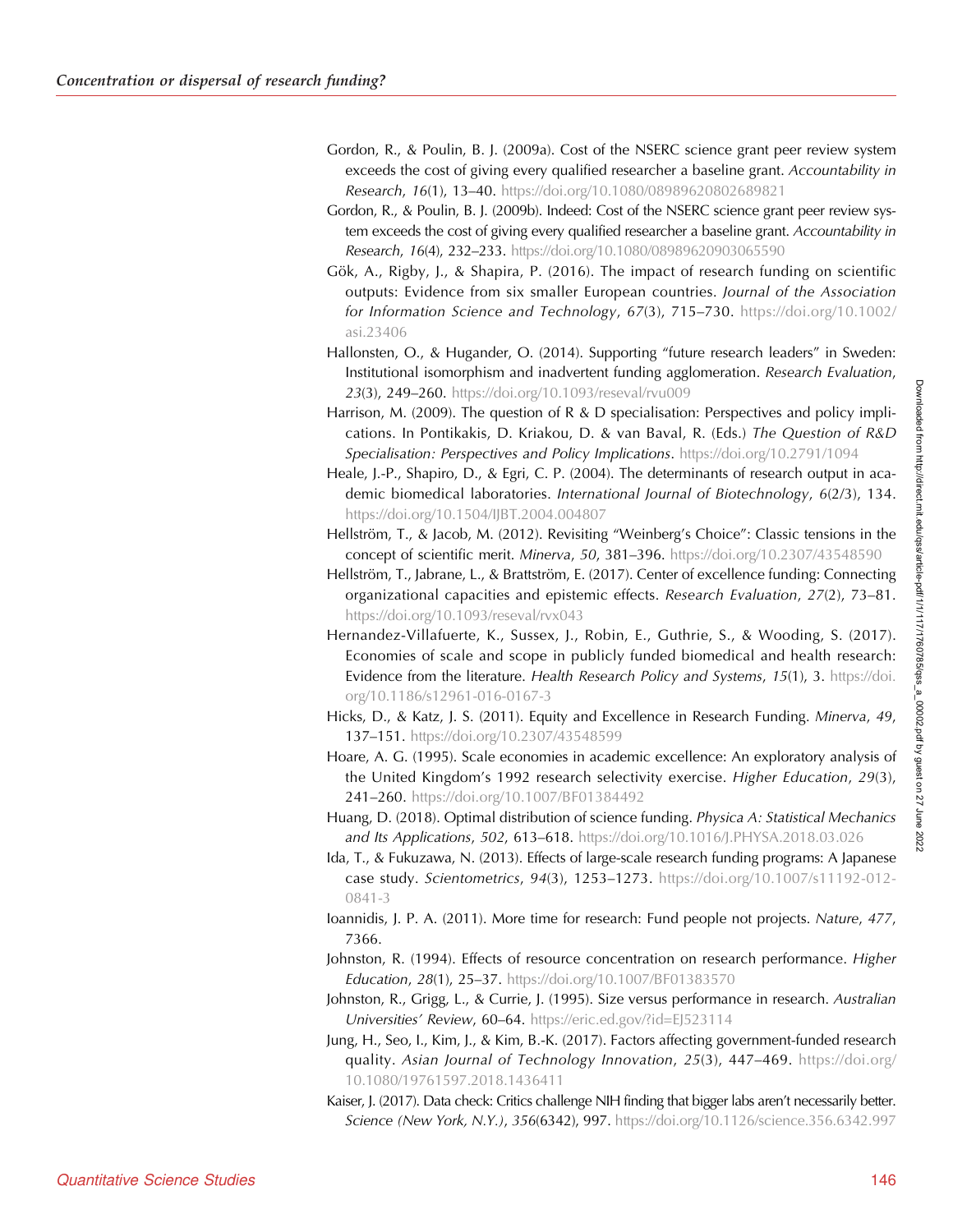- Katz, Y., & Matter, U. (2017). On the biomedical elite: Inequality and stasis in scientific knowledge production. Available at SSRN: <https://doi.org/10.2139/ssrn.3000628>
- Kimble, J., Bement, W. M., Chang, Q., Cox, B. L., Drinkwater, N. R., Gourse, R. L., et al. (2015). Strategies from UW-Madison for rescuing biomedical research in the US. ELife, 4, e09305. <https://doi.org/10.7554/eLife.09305>
- Langfeldt, L., Benner, M., Sivertsen, G., Kristiansen, E. H., Aksnes, D. W., Borlaug, S. B., et al. (2015). Excellence and growth dynamics: A comparative study of the Matthew effect. Science and Public Policy, 42(5), 661-675. <https://doi.org/10.1093/scipol/scu083>
- Larivière, V., Macaluso, B., Archambault, É., & Gingras, Y. (2010). Which scientific elites? On the concentration of research funds, publications and citations. Research Evaluation, 19(1), 45–53. <https://doi.org/10.3152/095820210X492495>
- Lauer, M. S. (2014). Personal reflections on big science, small science, or the right mix: Figure. Circulation Research, 114(7), 1080-1082. [https://doi.org/10.1161/CIRCRESAHA.](https://doi.org/10.1161/CIRCRESAHA.114.303627) [114.303627](https://doi.org/10.1161/CIRCRESAHA.114.303627)
- Lauer, M. (2017). Research commitment index: A new tool for describing grant support. National Institutes of Health.
- Lauer, M. S., Danthi, N. S., Kaltman, J., & Wu, C. (2015). Predicting productivity returns on investment. Circulation Research, 117(3), 239–243. [https://doi.org/10.1161/CIRCRESAHA.](https://doi.org/10.1161/CIRCRESAHA.115.306830) [115.306830](https://doi.org/10.1161/CIRCRESAHA.115.306830)
- Lauer, M. S., Roychowdhury, D., Patel, K., Walsh, R., & Pearson, K. (2017). Marginal returns and levels of research grant support among scientists supported by the National Institutes Of Health. BioRxiv, 142554. <https://doi.org/10.1101/142554>
- Li, J., Xie, Y., Wu, D., & Chen, Y. (2017). Underestimating or overestimating the distribution inequality of research funding? The influence of funding sources and subdivision. Scientometrics, 112(1), 55-74. <https://doi.org/10.1007/s11192-017-2402-2>
- Lorsch, J. R. (2015). Maximizing the return on taxpayers' investments in fundamental biomedical research. Molecular Biology of the Cell, 26(9), 1578-1582. [https://doi.org/](https://doi.org/10.1091/mbc.e14-06-1163) [10.1091/mbc.e14-06-1163](https://doi.org/10.1091/mbc.e14-06-1163)
- Ma, A., Mondragón, R. J., & Latora, V. (2015). Anatomy of funded research in science. Proceedings of the National Academy of Sciences, 112(48), 14760-14765. [https://doi.](https://doi.org/10.1073/pnas.1513651112) [org/10.1073/pnas.1513651112](https://doi.org/10.1073/pnas.1513651112)
- Mandel, H. G. (1983). Funding more NIH research grants. Science, 221(4608), 338–340. <https://doi.org/10.2307/1691716>
- Miklos, Andrew; Lorsch, J. (2017). Stable success rates and other funding trends in fiscal year 2016. NIGMS Feedback Loop Blog. National Institute of General Medical Sciences. [https://loop.nigms.nih.gov/2017/03/stable-success-rates-and-other-funding](https://loop.nigms.nih.gov/2017/03/stable-success-rates-and-other-funding-trends-in-fiscal-year-2016/)[trends-in-fiscal-year-2016/](https://loop.nigms.nih.gov/2017/03/stable-success-rates-and-other-funding-trends-in-fiscal-year-2016/)
- Mongeon, P., Brodeur, C., Beaudry, C., & Larivière, V. (2016). Concentration of research funding leads to decreasing marginal returns. Research Evaluation, 25(4), rvw007. <https://doi.org/10.1093/reseval/rvw007>
- Murray, D. L., Morris, D., Lavoie, C., Leavitt, P. R., MacIsaac, H., Masson, M. E. J., & Villard, M.-A. (2016). Bias in Research Grant Evaluation Has Dire Consequences for Small Universities. PLoS ONE, 11(6), e0155876. <https://doi.org/10.1371/journal.pone.0155876>
- Musacchio, J. M. (1994). American science in crisis: The need to revise the NIH funding policy. FASEB Journal: Official Publication of the Federation of American Societies for Experimental Biology, 8(10), 679–683. <https://doi.org/10.1096/FASEBJ.8.10.7832841>
- Nag, S., Yang, H., Buccola, S., & Ervin, D. (2013). Productivity and financial support in academic bioscience. Applied Economics, 45(19), 2817-2826. [https://doi.org/](https://doi.org/10.1080/00036846.2012.676737) [10.1080/00036846.2012.676737](https://doi.org/10.1080/00036846.2012.676737)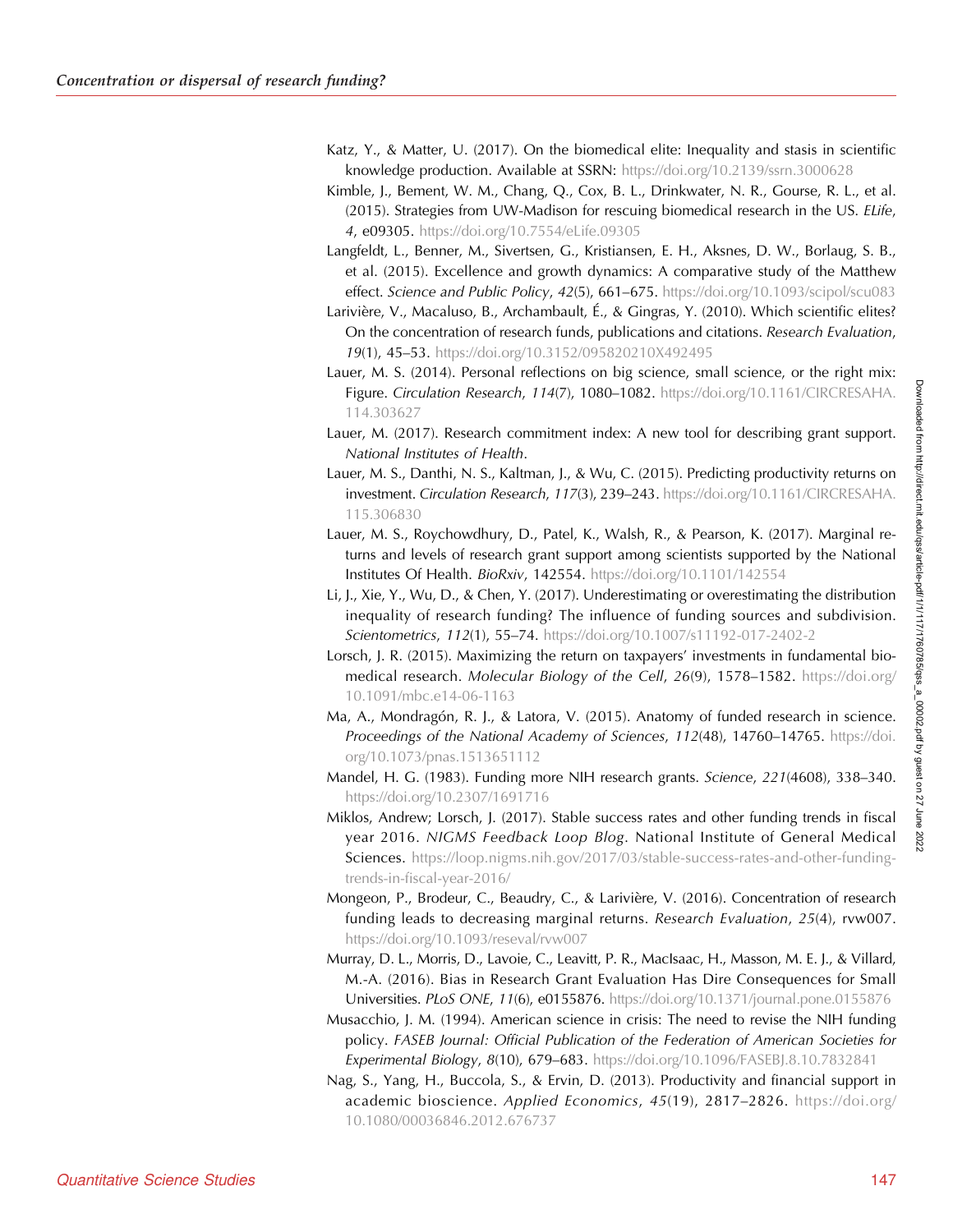- Peifer, M. (2017a). Cap NIH funding for individual Investigators to save the future of biomedical science. [https://www.change.org/p/dr-collins-cap-nih-funding-for-individual](https://www.change.org/p/dr-collins-cap-nih-funding-for-individual-investigators-to-save-the-future-of-biomedical-science)[investigators-to-save-the-future-of-biomedical-science](https://www.change.org/p/dr-collins-cap-nih-funding-for-individual-investigators-to-save-the-future-of-biomedical-science)
- Peifer, M. (2017b). The argument for diversifying the NIH grant portfolio. Molecular Biology of the Cell, 28(22), 2935–2940. <https://doi.org/10.1091/mbc.e17-07-0462>
- Petsko, G. A. (2009). Big science, little science. EMBO Reports, 10(12), 1282–1282. [https://](https://doi.org/10.1038/embor.2009.240) [doi.org/10.1038/embor.2009.240](https://doi.org/10.1038/embor.2009.240)
- Poulin, B. J., & Gordon, R. (2001). How to organize science funding: The new Canadian Institutes for Health Research, an opportunity to increase innovation. Canadian Public Policy/Analyse de Politiques, 27(1), 95. <https://doi.org/10.2307/3552376>
- Reneke, J. A., & Wiecek, M. M. (2005). Research support decisions under conditions of uncertainty and risk. Nonlinear Analysis: Theory, Methods & Applications, 63(5–7), e2021–e2031. <https://doi.org/10.1016/J.NA.2005.03.005>
- Rigby, J., & Julian, K. (2013). Optimizing research impact by allocating funding to researcher grant portfolio: Some evidence on a policy option (RIP). 14th International Society of Scientometrics and Infometrics Conference (ISSI), 1357–1362.
- Roorda, S. (2009). The real cost of the NSERC peer review is less than 5% of a proposed baseline grant. Accountability in Research, 16(4), 229–231. [https://doi.org/10.1080/](https://doi.org/10.1080/08989620903065475) [08989620903065475](https://doi.org/10.1080/08989620903065475)
- Rosbash, M. (2016). Five suggestions for substantial NIH reforms. ELife, 5, e22471. [https://](https://doi.org/10.7554/eLife.22471) [doi.org/10.7554/eLife.22471](https://doi.org/10.7554/eLife.22471)
- Shibayama, S. (2011). Distribution of academic research funds: A case of Japanese national research grant. Scientometrics, 88(1), 43–60. [https://doi.org/10.1007/s11192-](https://doi.org/10.1007/s11192-011-0392-z) [011-0392-z](https://doi.org/10.1007/s11192-011-0392-z)
- Shimada, Y., Tsukada, N., & Suzuki, J. (2017). Promoting diversity in science in Japan through mission-oriented research grants. Scientometrics, 110(3), 1415–1435. [https://](https://doi.org/10.1007/s11192-016-2224-7) [doi.org/10.1007/s11192-016-2224-7](https://doi.org/10.1007/s11192-016-2224-7)
- Sousa, R. (2008). Research funding: Less should be more. Science (New York, N.Y.), 322(5906), 1324–1325. <https://doi.org/10.1126/science.322.5906.1324b>
- Spanos, Y. E., & Vonortas, N. S. (2012). Scale and performance in publicly funded collaborative research and development. R&D Management, 42(5), 494-513. [https://doi.org/](https://doi.org/10.1111/j.1467-9310.2012.00698.x) [10.1111/j.1467-9310.2012.00698.x](https://doi.org/10.1111/j.1467-9310.2012.00698.x)
- Szell, M., & Sinatra, R. (2015). Research funding goes to rich clubs. Proceedings of the National Academy of Sciences of the United States of America, 112(48), 14749–14750. <https://doi.org/10.1073/pnas.1520118112>
- Taylor, B. J., & Cantwell, B. (2016). Research Universities and The American Recovery and Reinvestment Act: Competition, Resource Concentration, and the "Great Recession" in the United States. Higher Education Policy, 29(2), 199-217. [https://doi.org/10.1057/](https://doi.org/10.1057/hep.2015.21) [hep.2015.21](https://doi.org/10.1057/hep.2015.21)
- von Tunzelmann, N., Ranga, M., Martin, B. R., & Geuna, A. (2003). The Effects of Size on Research Performance: A SPRU Review. (June), 26.
- Vaesen, K., & Katzav, J. (2017). How much would each researcher receive if competitive government research funding were distributed equally among researchers? PLOS ONE, 12(9), e0183967. <https://doi.org/10.1371/journal.pone.0183967>
- Valentine, A. J. (2010). Comment on "Big science, little science." EMBO Reports, 11(3), 152–152. <https://doi.org/10.1038/embor.2010.16>
- Vermeulen, N., Parker, J. N., & Penders, B. (2010). Big, small or mezzo? EMBO Reports, 11(6), 420–423. <https://doi.org/10.1038/embor.2010.67>